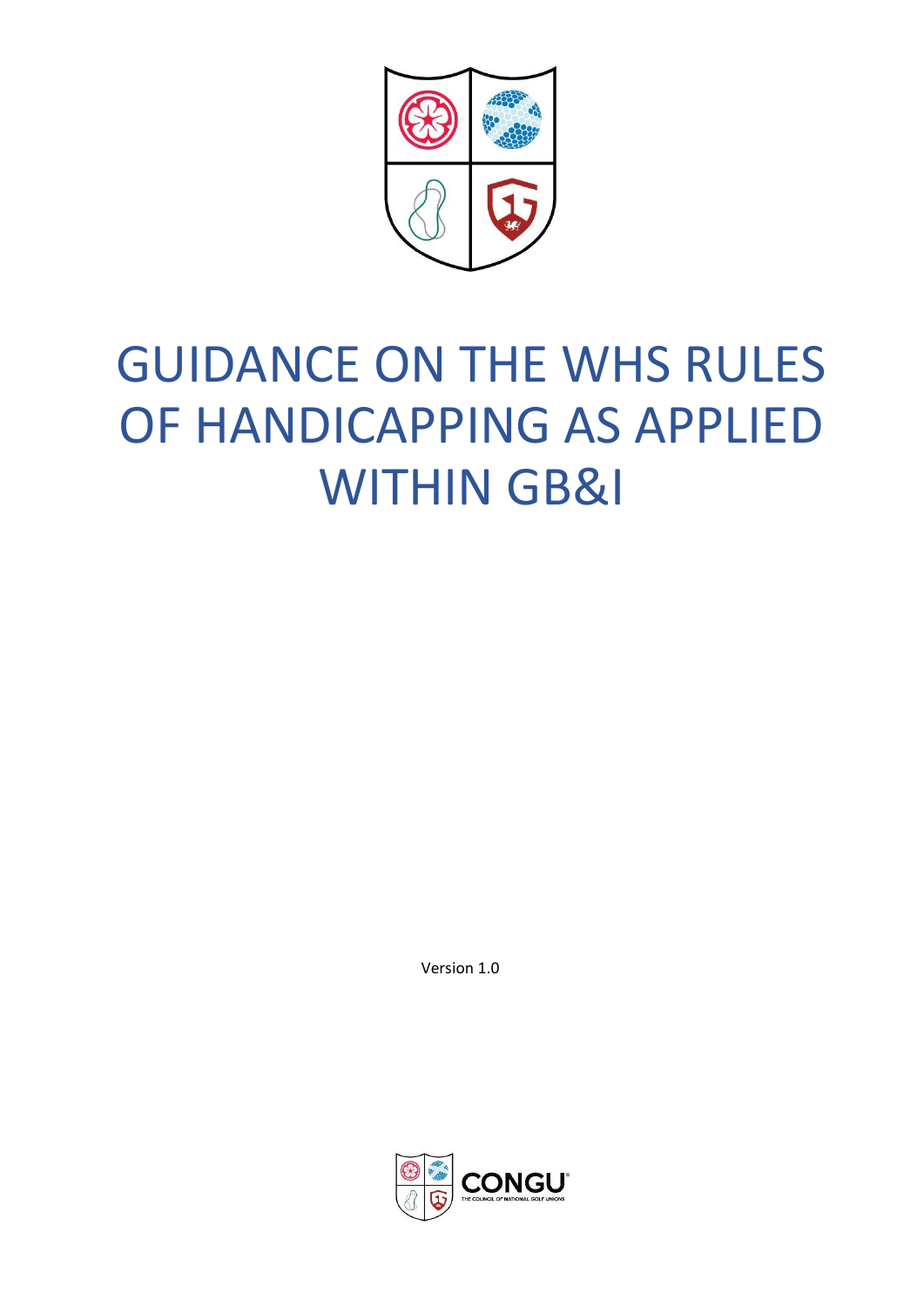### Guidance on the WHS Rules of Handicapping as applied within GB&I

#### **Introduction**

This Guidance document provides additional information to support the implementation of WHS in GB&I. It is not a substitute for the WHS Rules of Handicapping and the two documents should be read side by side.

#### **Who Should Read This Document**

This Guidance document is aimed primarily for Committees and Officials within Golf Clubs responsible for handicapping and the running of competitions and for Officials of the Regional Associations in GB&I. It will also be helpful to those golfers who wish to have a deeper understanding of handicapping under WHS.

#### **Format**

This document is available in downloadable electronic format only. The Guidance sections reflect the order of the Rules within WHS Rules of Handicapping (Effective January 2020) and the numbering reflects the numbering used for the Rules, prefaced with a 'G'. Where specific Guidance does not directly pertain to a Rule of Handicapping, the information is placed at the end of the relevant section. The Contents list below also includes the date of any amendments or additions to the Guidance.

Appendix H details specific guidance on the use of Local Rules to cover adverse course conditions in GB&I; Appendix I gives worked examples of the main calculations used in WHS. Neither of these Appendices directly relate to a specific Rule, Interpretation or Appendix of the WHS Rules of Handicapping. Appendix J provides examples of the treatment of Disqualified Scores.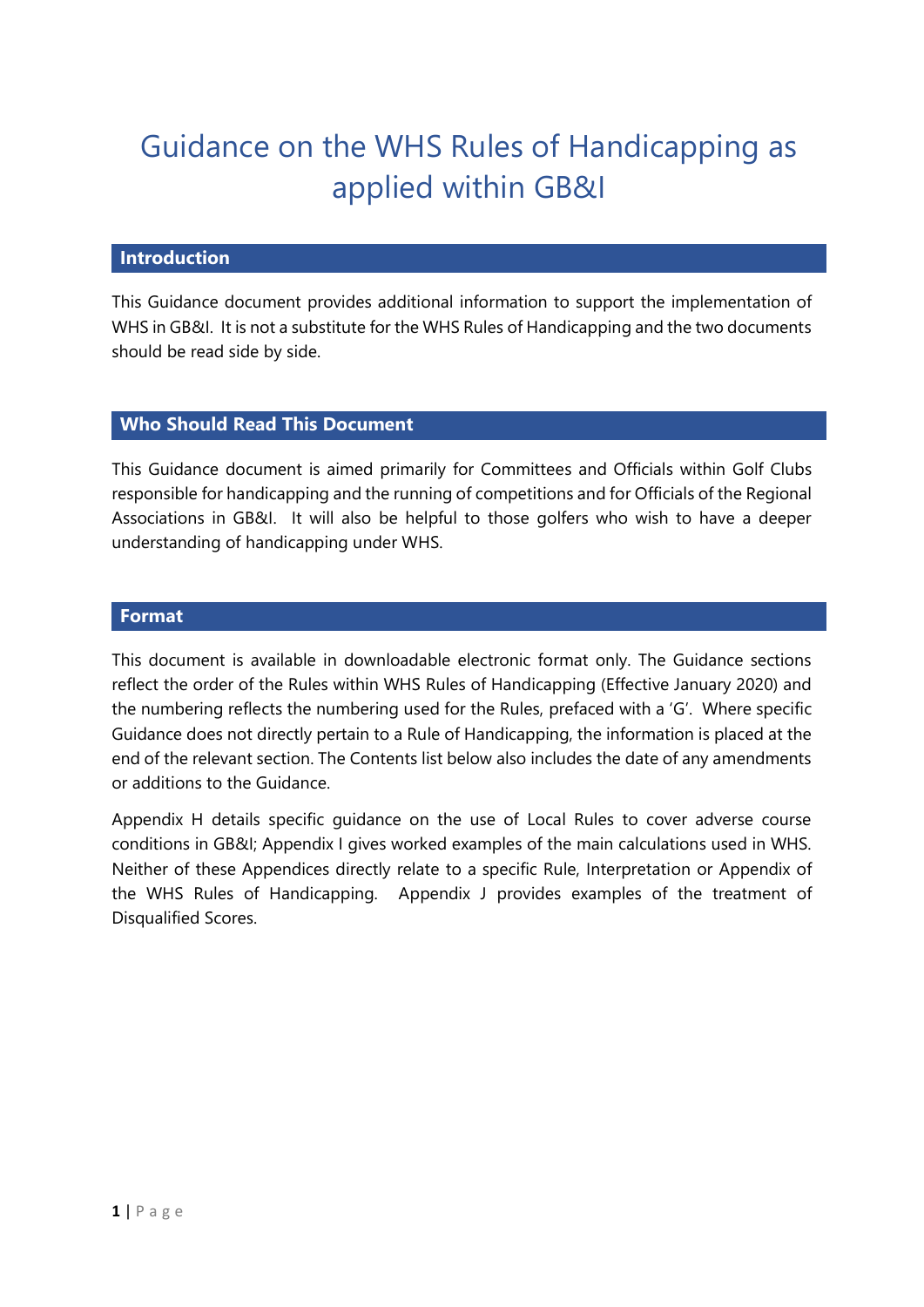| <b>Document Control</b> |             |                          |                 |  |  |  |
|-------------------------|-------------|--------------------------|-----------------|--|--|--|
| <b>Version</b>          | <b>Date</b> | <b>Reason for Change</b> | <b>Approved</b> |  |  |  |
| 1.0                     | 15/09/2020  | First Issue              | <b>CONGU®</b>   |  |  |  |
|                         |             |                          |                 |  |  |  |
|                         |             |                          |                 |  |  |  |
|                         |             |                          |                 |  |  |  |
|                         |             |                          |                 |  |  |  |

| <b>Change Descriptions</b> |  |                    |  |  |  |  |
|----------------------------|--|--------------------|--|--|--|--|
| Version   Item             |  | <b>Description</b> |  |  |  |  |
|                            |  |                    |  |  |  |  |
|                            |  |                    |  |  |  |  |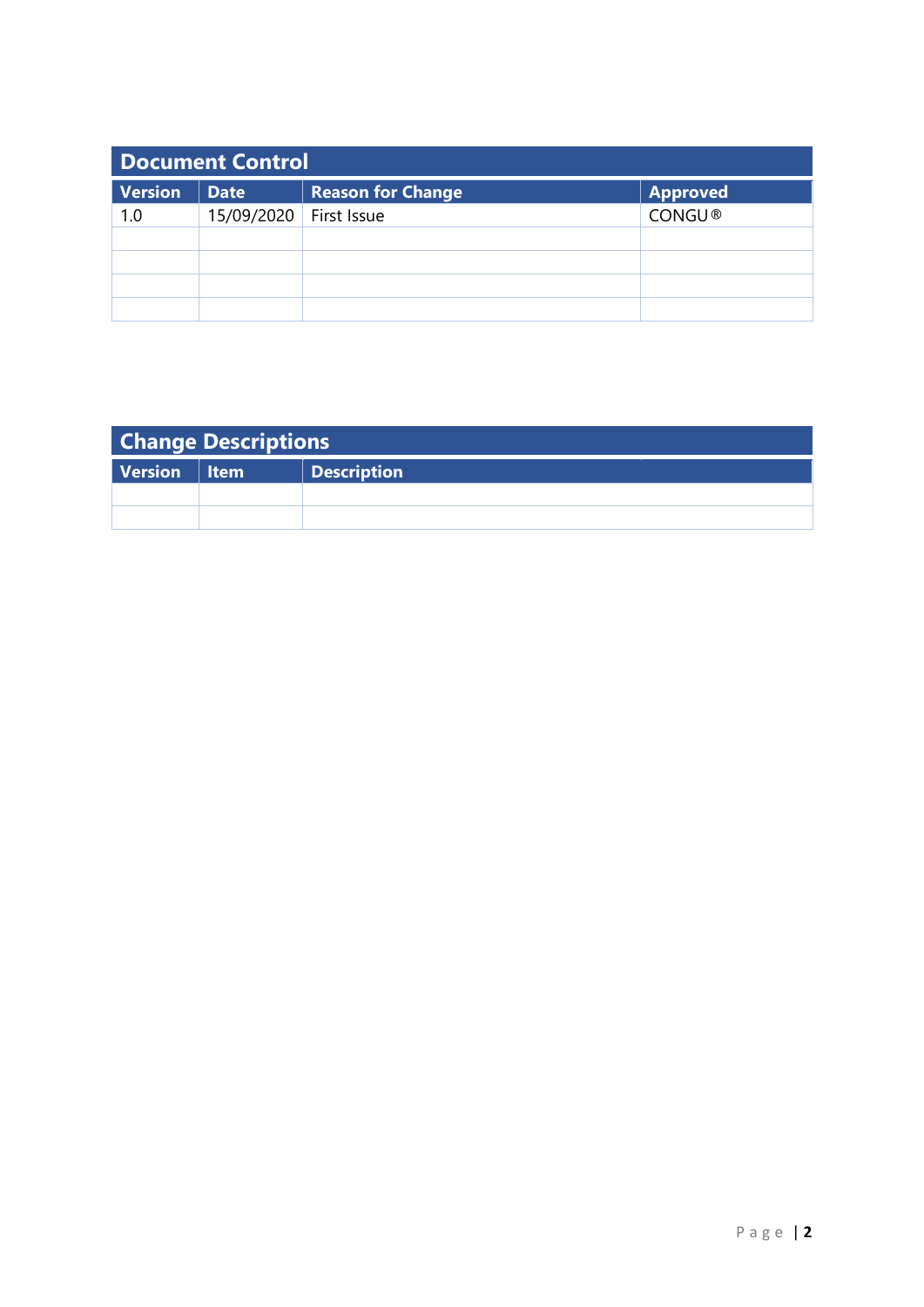| <b>Reference</b>   |                                                               |                     |                |
|--------------------|---------------------------------------------------------------|---------------------|----------------|
| In this            | <b>Topic Title</b>                                            | <b>WHS Rule</b>     | <b>Updated</b> |
| <b>Document</b>    |                                                               | <b>Reference</b>    |                |
| <b>Definitions</b> |                                                               |                     |                |
| G-Def/1            | Active and Inactive Seasons                                   | Definitions         |                |
| G-Def/2            | <b>Authorized Association</b>                                 | Definitions         |                |
| $G-Def/3$          | General Play                                                  | Definitions         |                |
|                    | Rule 1- Purpose And Authorization; Obtaining A Handicap Index |                     |                |
| G1.4a              | Joining a Golf Club                                           | 1.4a                |                |
| G1.4b              | <b>Communication Between Golf Clubs</b>                       | 1.4 <sub>b</sub>    |                |
| G1.4b/3            | Membership of Multiple Golf Clubs in Different                | 1.4 <sub>b</sub> /3 |                |
|                    | Jurisdictions                                                 |                     |                |
|                    | <b>Rule 2- Scores Acceptable For Handicap Purposes</b>        |                     |                |
| G2.1               | Status of a Marker in an Authorized Competition               | 2.1                 |                |
| G2.1/1             | Playing Holes in the Order Set by the Committee               | 2.1/1               |                |
| G2.1/2             | Scores When Stroke Play and Match Play Played                 | 2.1/2               |                |
|                    | Concurrently                                                  |                     |                |
| G2.1/3             | Temporary Greens or Tees                                      | 2.1/3               |                |
| G2.1a(1)           | Authorized Formats of Play                                    | 2.1a                |                |
| G2.1a(2)           | Pre-Registration Prior to Play                                | 2.1a                |                |
| G2.1a(3)           | Withdrawal From a 2 <sup>nd</sup> or Subsequent Round of a    | 2.1a                |                |
|                    | Competition held over more than One Round                     |                     |                |
| G2.1a(4)           | Player Disqualified From an Early Round of a                  | 2.1a                |                |
|                    | Competition held over more than One Round                     |                     |                |
| G2.1b/1            | Handicap on the Scorecard                                     | 2.1 <sub>b</sub> /1 |                |
| G2.1b/2            | <b>Disqualified Scores</b>                                    | 2.1 <sub>b</sub> /1 |                |
| G2.2(1)            | Minimum Number of Holes Played                                | 2.2                 |                |
| G2.2(2)            | Status of a Play-Off                                          | 2.2                 |                |
|                    | Rule 3 - Adjustment Of Hole Scores                            |                     |                |
| G3.2/2             | Designation of Holes Not Played                               | 3.2/2               |                |
| G3.3               | Designation of Hole Not Completed in Stroke Play              | 3.3                 |                |
| G3.3/1             | Meaning of MLS for Handicap Purposes                          | 3.3/1               |                |
|                    | <b>Rule 4 - Submitting A Score</b>                            |                     |                |
| G4.1a              | Information Required for Scoring Record                       | 4.1a                |                |
|                    | <b>Rule 5 - Handicap Index Calculation</b>                    |                     |                |
| G 5.1b             | The PCC in the 9-Hole Score Differential Calculation          | 5.1 <sub>b</sub>    |                |
| G5.2a(1)           | Scores for the Initial Handicap                               | 5.2a                |                |
| G5.2a(2)           | Initial Handicap for Elite Players                            | 5.2a                |                |
| G5.3               | Maximum Handicap for Competitions                             | 5.3                 |                |
| G5.4               | Frequency of Handicap Revision when Competitions              | 5.4                 |                |
|                    | played over more than One Round                               |                     |                |
| G5.5               | Treatment of 9-Hole Scores in the Scoring Record              | 5.5                 |                |
| G5.6(1)            | Returning Scores from Overseas                                | 5.6                 |                |
| G5.6(2)            | Scores and the PCC Calculation returned in an                 | 5.6                 |                |
|                    | Abandoned Competition                                         |                     |                |
| G5.6/1(1)          | The Playing Conditions Calculation ("The PCC")                | 5.6/1               |                |
| G5.6/1(2)          | Inclusion of 9-Hole Scores in the PCC Calculation             | 5.6/1               |                |
| G5.6/1(3)          | Overseas Scores in the PCC Calculation                        | 5.6/1               |                |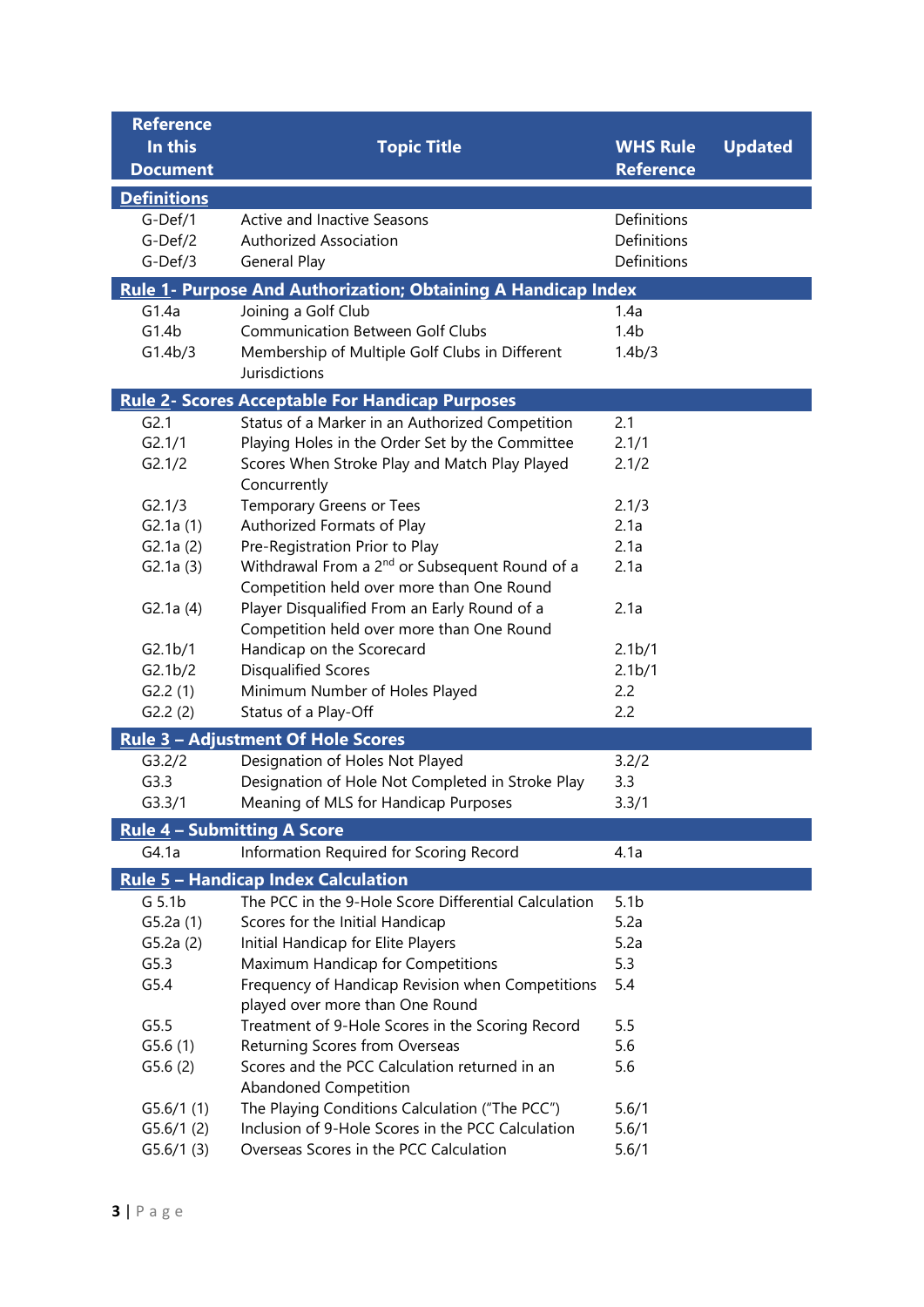| <b>Reference</b><br>In this | <b>Topic Title</b>                                                                                                                                          | <b>WHS Rule</b>          | <b>Updated</b> |
|-----------------------------|-------------------------------------------------------------------------------------------------------------------------------------------------------------|--------------------------|----------------|
| <b>Document</b>             |                                                                                                                                                             | <b>Reference</b>         |                |
|                             | Rule 6 - Course Handicap And Playing Handicap Calculation                                                                                                   |                          |                |
| G6.2a<br>G6.2b              | Playing Handicap Calculation<br>Calculation when Multiple Tees are<br>used in a Competition                                                                 | 6.2a<br>6.2 <sub>b</sub> |                |
|                             | <b>Rule 7 - Committee Actions</b>                                                                                                                           |                          |                |
| G7.2b                       | Dealing with Poor Playing Conditions                                                                                                                        | 7.2 <sub>b</sub>         |                |
| GA                          | <b>Appendix A</b> – Rights And Responsibilities<br>Club Responsibility re Acceptable<br>Scores                                                              | Appendix A               |                |
|                             | <b>Appendix B – Player's Scoring Record</b>                                                                                                                 |                          |                |
| GB(1)<br>GB(2)              | Peer Review<br>Score Type Designations                                                                                                                      | Appendix B<br>Appendix B |                |
|                             | <b>Appendix C - Handicap Allowances</b>                                                                                                                     |                          |                |
| GC                          | <b>Handicap Allowances</b>                                                                                                                                  | Appendix C               |                |
| GC/1                        | Handicap Allowances for Small Fields                                                                                                                        | C/1                      |                |
|                             | <b>Appendix E - Stroke Index Allocation</b>                                                                                                                 |                          |                |
| <b>GE</b>                   | Changing Existing Stroke Index<br>Allocations                                                                                                               | Appendix E               |                |
|                             | <b>Appendix G</b> – The Golf Course, Course Rating And Slope Rating                                                                                         |                          |                |
| GG                          | 9-Hole Course Ratings                                                                                                                                       | Appendix G               |                |
|                             | <b>Appendix H - Local Rules For Adverse Course Conditions</b>                                                                                               |                          |                |
| GH/1                        | <b>Preferred Lies</b>                                                                                                                                       |                          |                |
| GH/2                        | Local Rule requiring compulsory use of                                                                                                                      |                          |                |
|                             | Fairway Mats                                                                                                                                                |                          |                |
| GH/3                        | <b>Artificially Surfaced Tees</b>                                                                                                                           |                          |                |
| GH/4                        | Local Rule for Lift, Clean and Replace                                                                                                                      |                          |                |
| GH/5                        | Local Rule Requiring a ball to be Lifted<br>from the Fairway and Dropped or<br>Placed in the Semi-Rough                                                     |                          |                |
|                             | <b>Appendix I - Examples Of Calculations Within WHS</b>                                                                                                     |                          |                |
| Т                           | The Handicap Index                                                                                                                                          | 5.1 <sub>b</sub>         |                |
| Ш                           | The Course Handicap and its use in                                                                                                                          | 5.2a                     |                |
|                             | calculating Score Differentials for<br><b>Handicapping Purposes</b>                                                                                         |                          |                |
| Щ                           | The Playing Handicap and its use in<br>Stroke Allowances for Competition                                                                                    | 5.2a                     |                |
| $\underline{\underline{W}}$ | Purposes - Individual Formats of Play<br>The Playing Handicap and its use in<br><b>Stroke Allowances for Competition</b><br>Purposes - Team Formats of Play | 5.3                      |                |
|                             | <b>Appendix J - Acceptability of Disqualified Scores</b>                                                                                                    |                          |                |
| J1                          | Disqualified Scores Acceptable                                                                                                                              | 2.1 <sub>b</sub> /1      |                |
| J2                          | Disqualified Scores Not Acceptable                                                                                                                          | 2.1 <sub>b</sub> /1      |                |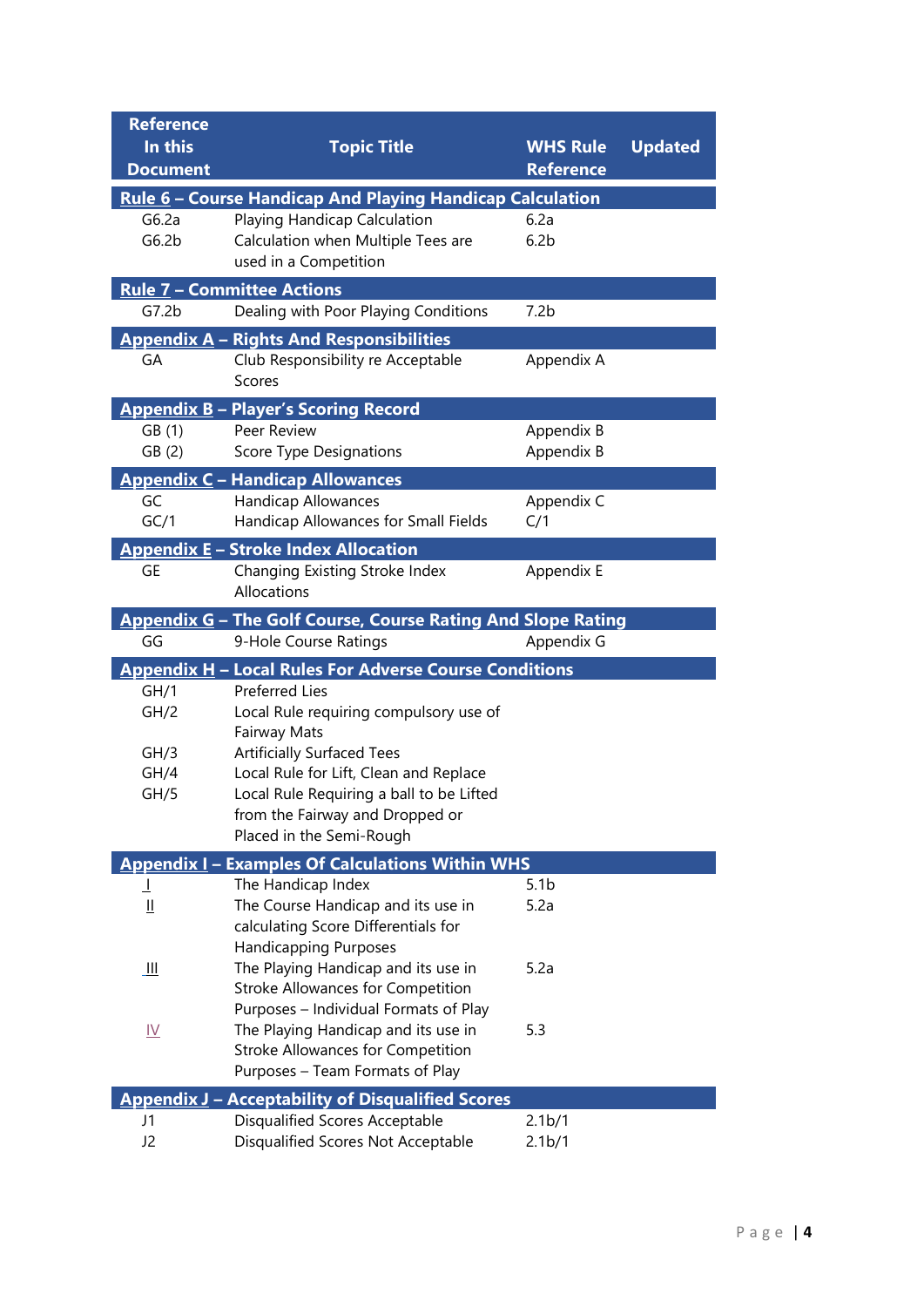#### <span id="page-5-0"></span>**GDef/1 Active and Inactive Seasons**

*Active and Inactive* seasons are not implemented in GB&I. Golf should be played throughout the year; although for many clubs the course setup may mean that, in winter, scores will not be acceptable for handicap purposes. However, it is expected that all clubs will endeavour to encourage players to return acceptable scores throughout the year where possible.

Guidance is provided for the use of temporary greens and tees in G2.1/3. Further guidance in Appendix H is applicable when adverse course conditions prevail.

Clubs should refer to their National Association for specific guidance on dealing with adverse course conditions.

#### **GDef/2 Authorized Association**

In the context of the WHS Definition of Authorized Association:

- CONGU® is a Multi-National Association;
- England Golf, Golf Ireland, Scottish Golf and Wales Golf are all National Associations;
- Counties in England and Wales, Regional Executives in Ireland, Areas and Counties in Scotland are all Regional Associations.

Any delegation of responsibilities to these Regional Associations is at the discretion of the relevant National Association and is subject to any separate guidance given by that National Association.

#### **GDef/3 General Play**

Scores for handicap that fall under the term Supplementary Score in the CONGU® Handicapping System are classed as General Play scores in the WHS.

See also G2.1a (1) (Authorized Formats of Play) for guidance on the treatment of scores returned in 'organized competitions' that are not run by the Club Committee.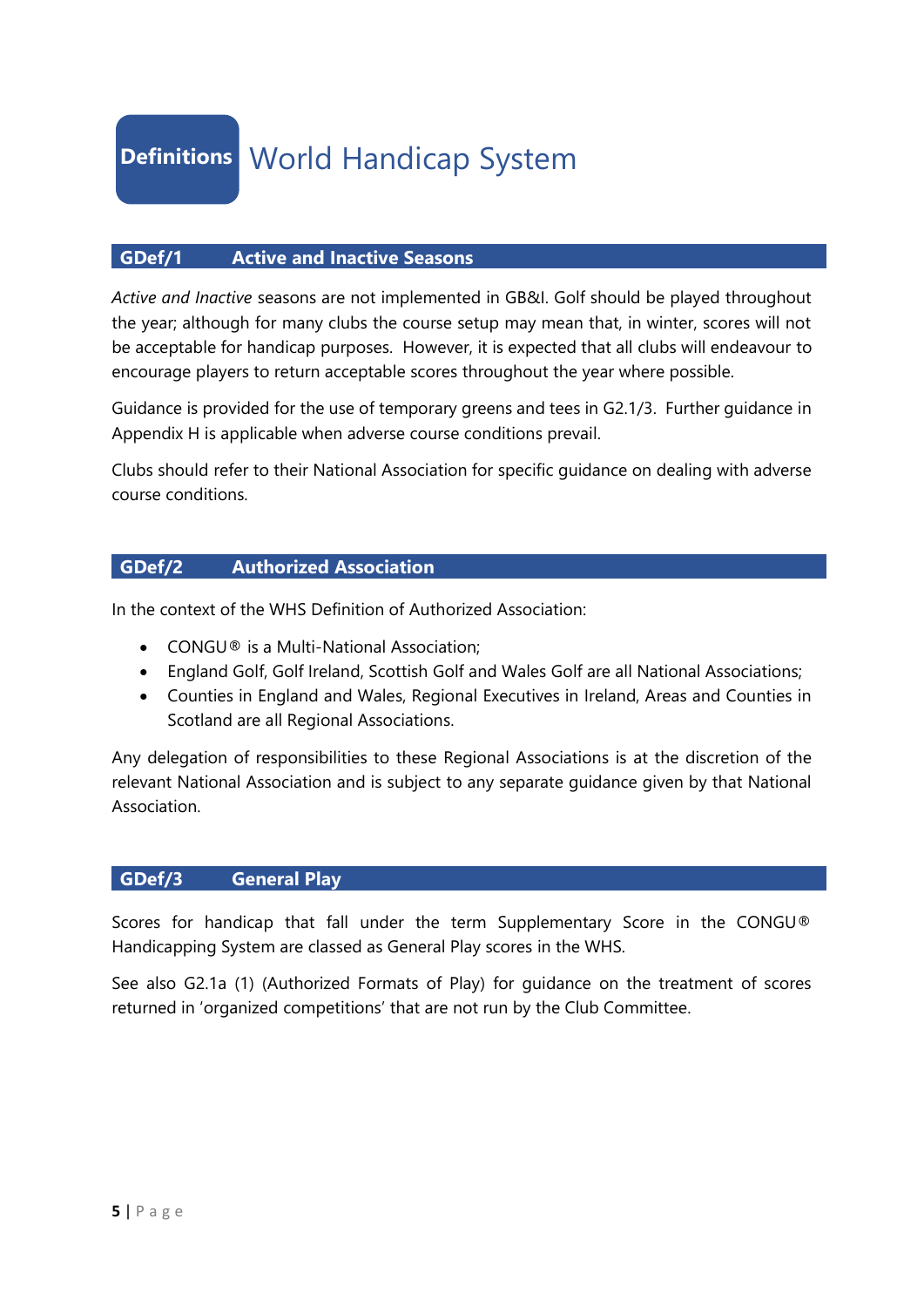### <span id="page-6-0"></span>**RULE 1** Purpose and Authorization; Obtaining a Handicap Index

#### **G1.4a Joining a Golf Club**

Currently, golf club membership is the only route to obtaining a WHS handicap in GB&I. The WHS also permits Authorized Associations to directly issue and maintain handicaps and it is for each National Association to determine if and how it would run an alternative system alongside the golf club membership route.

#### **G1.4b Communication between Golf Clubs**

When a player is a member of more than one golf club, the clubs are permitted to share information and this may result in an alteration to the player's Handicap Index. Clubs may use this information as required, particularly when considering the Annual Review, General Play adjustments or disciplinary matters.

#### **G1.4b/3 Membership of Multiple Golf Clubs in Different Jurisdictions**

There is currently no automatic post-back of scores between different jurisdictions and this facility will not be available in the short to medium term.

If players find themselves residing in different countries (outside of GB&I) for a short period of time (e.g. a holiday) then they should return any scores to their home club as soon as possible to ensure their handicap is updated. This could be on return after the holiday, or by any other facility which exists to do this in a more timely manner. An example of this would be an App which allows such a return to their own jurisdiction.

If the period is of a longer nature (e.g. the player regularly spends a month or more abroad) then they should take with them a copy of the last 20 scores supporting their Handicap Index. The foreign jurisdiction will take this and set up the handicap record locally. Typically in these situations the player is a member of an overseas club in that jurisdiction and plays competitively whilst resident there. At the end of the period away, the player should take a copy of their record whilst residing abroad to allow these scores to be input at their home club and thus adjust their handicap accordingly on the home system. This process will vary depending upon which jurisdiction the player is temporarily resident. The National Union should be able to advise the best approach for a specific country.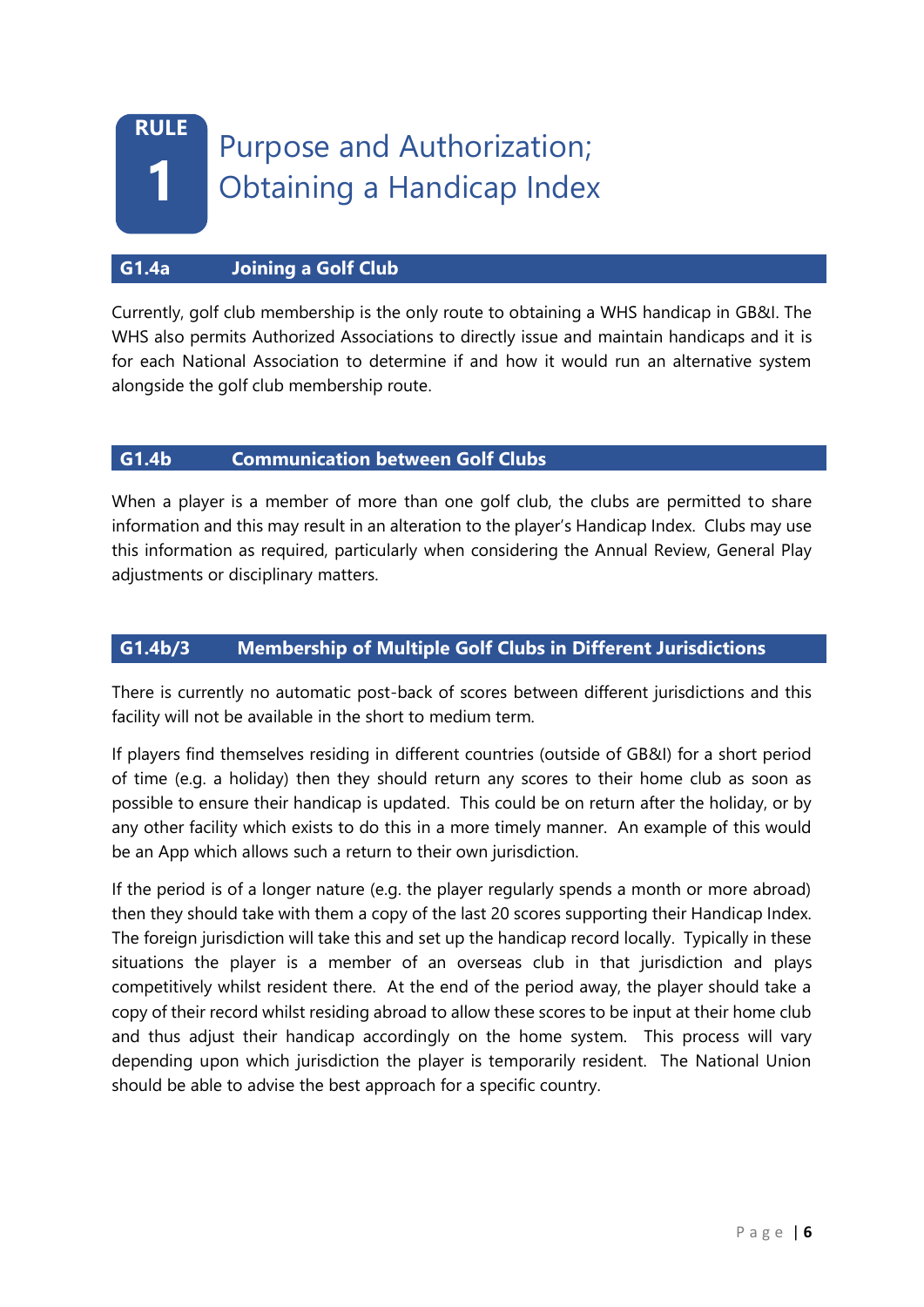<span id="page-7-0"></span>**RULE 2**

Scores Acceptable for Handicap Purposes

#### **G2.1 Status Of A Marker In An Organized Competition**

A person other than a fellow competitor, appointed by the Committee to act as a marker, is not part of the competition. However, at the discretion of the organizing Committee and subject to the other provisions of Rule 2.1, the appointed marker may return a score under General Play.

#### **G2.1/1 Playing Holes In The Order Set By The Committee**

Rule 5.1 of the Rules of Golf requires the Committee to define what forms a "round" and the order in which the holes are played: Rule 5.3 covers the starting and ending of the round. Whilst 2.1/1 of the Rules of Handicapping seems to contradict this by stating that playing the course out of order is acceptable for handicapping purposes, it is not a carte blanche for players being able to choose the order in which they play the holes.

In a competition, players playing a round out of order would be subject to DQ if this is not within the Terms of Competition or sanctioned by the Committee either in advance (e.g. through the use of a two-tee start or a shot-gun start) or retrospectively (e.g. to cope with unexpected course conditions). The score would still be processed for handicap purposes.

In General Play, many clubs would find it unacceptable, particularly during busy periods, for players to play the holes in an unexpected order. If clubs consider that the playing of holes out of order would be problematic for traffic management over the course, they should consider having appropriate terms within their Code of Conduct so that players can be subject to internal disciplinary procedures if necessary. The scores would still be processed for handicap purposes.

In GB&I it would be unusual for holes to be played out of order. However, courses often have more than one convenient starting tee. Clubs should ensure that their terms of competition say that Rule 5.1 applies at all times and also state clearly the circumstances under which alternate points can be used

#### **G2.1/2 Scores When Stroke Play And Match Play Are Played Concurrently**

The Rules of Golf do not expressly prohibit the playing of a match whilst concurrently playing in a stroke play competition, but the guidance in Committee Procedures 6C (12) discourages such practice. CONGU® concurs with this view and strongly recommends Committees to ensure that their Terms of the Competition make it clear if and when such practice may be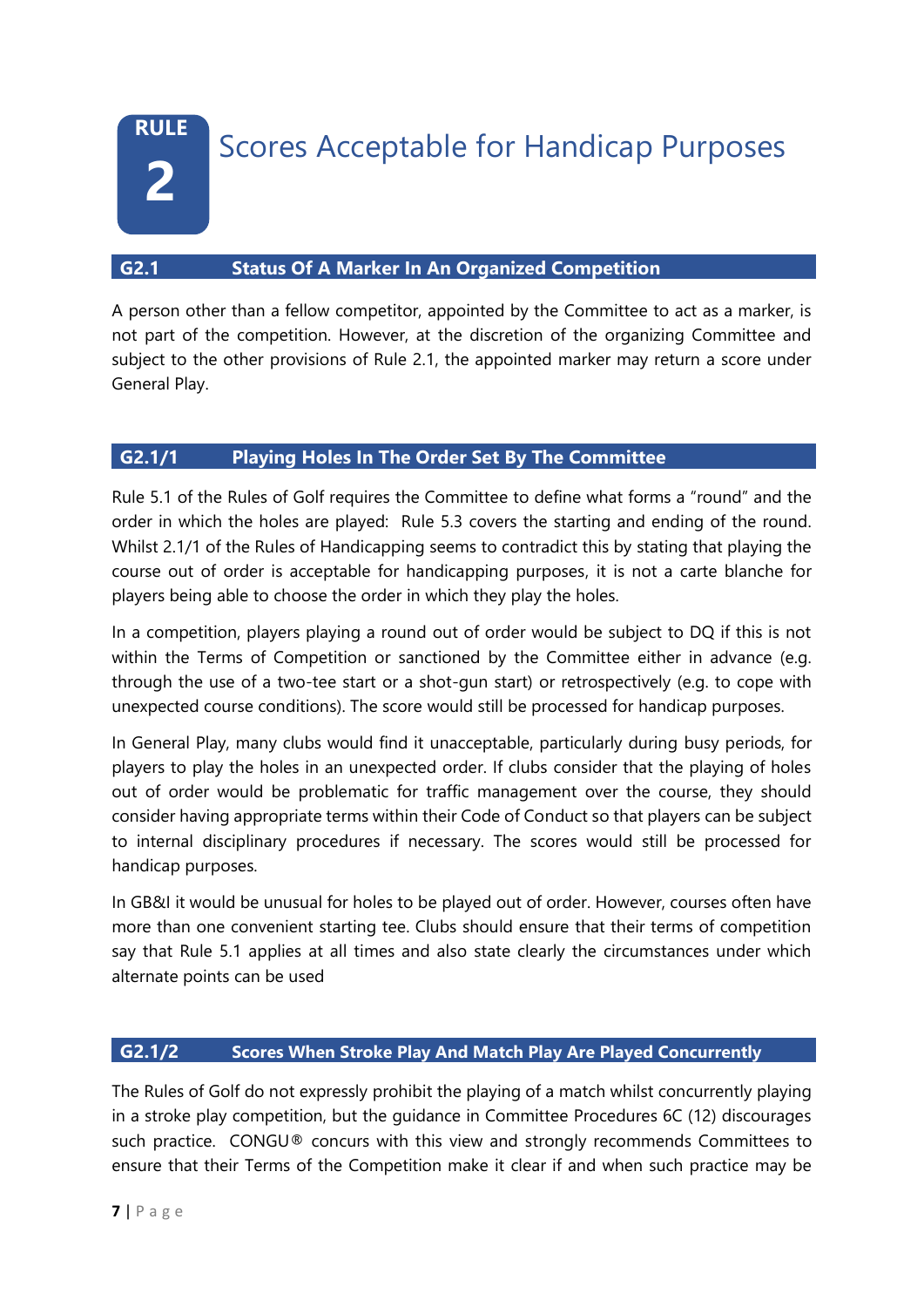permissible. If such practice is sanctioned, the Rules of the stroke play event must prevail in order for the score to be acceptable for handicapping purposes.

#### **G2.1/3 Temporary Greens or Tees**

2.1/3 empowers an Authorized Association to determine the circumstances under which temporary course conditions are acceptable for handicapping purposes.

In this context CONGU® directs that scores are acceptable for handicapping purposes if:

- No more than two temporary greens are in play for an 18-hole round; or
- Only one temporary green is in play for a 9-hole round.

Temporary or alternative tees are acceptable for handicapping purposes but whenever the length of the course has been increased or decreased by virtue of the use of temporary greens and/or tees by more than 100 yards for an 18-hole round or 50 yards for a 9-hole round, the adjustments to the Course Rating and Slope Rating set out in Appendix G of the Rules of Handicapping must be applied.

In addition, an Authorized Association is expected to determine the eligible period when preferred lies may be in operation for acceptable scores to be posted. Guidance on the Local Rules required when adverse course conditions prevail can be found in the Rules of Golf and this is covered in more detail in Appendix H of this document.

#### **G2.1a (1) Authorized Formats of Play**

The authorized formats of play that are acceptable for handicap purposes within GB&I are broadly the same as under the CONGU® system. Other countries in the world may have a narrower or wider range of acceptable formats.

Note: It is Ireland's intention to trial the inclusion of some match play events into handicapping and to also include some Four Ball Better-Ball scores in situations where the returned scores are better than a target expectation for this format of play. Golf Ireland will issue details of these provisions in due course.

It is a requirement in GB&I that players pre-register on the day if they wish their scores to be used for handicapping purposes both for competitions and for General Play. Clubs will need to have procedures in place for this, and with increasing computerization of handicapping they may find that their software will have an inbuilt pre-registration facility.

WHS requires that rounds in 'organized competitions' in an acceptable format are considered to have been pre-registered. This raises the question as to what comprises an 'organized competition'? The term is broader than would previously have been considered by most clubs and players. Under WHS, for example, regular informal competitions, often organized as rollups or society events, would now fall into this category. Players have a responsibility to ensure that their scores from such events are returned to their home clubs.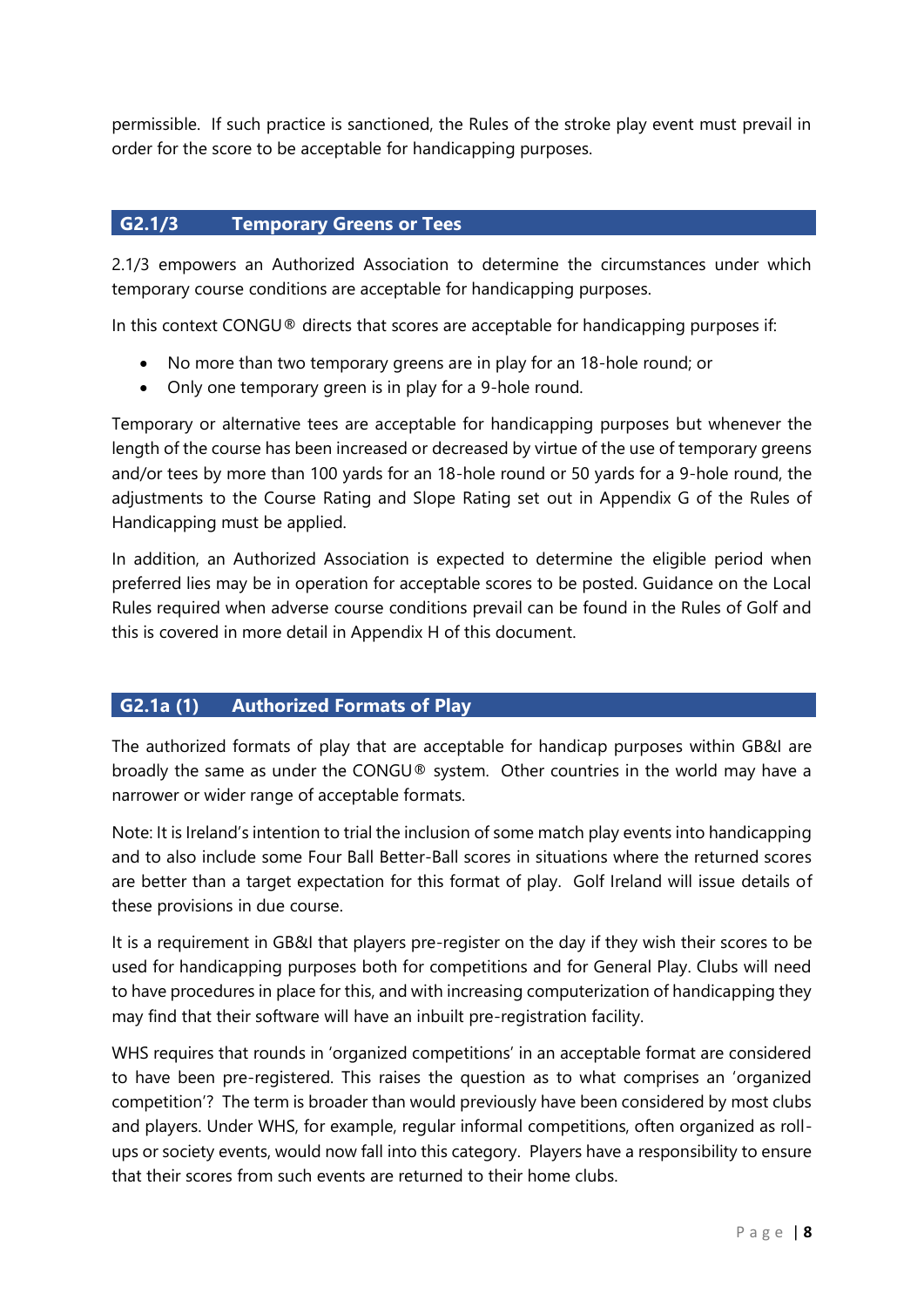Clubs that regularly hold such events may well find that setting them up as competitions on the computer will make it easier for players to ensure that their scores are returned correctly.

#### **G2.1a (2) Pre-Registration Prior To Play**

In GB&I it is a requirement that all rounds for handicapping purposes (other than those used for the Initial Handicap Award) must be pre-registered either through the computer software or manually. Entering a competition or being named in a draw or a booking system is not in itself pre-registration. Registration must be confirmed on the day itself in the manner prescribed by the club/Committee.

A round has not started until the player has teed off; and any player who for whatever reason does not start his/her round after pre-registering must be removed from the event and must not have a score posted on his/her handicap record.

Players who start a round but who do not play the minimum number of holes required may be subject to a penalty score (Rule 7.1b).

Players who withdraw after pre-registration without a valid reason acceptable to the Committee could, depending on the particular circumstances, be subject to disciplinary sanctions under the Terms of the Competition or Code of Conduct.

In submitting General Play scores, players must ensure that they do not breach Rule 5.2 (Practice) of the Rules of Golf.

#### **G2.1a (3) Withdrawal From a 2nd or Subsequent Round of a Competition Held Over More Than One Round**

Regardless of the reason, a player who does not start the 2nd or subsequent round of a competition must not be included in that round and must not have any adjustment made to his/her handicap as a result of the round not played.

#### **G2.1a (4) Player Disqualified From An Early Round of a Competition Held Over More Than One Round**

Depending on the Terms of the Competition and at the discretion of the Committee a player who has been disqualified from an early round of a competition held over more than one round, or who has failed to post a score, may play in subsequent round(s). His/her subsequent score must be included in the PCC and the score is considered as a competition score.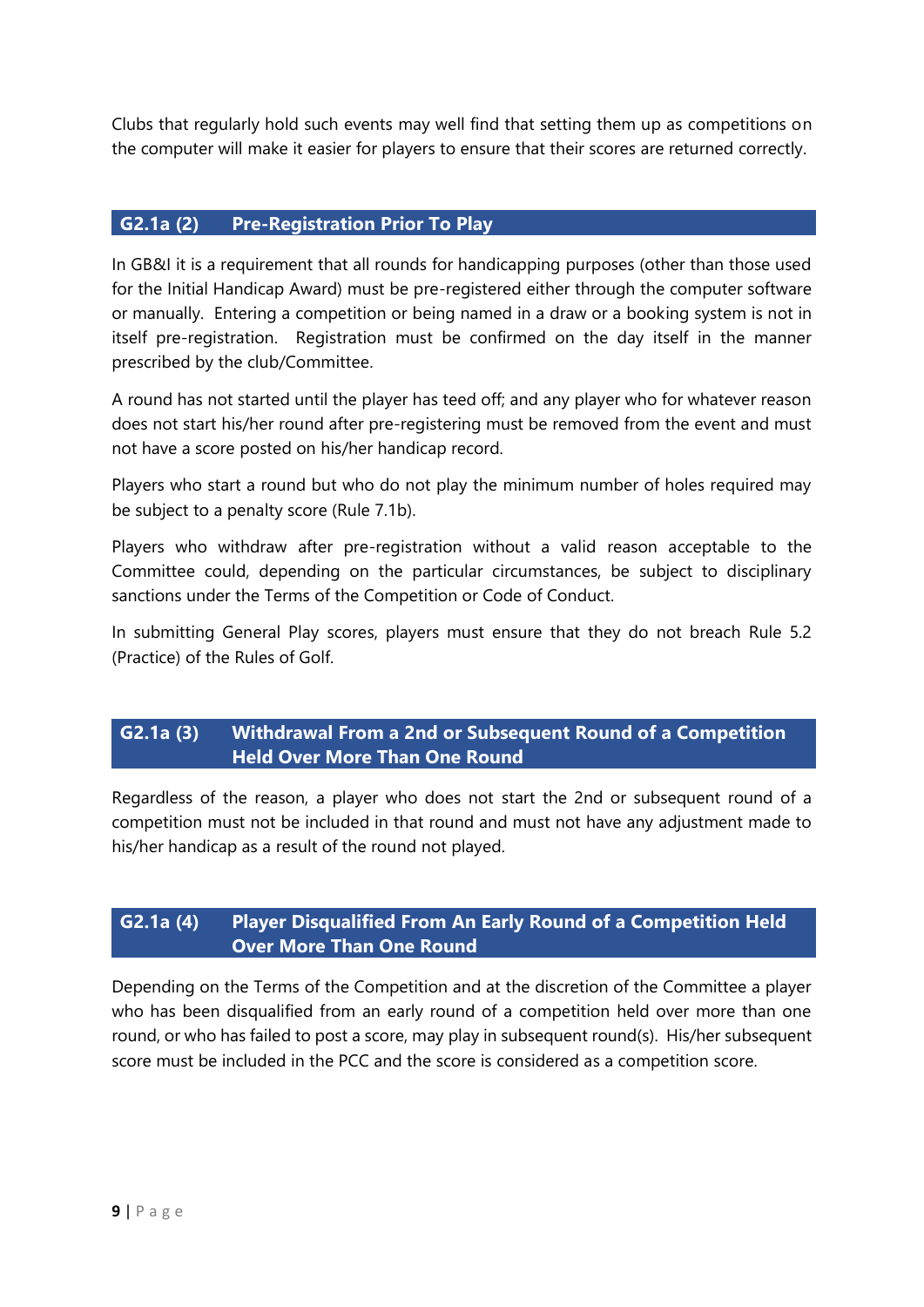#### **G2.1b/1 Handicap On The Scorecard**

To avoid a DQ under Rule 3.3b (4) of the Rules of Golf the player must put his/her Course Handicap on the scorecard (see Interpretation 3.3b (4)/1 of the Rules of Golf). This is expressed as an integer and represents the number of strokes the player receives for handicap purposes for both Competition scores and General Play returns.

It is the responsibility of the Committee to apply the handicap allowance for any stroke play competition; in practice this will done by the software. Players need to be able to access their Handicap Index and then refer to a relevant look-up table to obtain their Course Handicap for the tees used.

Whilst not mandatory, CONGU® recommend that space for the Handicap Index and Playing Handicap is also on the scorecard.

For multi-tee or mixed-tee competitions the Handicap Allowance may include additional strokes for players who play from the tees with the higher Course Ratings. Players should be aware that under these circumstances any additional strokes they receive could affect when they pick up on a hole in certain formats, for example Stableford or Par/Bogey.

#### **G2.1b/2 Disqualified Scores**

Appendix J in this document provides a description of Disqualification Situations where the score may or may not be used as an Acceptable Score for handicap purposes.

#### **G2.2 (1) Minimum Number of Holes Played**

#### *A For the Initial Handicap Index*

In GB&I a minimum number of 54 holes must be played in order to be awarded a Handicap Index; either complete 9-hole or complete 18-hole rounds, or a combination of these, can be used to make up these 54 holes. For the purpose of the initial award of a Handicap Index two 9-hole scores are combined. The maximum hole score for new golfers is par +5 strokes, and holes not completed or scoring above this will be adjusted to par + 5.

#### *B When the player holds a WHS Handicap Index*

For a score to be acceptable as a 9-hole score, all holes of the measured 9-hole course must have been played. 9-hole scores are scaled up to an 18-hole equivalent gross differential as set out in Rule 5.1b.

For a score to be acceptable as an 18-hole score at least 10 holes of the measured course must have been played. Scores of between 10 and 17 holes are scaled up to an 18-hole equivalent gross differential in accordance with Rule 3.2.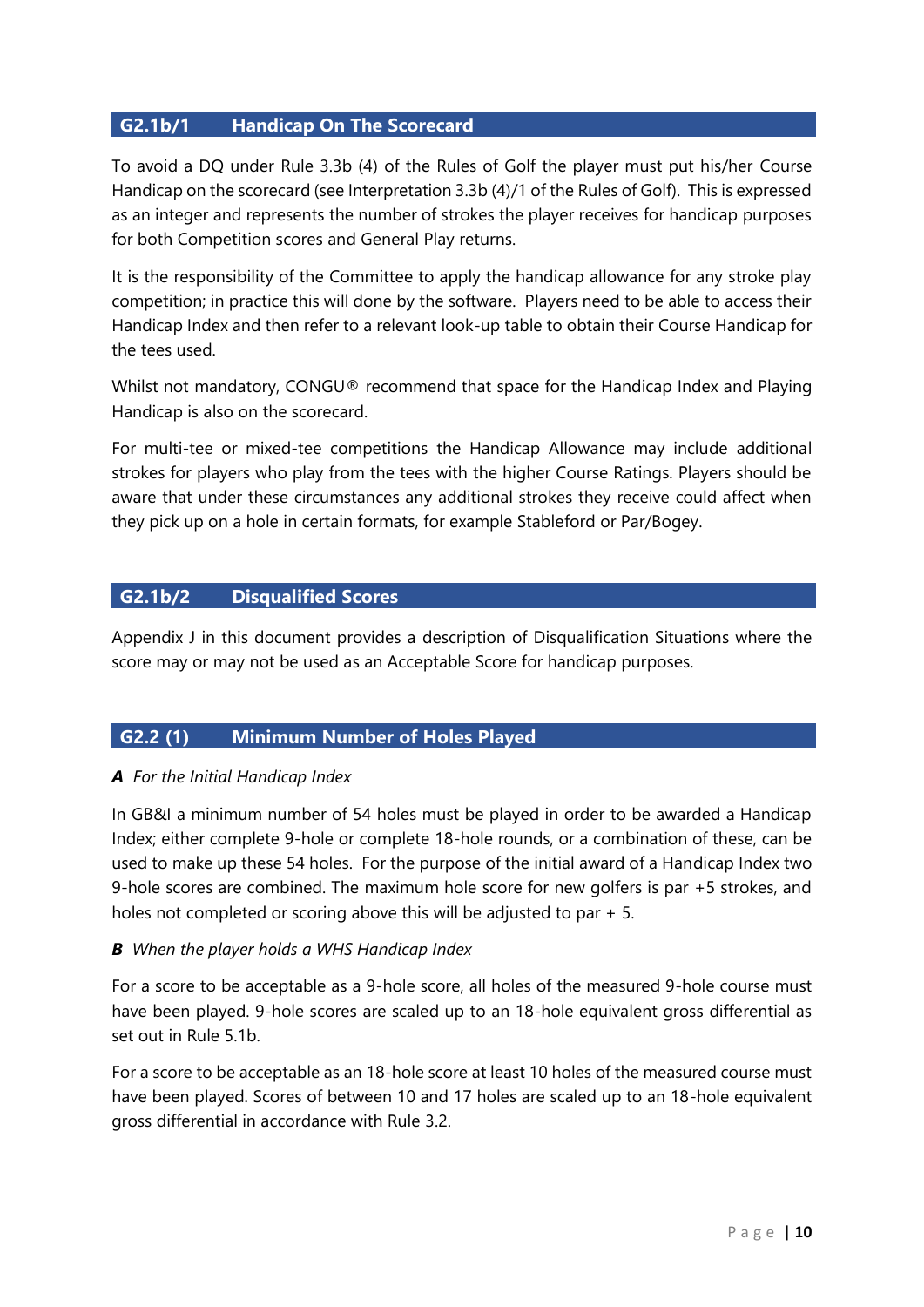#### **G2.2 (2) Status of a Play-Off**

When a play-off is used to decide the winner of a stroke play competition that round, regardless of the number of holes played, is not acceptable for handicapping purposes.

Exception: In the event of an 18-hole play-off on a day subsequent to the original competition a player may elect to register his/her round as a General Play round subject to all other conditions of Rule 2.1 being met.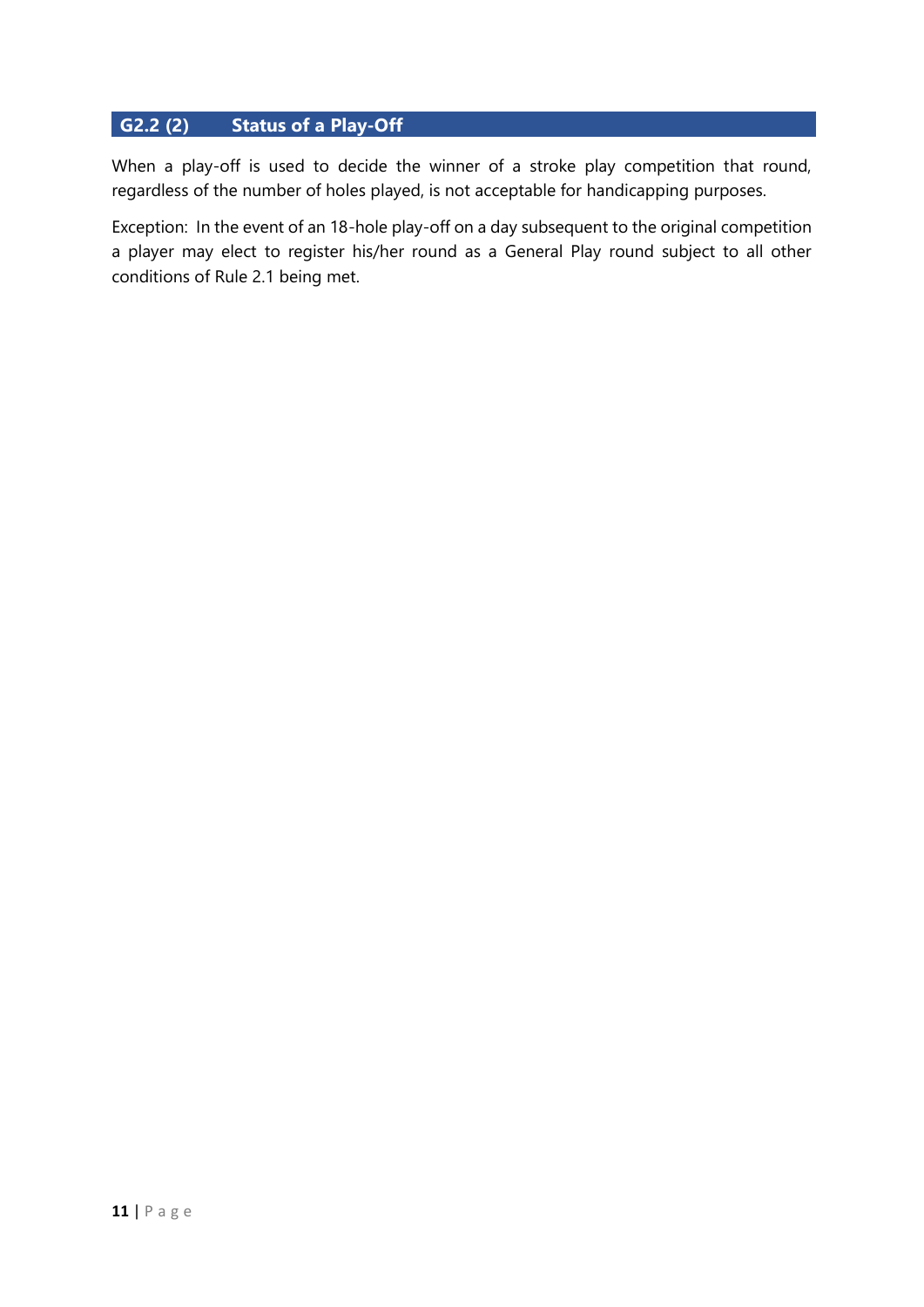<span id="page-12-0"></span>

#### **G3.2/2 Designation of Holes not Played**

Players need to ensure that they clearly mark their card when a hole has not been commenced. It is advised that NS is entered on any hole that is not played (not started).

#### **G3.3 Designation Of Hole Not Completed In Stroke Play**

A player must ensure that they mark on their card any hole that is not completed in a Stroke Play round. This can be by writing NR, a dash or zero for the hole, but must be able to distinguish between this and a hole not played at all.

#### **G3.3/1 Meaning of Most Likely Score ("MLS") for Handicap Purposes**

Whilst not in general use in GB&I, Ireland are trialling its use so clubs and players should be aware of this provision should they play overseas or in Ireland. The full details are taken from Interpretation 3.3/1 (included in the Rules for jurisdictions that use MLS).

Scores returned in match play or four-ball formats are Acceptable Scores in some Jurisdictions. In such situations there is a need for calculating a 'Most Likely Score' when a player starts a hole but does not hole out. For example:

- The result of the hole has already been decided,
- A hole has been conceded,
- A player's partner has already posted a better score in a four-ball format and the player picks up, or
- A player has already reached their net double bogey limit on a specific hole.

When a player starts a hole but does not hole out for a valid reason, subject to other provisions set out within the Rules of Handicapping, the player must record their most likely score or net double bogey, whichever is lower, as appropriate for the situation and depending on the format of play.

The most likely score is:

The number of strokes already taken to reach a position on a hole, plus any penalty strokes incurred to that point, plus the number of strokes the player would most likely require to complete the hole from that position.

Most likely scores should be determined on any hole in accordance with the following guidelines: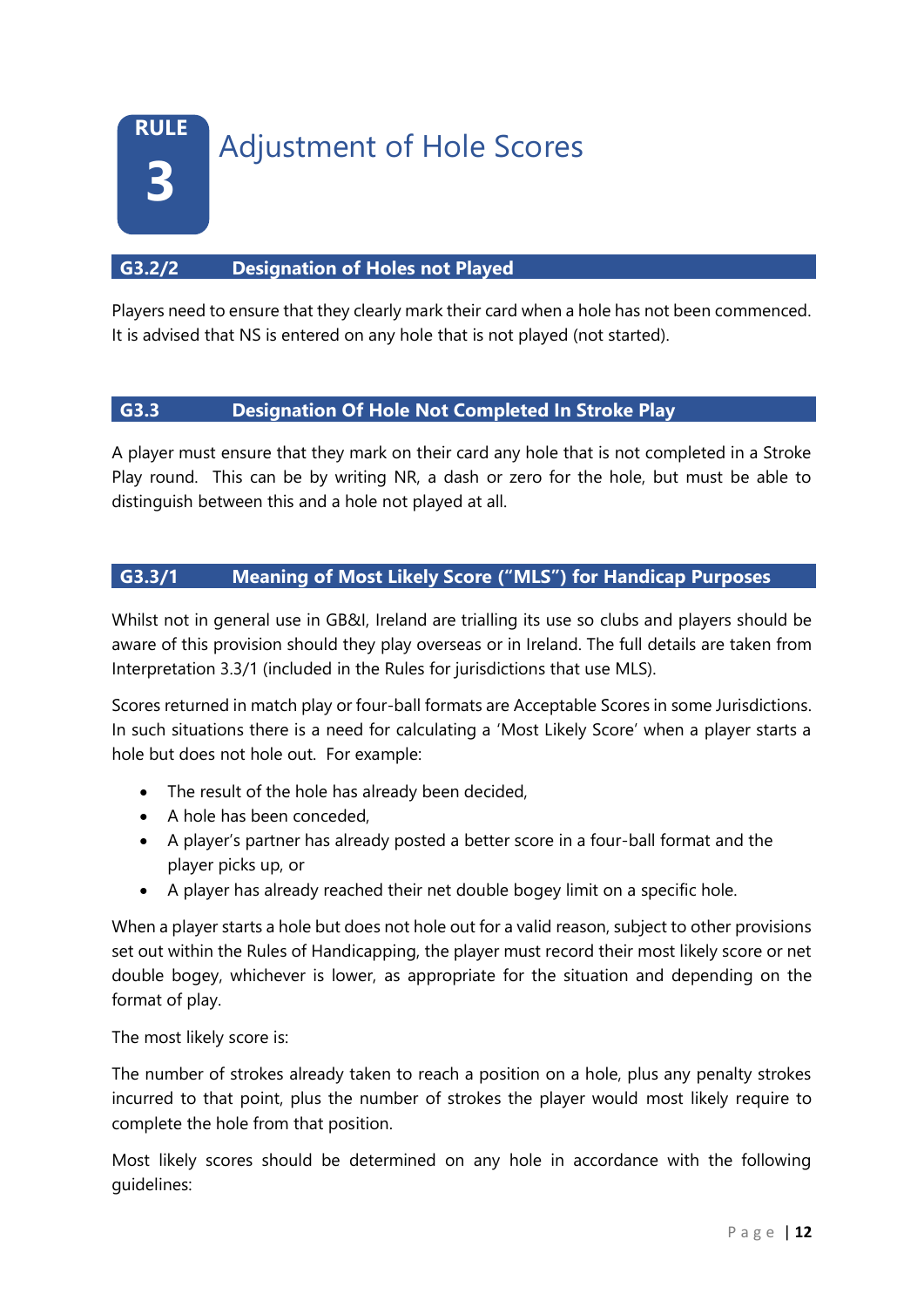| <b>Position of the ball</b>                                                                  | <b>Strokes to be added</b>                                                                                                                |
|----------------------------------------------------------------------------------------------|-------------------------------------------------------------------------------------------------------------------------------------------|
| If the ball lies on the putting green,<br>no more than 5 feet (1.5 metres) from<br>the hole: | Add one additional stroke.                                                                                                                |
| If the ball lies between 5 feet (1.5)<br>meters) and 20 yards (20 metres)<br>from the hole:  | Add 2 or 3 additional strokes,<br>depending on the position of the<br>ball, the difficulty of the green and<br>the ability of the player. |
| Beyond 20 yards (20 metres) from the<br>hole:                                                | Add 3 or 4 additional strokes,<br>depending on the position of the<br>ball, the difficulty of the green and<br>the ability of the player. |

There is no limit to the number of most likely scores that can be submitted within a player's score, provided that the failure to hole out is for a valid reason and not for the purpose of gaining an unfair advantage.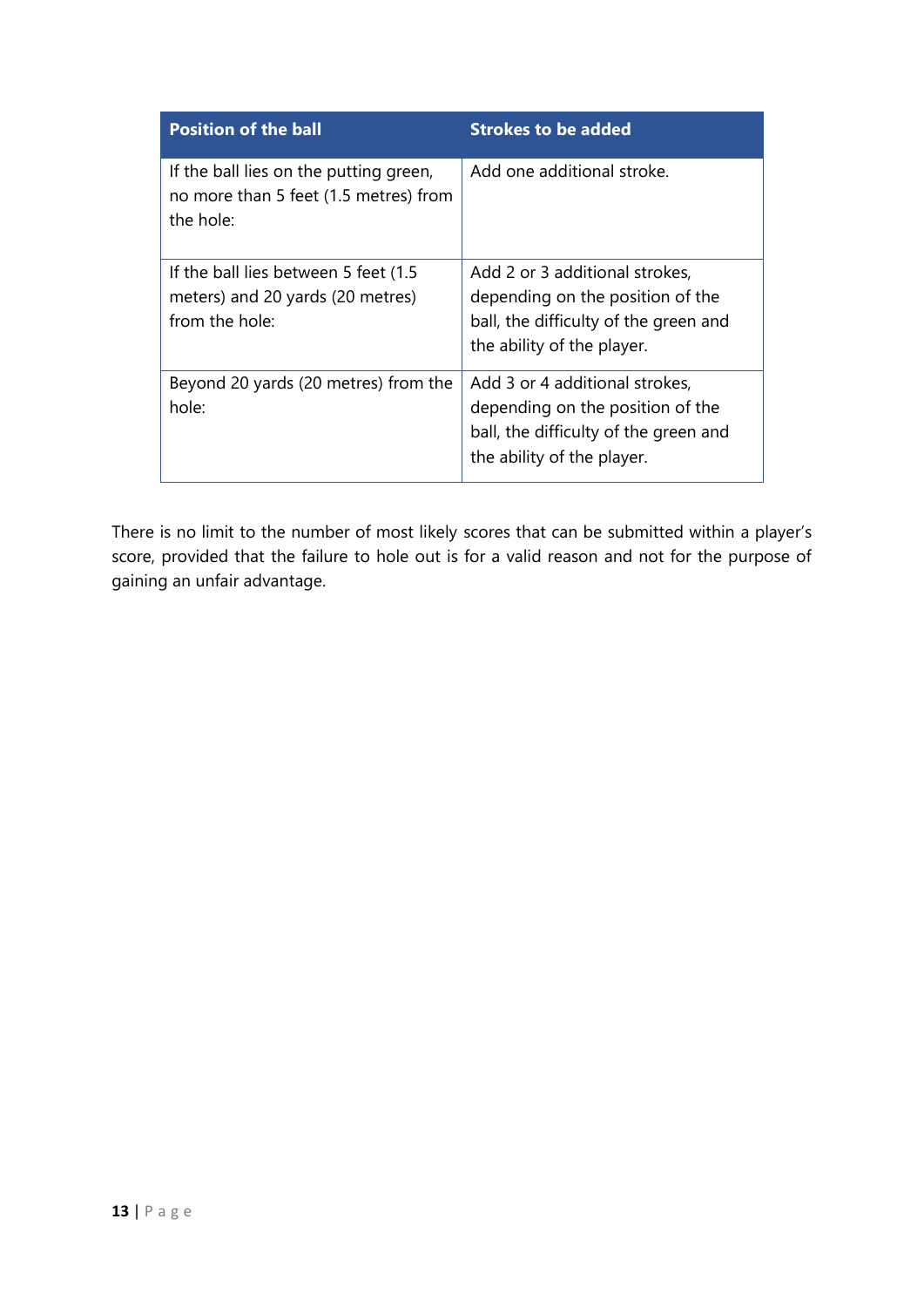<span id="page-14-0"></span>

### Submitting a Score

#### **G4.1a Information Required For Scoring Record**

Rule 4.1a sets out the details that need to be recorded. In terms of requirement (ii) the National Associations in GB&I require scores to be entered as hole-by-hole scores rather than as total scores for the round. In most situations as far as the player is concerned he/she will simply enter the gross score/no score/hole not played for each hole into the computer via a touch screen or App on a mobile device. The software will make any necessary adjustments to calculate the adjusted gross score that will appear on the scoring record.

The Rule also sets out a number of other requirements expressed as 'should' and this represents best practice. It is recognized that world-wide some countries and their players may not always be able to post scores in the optimum way. In GB&I the software has been designed to ensure that best practice can be attained readily, and for rounds played within GB&I only rarely will clubs and players be unable to comply.

When scores are returned from outside GB&I, the PCC for the day can be obtained via the Authorized Association's website.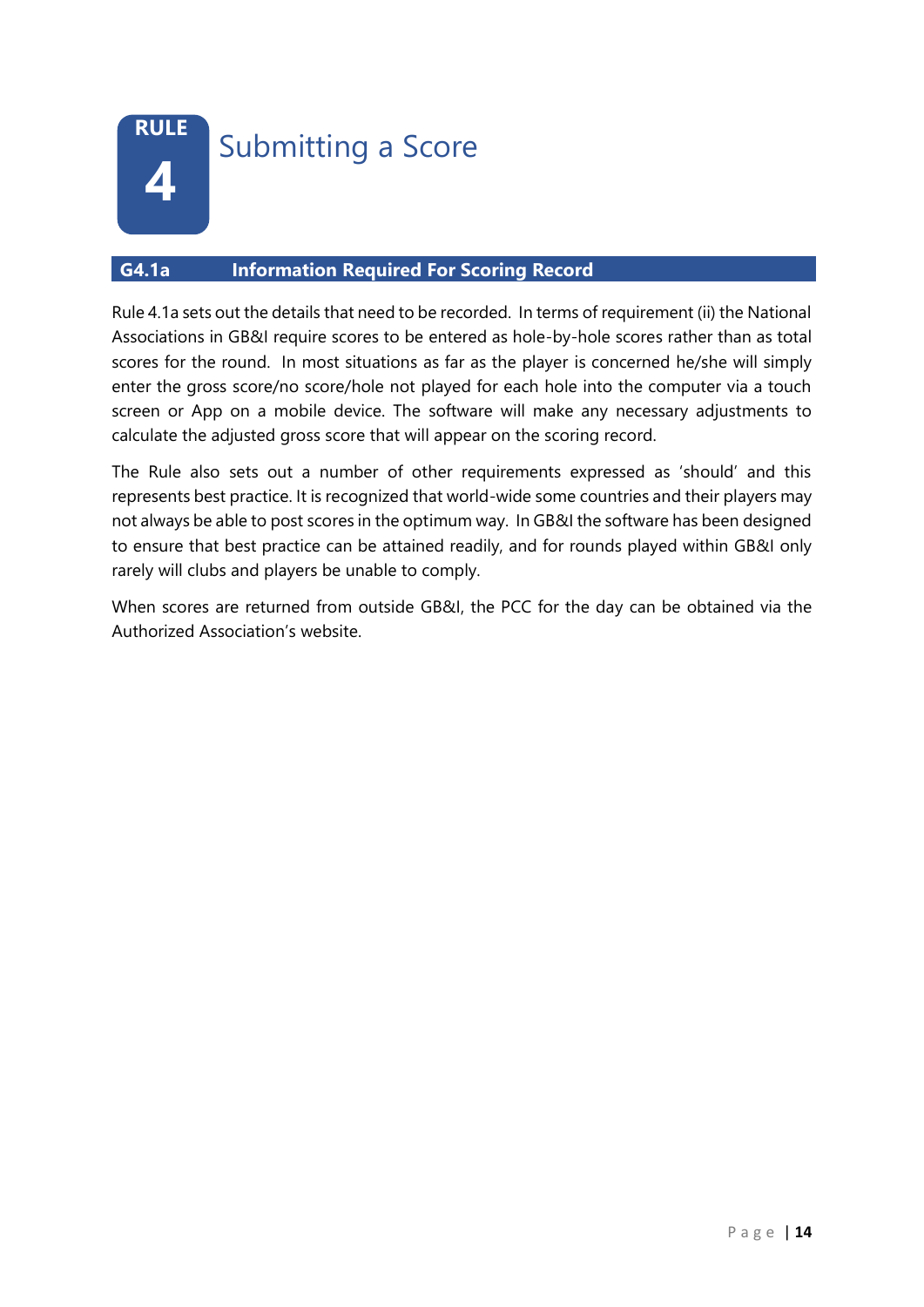<span id="page-15-0"></span>**RULE 5**

### Handicap Index Calculation

#### **G5.1b The PCC in the 9-Hole Score Differential Calculation**

Although a 9-hole score is scaled up to an 18-hole adjusted gross score, only half of any PCC adjustment is used when calculating the Score Differential that appears in the scoring record. This is to maintain the neutral position of the scaling up process and also avoids the possibility of doubling the effect of the PCC when 9-hole scores are combined for initial handicap allocation.

#### **G5.2a (1) Scores for the Initial Handicap**

Scores for initial handicap purposes can be submitted from any measured course at the discretion of the Home Club Handicap Committee.

Complete 9-hole or 18-hole rounds must be played. For the purpose of the initial award of a Handicap Index two 9-hole scores are combined. The maximum hole score for new golfers is par +5 strokes, and holes not completed or scoring above this will be adjusted to par + 5.

There is no requirement for players to pre-register prior to playing a round that is used to determine the Initial Handicap.

Scores for the initial handicap must be marked by a person acceptable to the Home Club Handicap Committee.

#### **G5.2a (2) Initial Handicap for Elite players**

If the scores submitted for an initial handicap indicate a handicap of 0.0 or lower for a man or 2.0 or lower for a woman the club must follow the quidance and procedures issued by its National Association before any Handicap Index is awarded.

#### **G5.3 Maximum Handicap Index for Competitions**

When setting maximum (or minimum) handicaps for entry to or use in competitions, clubs are strongly recommended to use the Handicap Index as the criterion rather than the Course Handicap or Playing Handicap. This is because players are more likely to already know their Handicap Index or can obtain it online more easily than they are their Course Handicap or Playing Handicap, particularly when entering Open competitions.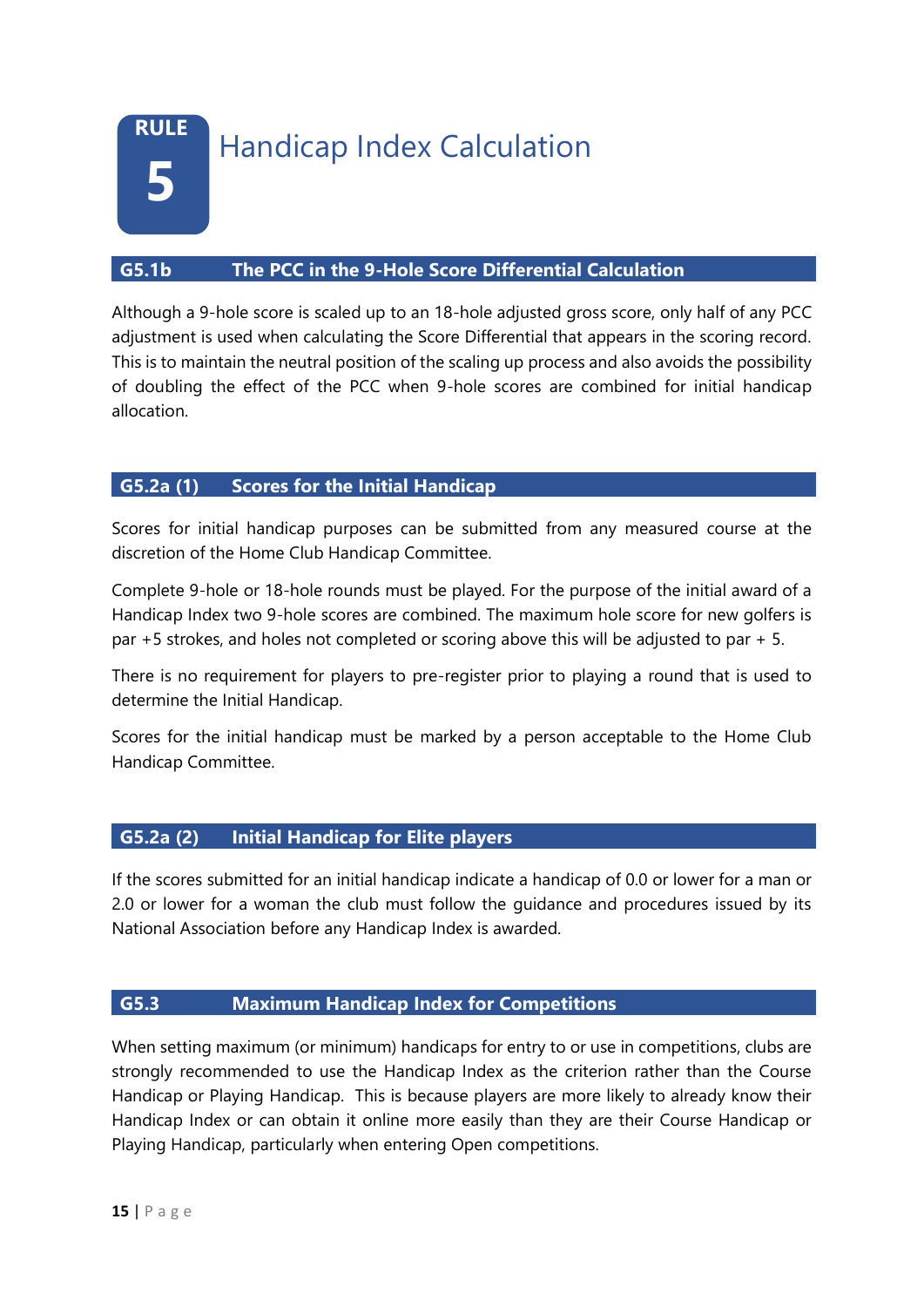#### **G5.4 Frequency Of Handicap Revision When Competitions Are Played Over More Than One Round**

When a player plays in more than one competition on a single day, or in a 36-hole competition on one day, his/her handicap will not be automatically re-calculated between rounds. In framing the Terms of Competition played over more than one round, the following guidelines are recommended:

- 1. In a competition such as a 36-hole competition played on the same day or over a number of days within a short period of time, the handicap of a player applying at the beginning of a competition shall apply throughout the duration of the competition. CONGU® strongly recommends that 'a short period of time' be interpreted as being on the same or consecutive days and that anything else represents 'an extended period of time'.
- 2. In a competition where individual rounds of a competition are over an extended period of time and there has been the opportunity to compete in other unrelated competitions between rounds, a player must play from the handicap current at the time of entry for each of the individual rounds of the competition. This would apply, for example, in a competition where a prize is awarded for:
	- (a) the best net aggregate in the Spring, Summer and Autumn meetings each of which was a separate competition in its own right; or
	- (b) the best net aggregate in a specified number of monthly competitions.
- 3. In a match play competition in which the rounds are played on consecutive days to establish a winner, the original handicap index applies throughout the competition.
- 4. In a match play competition in which the individual rounds have a 'to be played by' date over an extended period of time, the current handicap index applies throughout the competition at the time of each match play round.

#### **G5.5 Treatment of 9-Hole Scores in the Scoring Record**

In GB&I, once a player has been awarded a Handicap Index, the combining of two 9-hole scores into a single 18-hole score is not applicable; each 9-hole score is scaled up to an 18 hole equivalent gross differential and included as an independent score in the player's scoring record.

#### **G5.6 (1) Returning Scores From Overseas**

Scores submitted from outside GB&I must be returned by the player to his/her home club as soon as possible after the round along with the PCC for the day played (available from the host club or the Authorized Association website). This score can then be added to the players' record.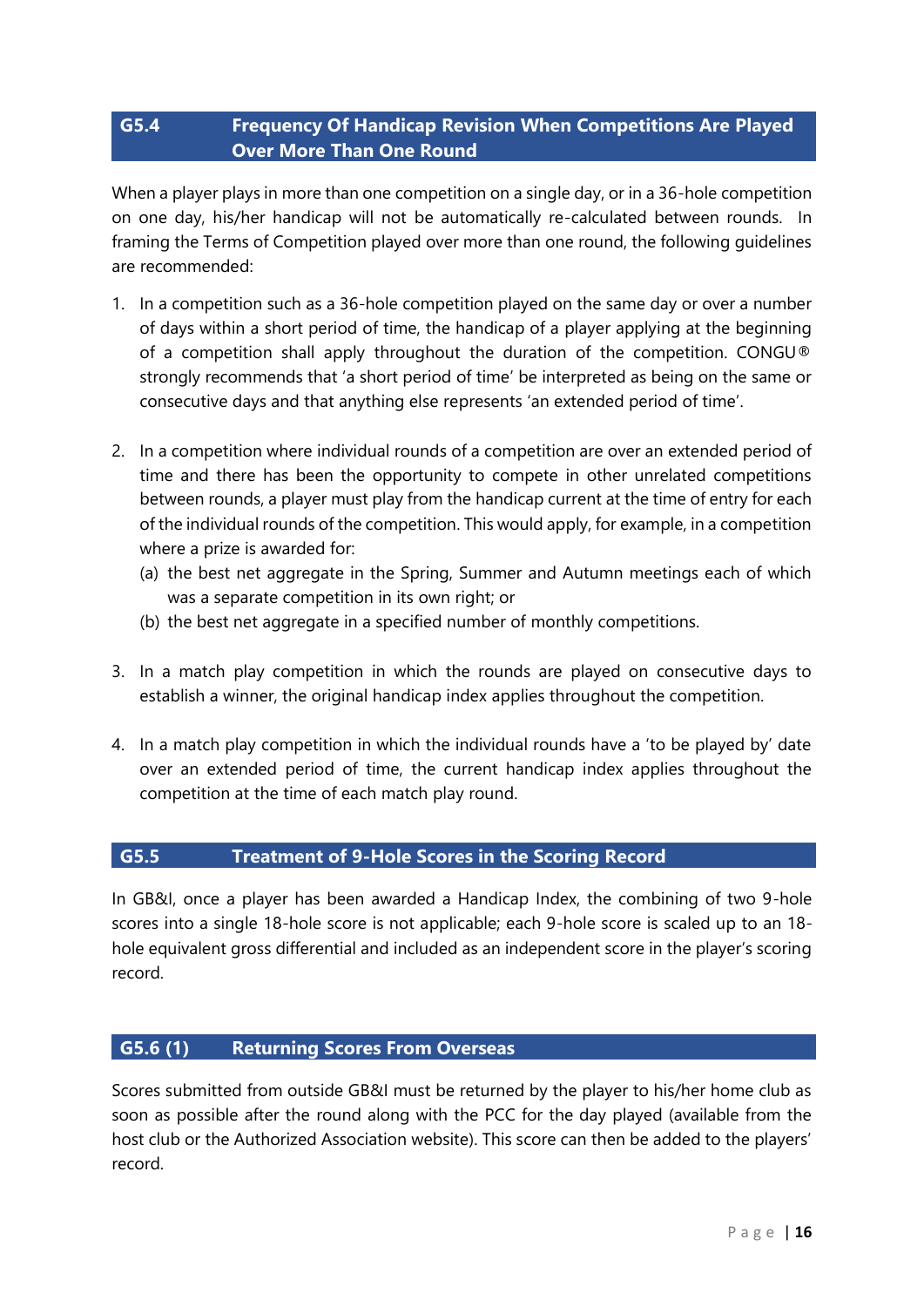#### **G5.6 (2) Scores And PCC Calculation Returned In Abandoned Competitions**

Scores returned from an abandoned competition will be entered into a player's handicap record as usual, with Net Par and Net Double Bogey adjustments made to the gross score as required. If it is decided to calculate a separate PCC for rounds played for part of the day, then the committee will use the software provided to indicate which scores are to be included. The Handicap Index calculation for those players will utilize the separate PCC rather than the PCC for the day.

#### **G5.6/1 (1) The Playing Conditions Calculation ('The PCC')**

Although the PCC calculation generates adjustments that are similar to those generated by the CONGU® CSS calculation, the method of the calculation is different and can only be performed within the handicapping software. Interpretation 5.6/1 outlines the broad methodology, and Committees are not in a position to make this calculation.

#### **G5.6/1 (2) Inclusion of 9-hole Scores in the PCC Calculation**

In contrast to the CSS calculation, 9-hole scores are included in the PCC calculation; the 9-hole scores being doubled (not scaled up) to get equivalent values for 18 holes. The resulting PCC adjustment is, however, halved when applied to the adjusted gross differential calculation for the 9-hole score (see G-5.1b/1).

Scores returned when 10 to 17 holes have been played are scaled up for the purposes of the handicap index calculation and are subject to any PCC, however these scores are not themselves included in the PCC calculation.

#### **G5.6/1 (3) Overseas Scores in the PCC Calculation**

The PCC calculation in GB&I will include only scores played in formats that are authorized in GB&I (see Rule 2.1). General Play scores from overseas players will only be included in the PCC calculation if the players have played in a format authorized in GB&I and all other conditions for an acceptable score in GB&I have been met.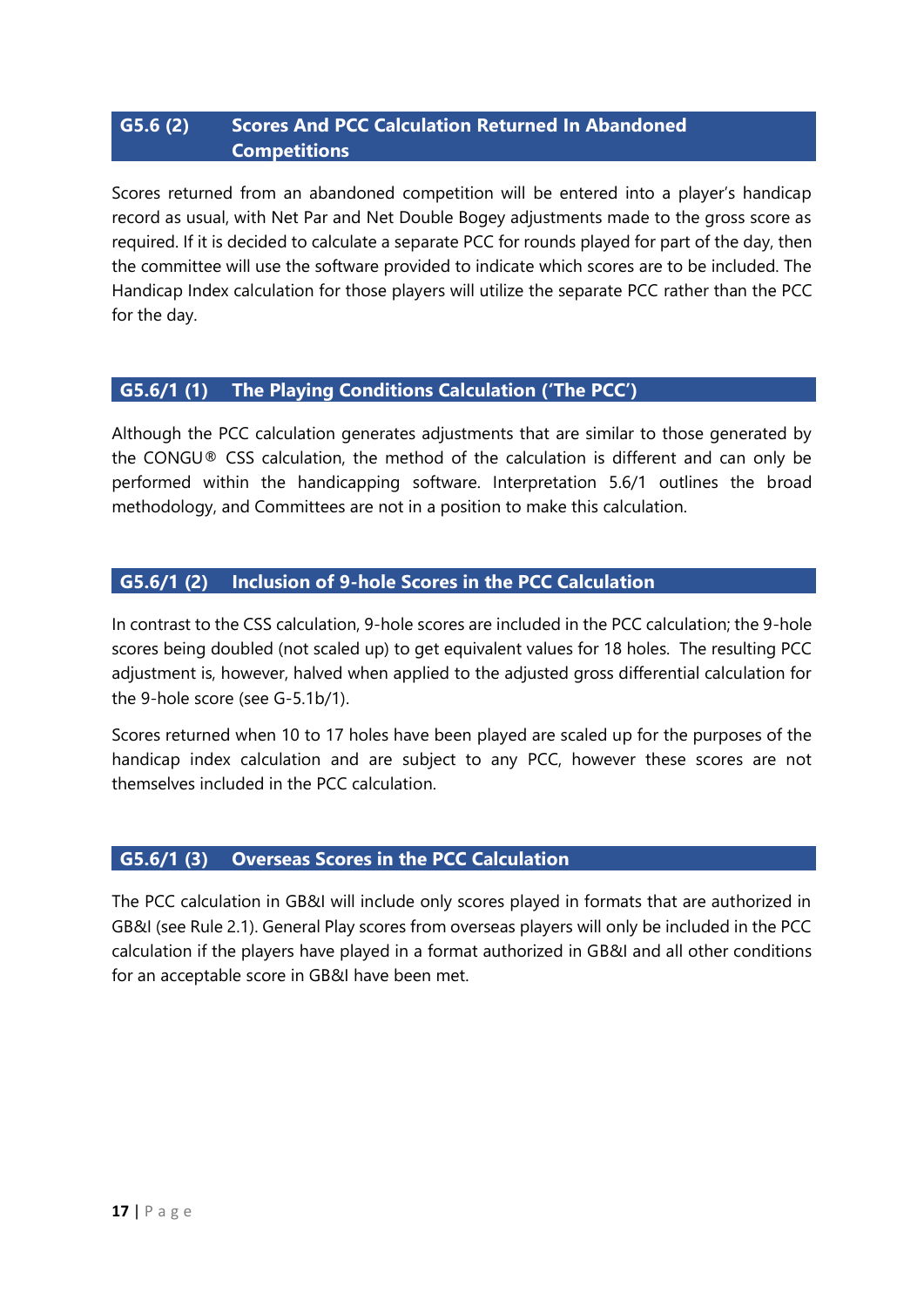#### <span id="page-18-0"></span>**RULE 6** Course Handicap and Playing Handicap **Calculation**

#### **G6.2a Playing Handicap Calculation.**

For some National Associations, it is recommended for practical application that the Course Handicap used in the Playing Handicap calculation is the rounded integer value and not the full calculated CH value, as this is not accessible to the player without access to the complete calculation. This application will be consistent across all competition formats including 9-hole and multi- tee events. Compared to using the full calculated CH value, this recommendation will only affect the outcome of the competition results, having no effect on the outcome of the calculation of the players handicap.

For other National Associations, the Course Handicap used in the Playing Handicap calculation will be the full calculated CH value, as it is expected that the player will always have ready access to an App or other software to generate the Course Handicap rather than be expected to perform the Playing Handicap calculation themselves.

Committees and players should follow the advice of their National Association in the use of the integer or full calculated Course Handicap in the calculation of the Playing Handicap. **For GB&I, England, Wales and Ireland will be using the Rounded Course Handicap, whilst Scotland will be using the full calculated Course Handicap.**

#### **G6.2b Calculation When Multiple Tees Are Used in a Competition**

When calculating mixed tee stroke allowances for a Stableford or Par/Bogey competition, the term 'Playing to Handicap' refers to the rounded Course Handicap.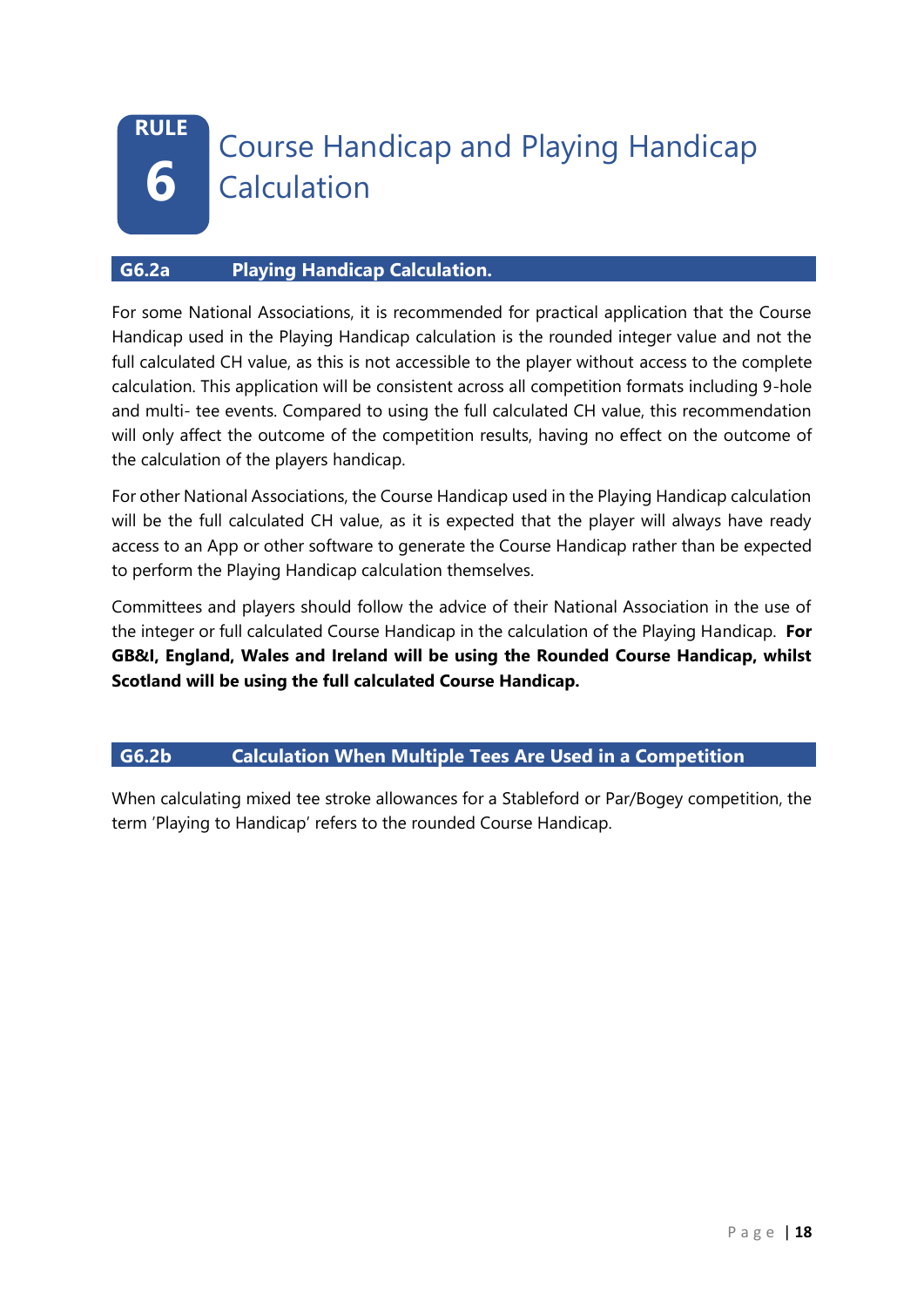<span id="page-19-0"></span>

#### **G7.2a Permitting Players to Play From a Lower Handicap Than Their Entitlement When a Handicap Limit on Entry is in Place**

Though contrary to the spirit of handicapping and not recommended, this practice is permitted. However, the full Course Handicap must be used for handicapping purposes and the restricted handicap is simply for competition result purposes.

#### **G7.2b Dealing with Poor Playing Conditions**

Rule 7.2b empowers a Committee, subject to the agreement of the National Association, to suspend the submission of scores for handicapping purposes if it considers course conditions to be exceptionally poor. There are Local Rules that can be implemented in mitigation to enable the posting of Acceptable Scores to continue and these are detailed in Appendix H.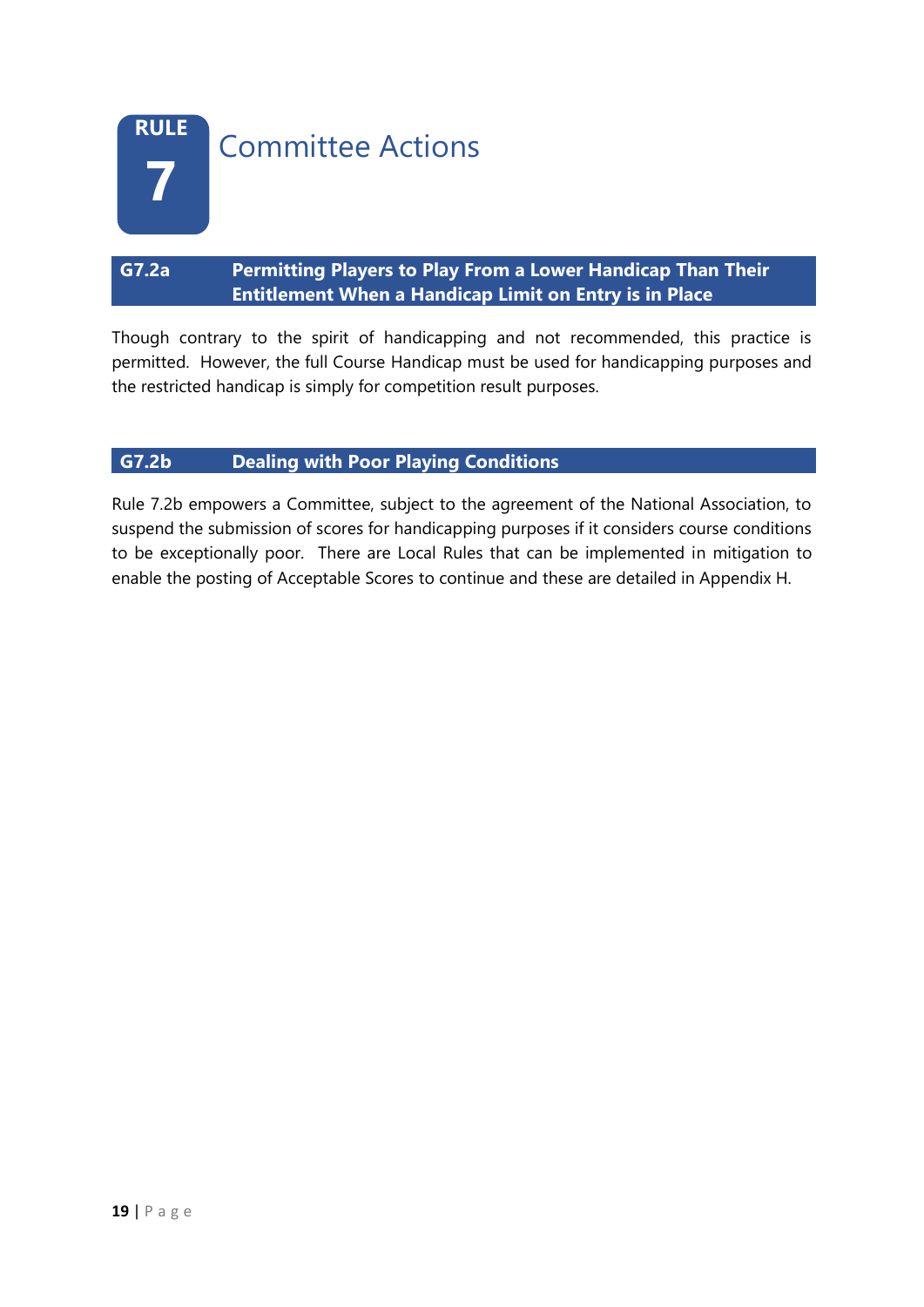**APPENDIX A-G** Appendices in the Rules of Handicapping

#### <span id="page-20-0"></span>**GA (Appendix A) Club Responsibility re Acceptable Scores**

Clubs are strongly encouraged to ensure that, whenever possible, competitions run in an authorized format are considered as pre-registered for use as an Acceptable Score for handicapping purposes.

#### <span id="page-20-1"></span>**GB (1) (Appendix B) Peer Review**

In this context the term 'peer' refers to other golfers and club members. Peers may, if they have cause, raise concerns with the Handicap Committee about a posted score of another player or about the ability of a player compared with his/her allocated Handicap Index. Such concerns must be raised directly with the Handicap Committee of the player concerned and it is then the responsibility of Committee to investigate and identify if any further action is required. Note that the full handicap record of a fellow club member will be available for all members to review, otherwise a short version of the record will be available.

#### **GB (2) (Appendix B) 5. Score Type Designations**

The codes used in GB&I in the full version of the Handicap Record to identify the score type and format of play are:

| Type:                    | C – Competition, G – General Play, N – 9-hole score                                             |  |  |  |
|--------------------------|-------------------------------------------------------------------------------------------------|--|--|--|
| Format:                  | $S -$ Stroke play, M – Match play                                                               |  |  |  |
| Location:                | $H -$ Home, $A -$ Away                                                                          |  |  |  |
| <b>Other Score type:</b> | I-Incomplete round, $E - Exceptional score$ ,<br>$P$ – Penalty Score, $A$ – Handicap Adjustment |  |  |  |

#### <span id="page-20-2"></span>**GC (Appendix C) Handicap Allowances**

The WHS Handicap Index calculation, by design, provides equity for singles match play. The 95% allowance is needed to provide equity for singles stroke play, as this must also take into account the probability of a steady golfer gaining a leader board position.

The National Associations within CONGU® have determined that allowances set out in the table in Appendix C are **mandatory**.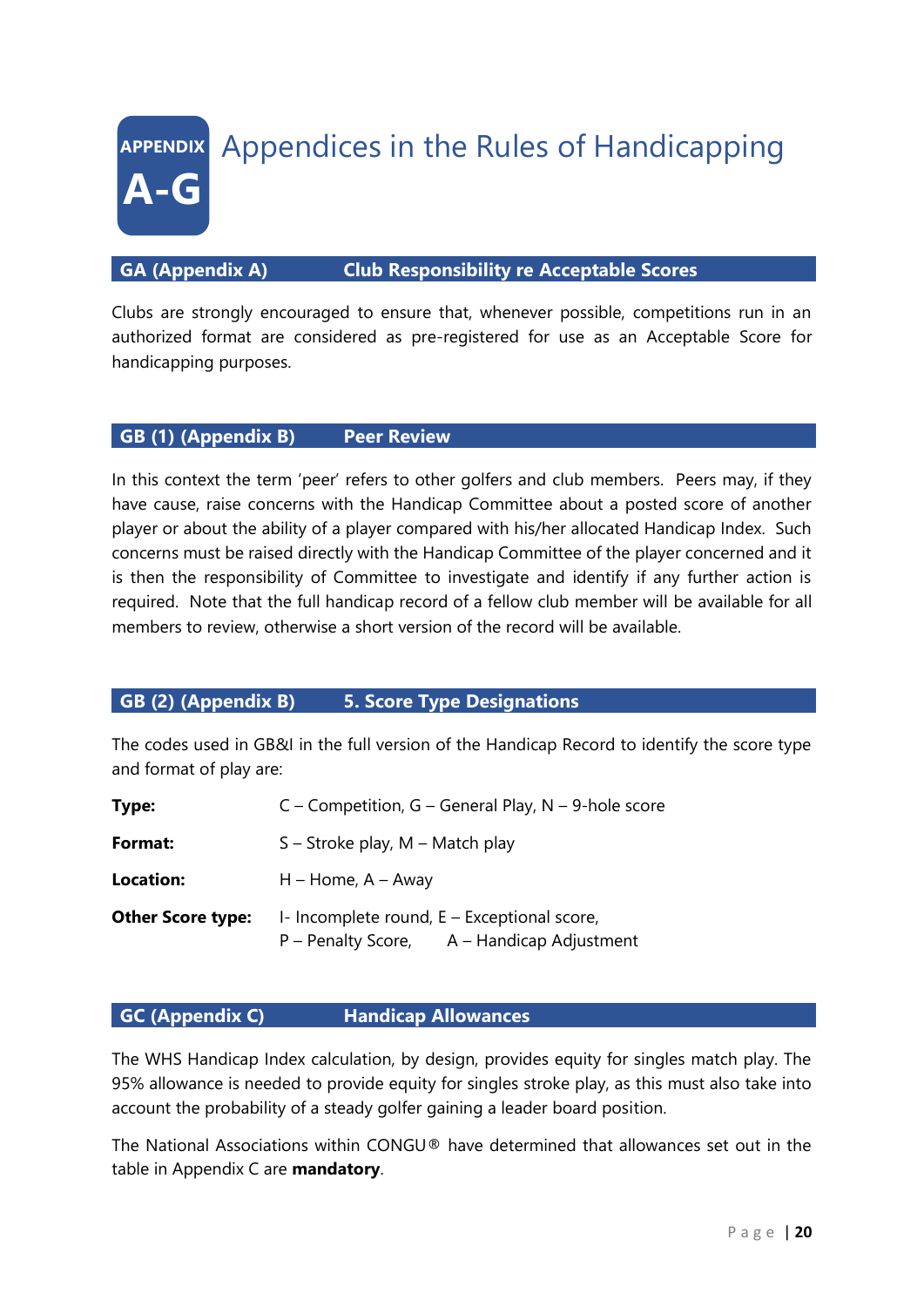#### **GC/1 (Appendix C/1) Handicap Allowance for Small Fields**

The recommendation to increase the allowance to 100% for field sizes of fewer than 30 players is **not** being adopted in GB&I. The allowance for single stroke play events is 95% regardless of the field size.

#### <span id="page-21-0"></span>**GE (Appendix E) Stroke Index Allocation**

The WHS has established a new process for the designation of stroke indices. Clubs are not required to change their current SI allocation.

As the values needed to carry out the calculation are not publicly available, Clubs should contact their National Association for information and guidance when considering changes to their SI allocation in the future.

#### <span id="page-21-1"></span>**GG (Appendix G) The Golf Course, Course Rating and Slope Rating**

As a consequence of the Course Rating process holes 1-9 and holes 10-18 are measured courses in their own right, in addition to any other CONGU® Designated 9-hole courses.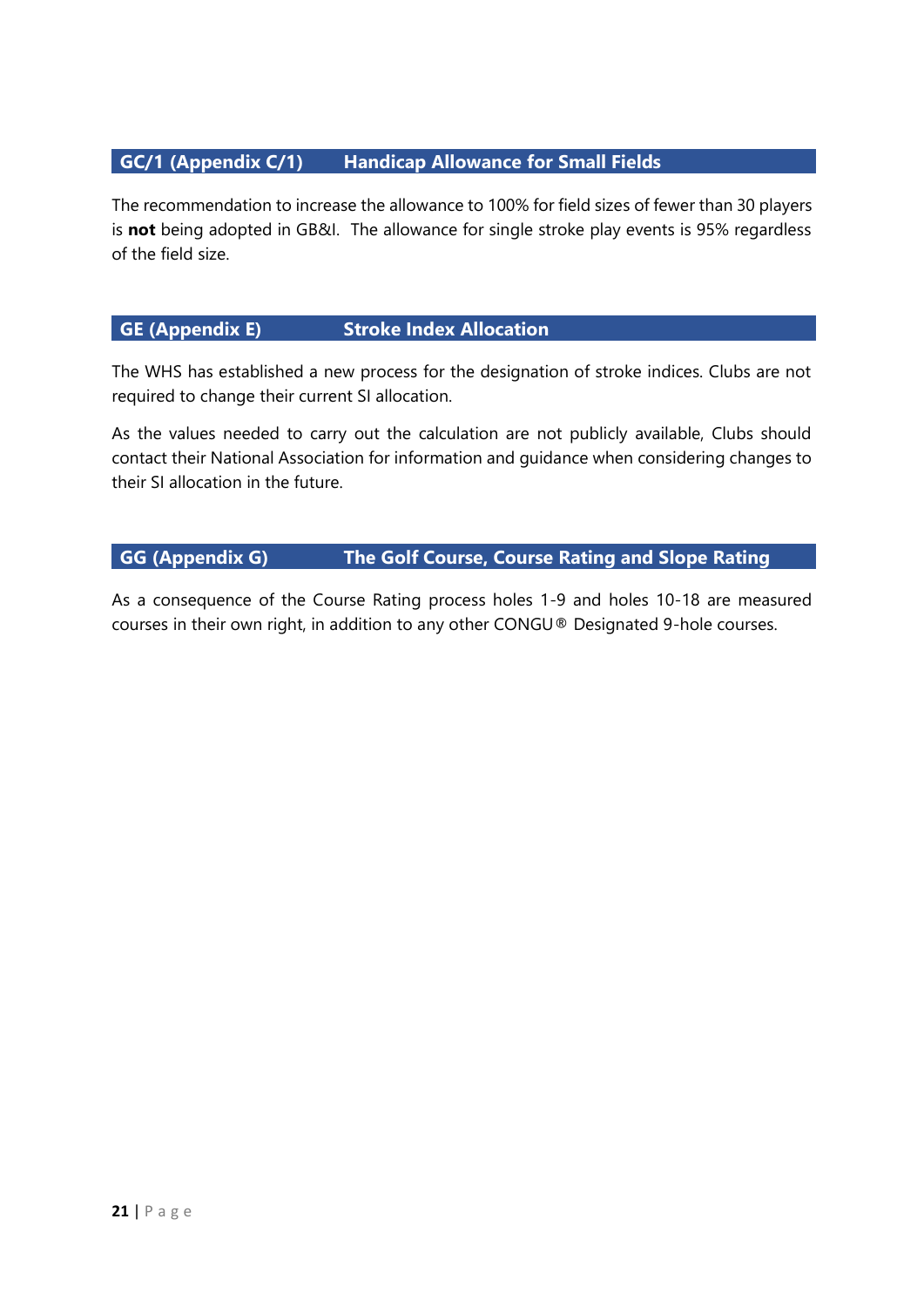### <span id="page-22-0"></span>**APPENDIX** Local Rules for Adverse Weather **H** Conditions

This section contains guidance for clubs in GB&I on the Local Rules that may be required, particularly during the winter months, to enable Acceptable Scores to be returned when course conditions are not ideal.

The use of preferred lies promotes fair play for players when fairway surfaces are patchy, wet without standing water, or muddy, whilst the use of fairway mats and artificially surfaced teeing areas helps to protect natural surfaces from damage or be rested.

Clubs are encouraged to use these provisions to enable players to return scores for competitions and for handicapping purposes, whenever practicable, during the Preferred Lie period.

Each National Association in GB&I defines the preferred lie period for its jurisdiction, this being the months of the year during which clubs may implement Local Rules for the use of preferred lies and fairway mats without specific permission (subject to G-App H/1 and G-App H/2 below). Clubs which consider that such Local Rules are warranted outside of this preferred lie period must seek specific permission as detailed by their own National Association.

#### **GH/1 Preferred Lies**

When a club determines that conditions warrant the implementation of preferred lies within the preferred lie period it must refer to the Rules of Golf Model Local Rule E-3 of the Committee Procedures.

Scores returned when preferred lies are in operation will be valid as Acceptable Scores only when a Local Rule has been made and published in accordance with Rules of Golf Model Local Rule E-3 of the Committee Procedures as follows:

"When a player's ball lies in a part of the *general area* cut to fairway height or less [or identify a specific area such as 'on the fairway of the 6th hole'], the player may take free relief once by placing the original ball or another ball in and playing it from this *relief area*:

Reference Point: Spot of the original ball.

Size of Relief Area Measured from Reference Point: **6 inches** from the reference point, but with these limits:

Limits on Location of Relief Area:

- Must not be nearer the hole than the reference point, and
- Must be in the general area.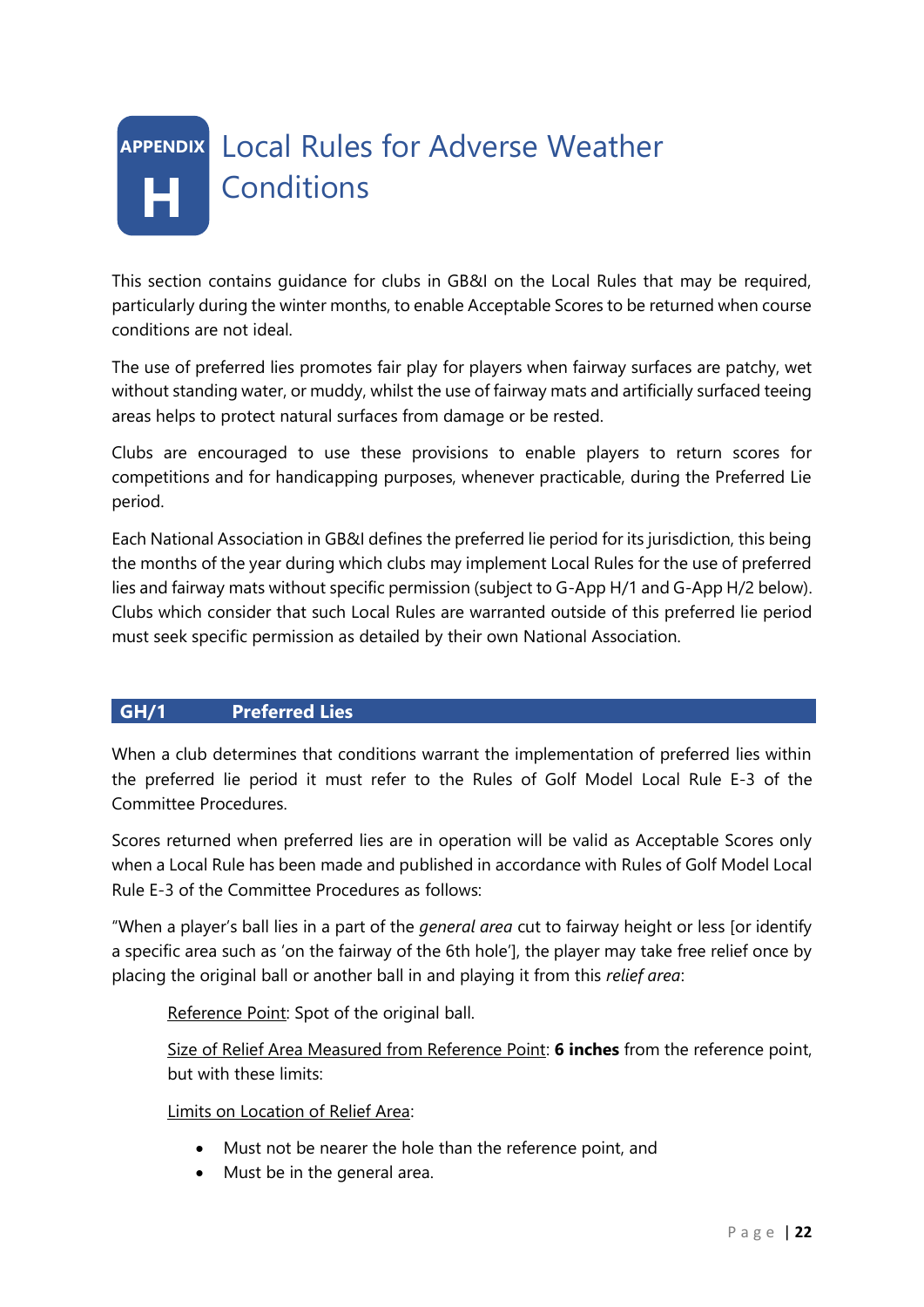In proceeding under this Local Rule, the player must choose a spot to place the ball and use the procedures for replacing a ball under Rules 14.2b (2) and 14.2e.

Penalty for Playing Ball from a Wrong Place in Breach of Local Rule: General Penalty Under Rule 14.7a; if a player incurs the general penalty for a breach of this Local Rule, no additional penalty under the Local Rule is applied."

Note: In GB&I Acceptable Scores may be returned only when the specified area is within six inches (15cms).

Such a Local Rule may be applied to the course or to specific part(s) of the course and the Local Rule should be withdrawn as soon as conditions allow. The Local Rule should not be implemented or withdrawn once play has commenced on any given day as not all players would gain the same benefit from its use.

The use of this Local Rule outside the fairway in the general area is not recommended as it may result in a player receiving free relief from areas where a ball might otherwise be unplayable (such as in areas of bushes or trees). Scores returned under such a provision would not be Acceptable Scores for handicapping purposes.

When a club considers that adverse conditions warrant an extension of the preferred lie period to all, or part, of the course, representations should be made by the Club to the National Association in accordance with its guidelines.

To ensure a consistent judgement in regard to extension of the preferred lie period it is desirable that an official of the appropriate National Association should conduct an on-course inspection, where practicable, before authorization is granted.

#### **GH/2 Local Rule Requiring Compulsory Use Of Fairway Mats**

Acceptable Scores may be returned in Competitions and in General Play when there is a Local Rule requiring the compulsory use of fairway mats provided:

- their use is restricted to the preferred lie period (period as directed by the National Association);
- all other requirements for an Acceptable Score (Rule 2.1) have been satisfied;
- a Local Rule for the use of fairway mats has been set out in the Terms of Competition;
- the mat is not to be used for strokes made with a putter.

#### The suggested wording is:

"When a player's ball lies in a part of the general area cut to fairway height or less and a putter is not being used for the stroke, the ball must be lifted, placed on and played from an Astroturf, or similar type of, mat. The mat must be placed as near as possible to where the ball originally lay, and the ball must be placed on the mat. The ball may be cleaned when lifted.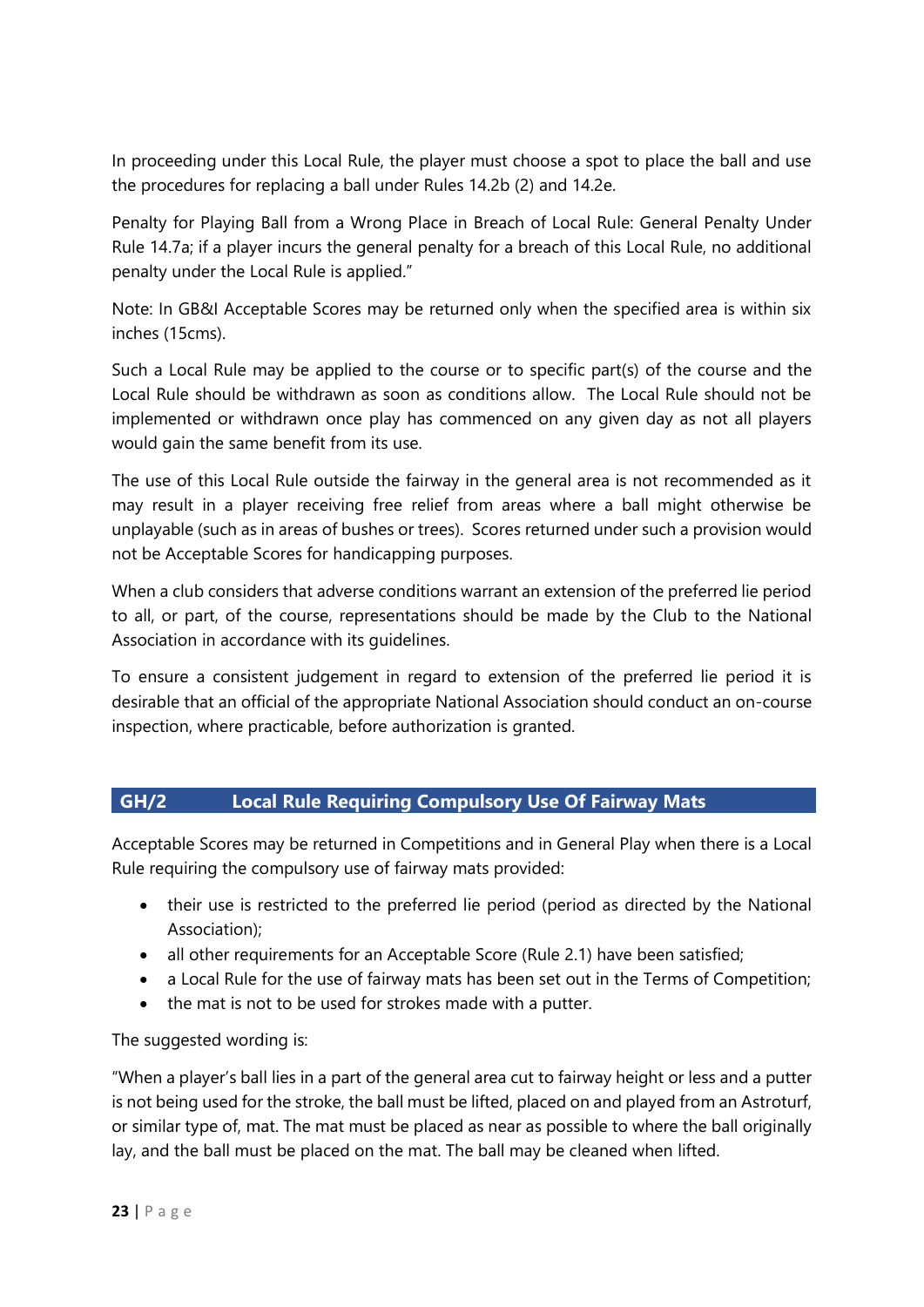If a ball when placed rolls off the mat, the player must try to place it a second time. If the ball again does not stay on the mat, the mat must be moved to the nearest spot, not nearer the hole, where the ball will come to rest on the mat when placed. If the player accidentally causes the ball on the mat to move before a stroke is made, there is no penalty and the ball must be placed again on the mat.

If a tee is used to secure the mat into the ground, the ball must not be placed on the tee."

#### **GH/3 Artificially Surfaced Tees**

Acceptable Scores may be returned when artificially surfaced tees are in use provided:

- the artificial tees are located at positions that relate to a Measured Course or the altered course has been allocated a Course Rating and Slope by the National Association or Regional Association if so delegated; and
- all other requirements for an Acceptable Score (Rule 2.1) have been satisfied.

Although artificially surfaced tees do not generally satisfy the two club-lengths in depth requirement in the Rules of Golf definition of a teeing ground, in such circumstances it is considered that the spirit of the Rule is being honored and that Acceptable Scores can be returned both in competitions and general play.

#### **GH/4 Local Rule for Lift, Clean and Replace**

Acceptable Scores are permitted when the Local Rule (Model Local Rule E2) allowing cleaning of the ball in the General Area is in place.

#### **GH/5 Local Rule Requiring A Ball To Be Lifted From The Fairway And Dropped or Placed In The Semi-Rough**

The introduction of a Local Rule permitting lifting the ball from the fairway and dropping or placing into the semi-rough (first cut), in order to protect the fairway, is not acceptable for handicap purposes. Such a procedure is not within the Rules of Golf. An alternative solution for fairway protection is required for an Acceptable Score such as the use of preferred lies or fairway mats.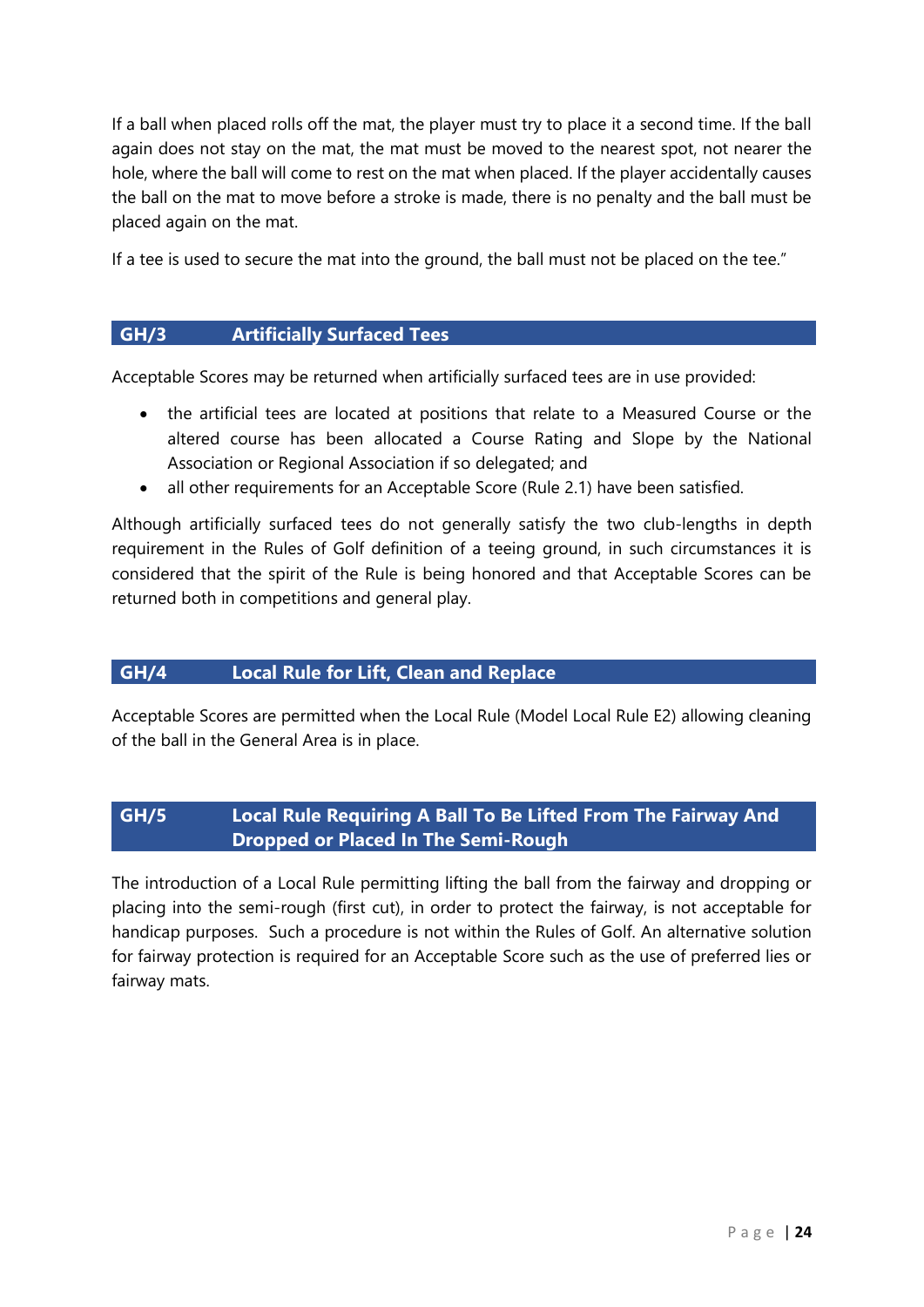### <span id="page-25-0"></span>**APPENDIX I** Examples of Calculations within WHS

The main aim of this Appendix is to give those involved in administering handicaps and running competitions in GB&I some examples of the calculations that they may encounter as they implement WHS. For the most part these calculations will be performed by computer software and players will accept the outcome without the need (or inclination) to understand the underlying mathematics. Nevertheless, there will be occasions when players question an outcome and will seek answers from Committee members. Also some players may have a genuine interest in a deeper understanding of the underlying calculations. Note that the examples use the Rounded Course Handicap approach being used in England, Wales and Ireland. For Scotland the full Course Handicap will be used, but is not shown in the examples.

The Appendix is divided into four main parts:

- I. The Handicap Index
- II. The Course Handicap and its use in Calculating Score Differentials for Handicapping Purposes
- III. The Playing Handicap and its use in Stroke Allowances for Competition Purposes – Individual Formats of Play
- IV. The Playing Handicap and its use in Stroke Allowances for Competition Purposes – Team Formats of Play

#### <span id="page-25-1"></span>**I The Handicap Index**

#### **A. Initial Handicap Index Calculation**

- To obtain a WHS Handicap Index for the first time a player must submit acceptable scores (Rule 2.1) from a minimum of 54 holes (Rule 4.5). In practice this may be any combination of 9-hole and 18-hole rounds and the scores must be submitted as hole-by-hole gross scores (Rule 4.1b).
- The gross score for any hole that is more than Par+5 strokes is adjusted to a maximum of Par + 5 strokes (Rule 3.1a). The result is the Adjusted Gross Score.
- The Score Differential that will be placed in the player's handicap record is calculated for an 18-hole round as set out in Rule 5.1a.
- For a 9-hole score, the 9-hole Score Differential is calculated as in Rule 5.1b (the Rule for scaling up 9-hole scores); and the Course Rating and Slope Rating used are those for the 9-hole course played. However, the resulting 9-hole Score Differential for an initial handicap cannot be used on its own or scaled up, but must be combined with the next 9 hole Score Differential to create an 18-hole Score Differential (G-2.2/1). This is the only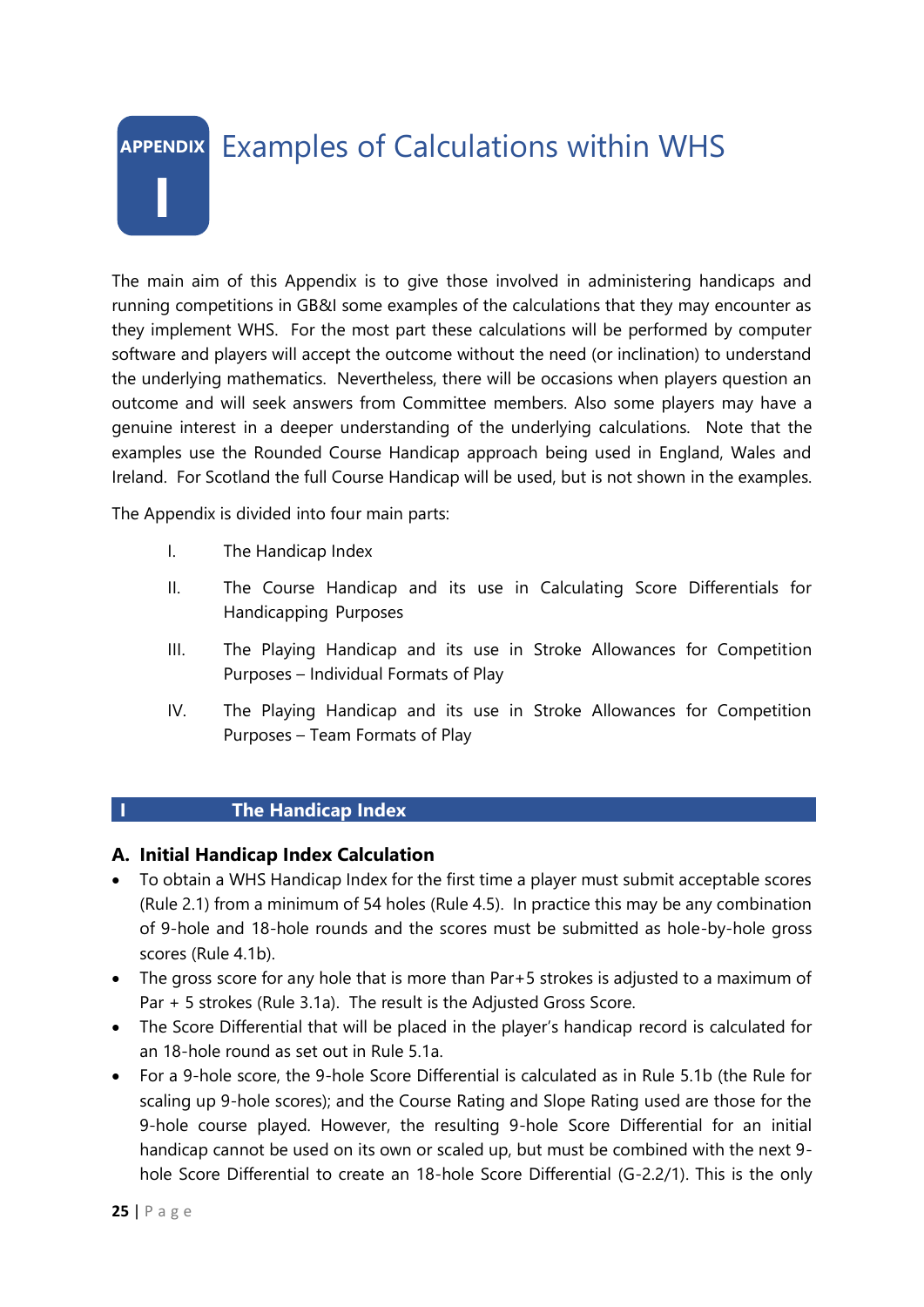time 9-hole scores are combined: once a player has gained a Handicap Index any subsequent 9-hole scores are immediately scaled up to an 18-hole score.

• The Initial Handicap Index is calculated as set out in the table in Rule 5.2., based on the 54 holes played. It will be the lowest Score Differential minus 2 strokes.

#### *Example*

John has joined a golf club for the first time. His club has two measured 18-hole courses – the North and the South. The 9th and 10th holes of each are close to the clubhouse and so there are four measured 9-holes courses starting from the 1st and 10th holes of both the North and the South courses. John's first 54 holes are:

| <b>Round</b> | <b>Course</b> | <b>Tee</b> | 9 or 18<br>holes | <b>CR/Slope</b> | <b>Adjusted</b><br><b>Gross</b><br><b>Score</b> | <b>Daily</b><br><b>PCC</b> |
|--------------|---------------|------------|------------------|-----------------|-------------------------------------------------|----------------------------|
|              | South         | White      | Front 9          | 36.2 / 144      | 50                                              | $+1$                       |
| 2            | South         | Yellow     | 18 holes         | 71.5/138        | 101                                             | -1                         |
| 3            | North         | White      | Front 9          | 34.7 / 129      | 49                                              | $+2$                       |
|              | <b>North</b>  | White      | Front 9          | 34.7 / 129      | 45                                              | 0                          |
| 5            | South         | Yellow     | Back 9           | 36.2 / 135      | 58                                              | $+2$                       |

Calculating the Score Differentials:

| Round 1            |     |                                                                               |
|--------------------|-----|-------------------------------------------------------------------------------|
| Score Differential | $=$ | $(113 \div \text{Slope})$ x (Adjusted Gross Score – CR – $(0.5 \times PCC)$ ) |
|                    | $=$ | $(113 \div 144) \times (50 - 36.2 - (0.5 \times 1))$                          |
|                    | $=$ | 10.4                                                                          |
| Round 2            |     |                                                                               |
| Score Differential | $=$ | $(113 \div \text{Slope})$ x (Adjusted Gross Score – CR – PCC)                 |
|                    | $=$ | $(113 \div 138) \times (101 - 71.5 - (-1))$                                   |
|                    | $=$ | 25.0                                                                          |
| Round 3            |     |                                                                               |
| Score Differential | $=$ | $(113 \div \text{Slope})$ x (Adjusted Gross Score – CR – $(0.5 \times PCC)$ ) |
|                    | $=$ | $(113 \div 129) \times (49 - 34.7 - (0.5 \times 2))$                          |
|                    | $=$ | 11.7                                                                          |
| Round 4            |     |                                                                               |
| Score Differential | $=$ | $(113 \div \text{Slope})$ x (Adjusted Gross Score – CR – $(0.5 \times PCC)$ ) |
|                    | $=$ | $(113 \div 129) \times (45 - 34.7 - (0.5 \times 0))$                          |
|                    | $=$ | 9.0                                                                           |
| Round 5            |     |                                                                               |
| Score Differential | $=$ | $(113 \div \text{Slope})$ x (Adjusted Gross Score – CR – $(0.5 \times PCC)$ ) |
|                    | $=$ | $(113 \div 135) \times (58 - 36.2 - (0.5 \times 2))$                          |
|                    | Ξ   | 17.4                                                                          |
|                    |     |                                                                               |

The Score Differentials from rounds 1 and 3 and those from rounds 4 and 5 are combined to give the following 18-hole values:

Rounds 1& 3 10.4 + 11.7 = 22.1 Round 2 25.0 Rounds 4 & 5  $9.0 + 17.4 = 26.4$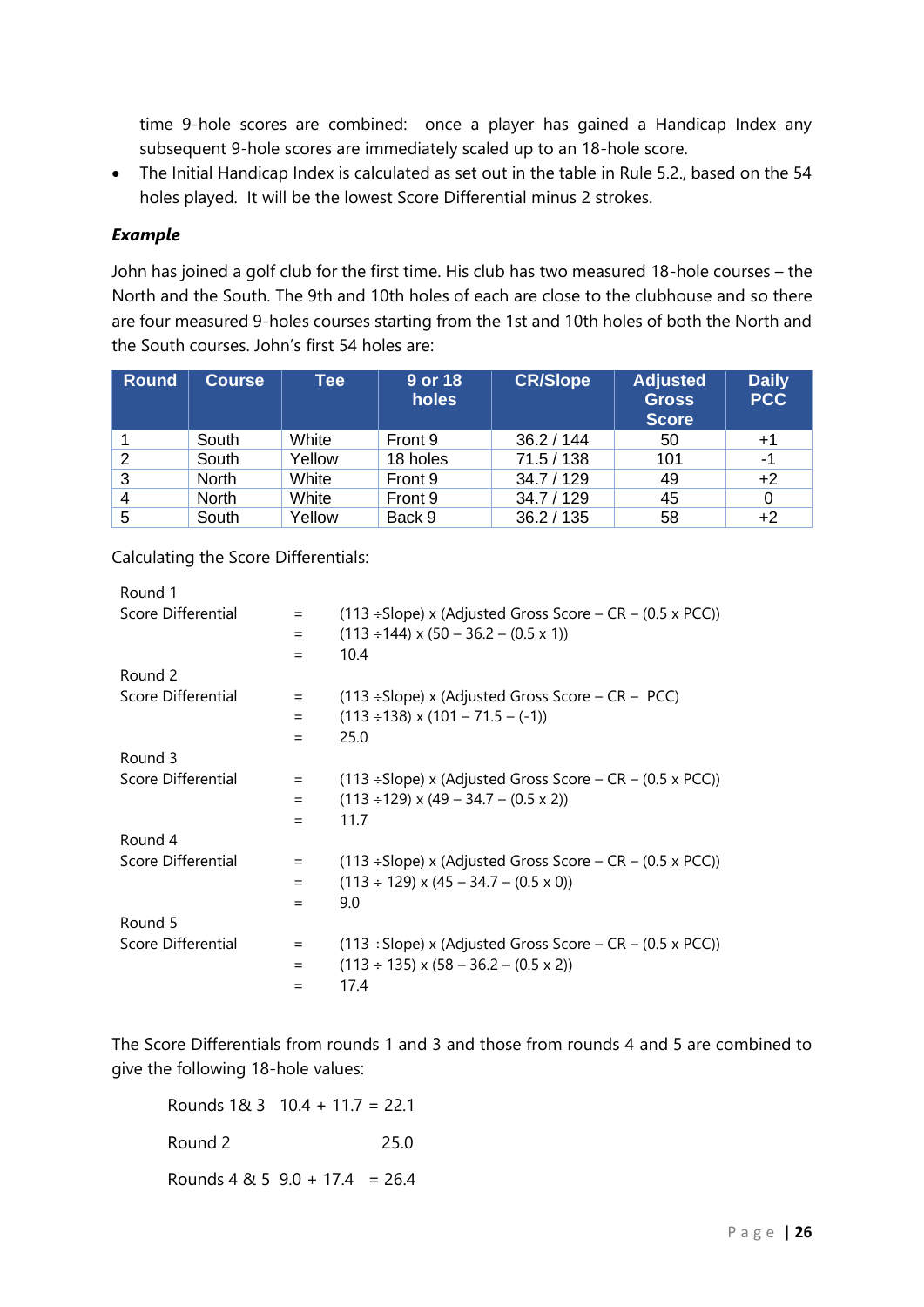Rule 5.2a contains the table that is used to determine the Handicap Index when there are fewer than 20 scores in the handicap record. John has three scores in his record and his initial handicap index will be his lowest Score Differential minus a 2 stroke adjustment i.e. 22.1 - 2.0  $= 20.1.$ 

**B. Handicap Index Calculations When Handicap Record Contains 4 to 19 Scores** Once a player has a WHS Handicap Index, subsequent Score Differentials are used in the Handicap Index calculation as set out in the table in Rule 5.2a.

#### *Example*

John's next return results in a Score Differential of 22.0 so his four Score Differentials are now 22.1, 25.0, 26.4 and 22.0. Although his new Score Differential of 22.0 is lower than his earlier lowest (22.1), John's Handicap Index will increase from 20.1 to 21.0 as the formula in the table for a player with 4 scores now calculates the index as the lowest Score Differential minus 1 stroke.

| <b>From Table in Rule 5.2a</b> |                                                 | John's results                                  |                                                 |                              |                                 |  |  |
|--------------------------------|-------------------------------------------------|-------------------------------------------------|-------------------------------------------------|------------------------------|---------------------------------|--|--|
| No of<br><b>Scores</b>         | <b>Score Differentials</b><br>& Adjustment used | <b>Score</b><br><b>Differential</b><br>returned | <b>Score</b><br><b>Differential</b><br>to count | <b>Calculation</b>           | <b>Handicap</b><br><b>Index</b> |  |  |
| 3                              | Lowest 1 SD<br>Adjustment -2.0                  | 22.1, 25.0 &<br>26.4                            | 22.1                                            | $HI = 22.1 - 2.0$            | 20.1                            |  |  |
| $\overline{4}$                 | Lowest 1 SD<br>Adjustment -1.0                  | 22.0                                            | 22.0                                            | $HI = 22.0 - 1.0$            | 21.0                            |  |  |
| 5                              | Lowest 1 SD<br>Adjustment zero                  | 24.0                                            | 22.0                                            | $HI = 22.0$                  | 22.0                            |  |  |
| 6                              | Avg of lowest 2 SDs<br>Adjustment -1.0          | 21.7                                            | 22.0 & 21.7                                     | $HI = (22.0 + 21.7)/2 - 1.0$ | 20.9                            |  |  |
| $\overline{7}$                 | Avg of lowest 2 SDs<br>Adjustment zero          | 21.2                                            | 21.7 & 21.2                                     | $HI = (21.7 + 21.2)/2$       | 21.5                            |  |  |
| 8                              | Avg of lowest 2 SDs<br>Adjustment zero          | 22.0                                            | 21.7 & 21.2                                     | $HI = (21.7 + 21.2)/2$       | 21.5                            |  |  |
| 9                              | Avg of lowest 3 SDs<br>Adjustment zero          | 19.4                                            | 21.7, 21.2 &<br>19.4                            | HI= $(21.7+21.2 + 19.4)/3$   | 20.8                            |  |  |

John's next 5 Score Differentials are 24.0, 21.7, 21.2, 22.0 and 19.4

Although John's Score Differentials are generally improving, his handicap index can be seen to be volatile in its initial stages.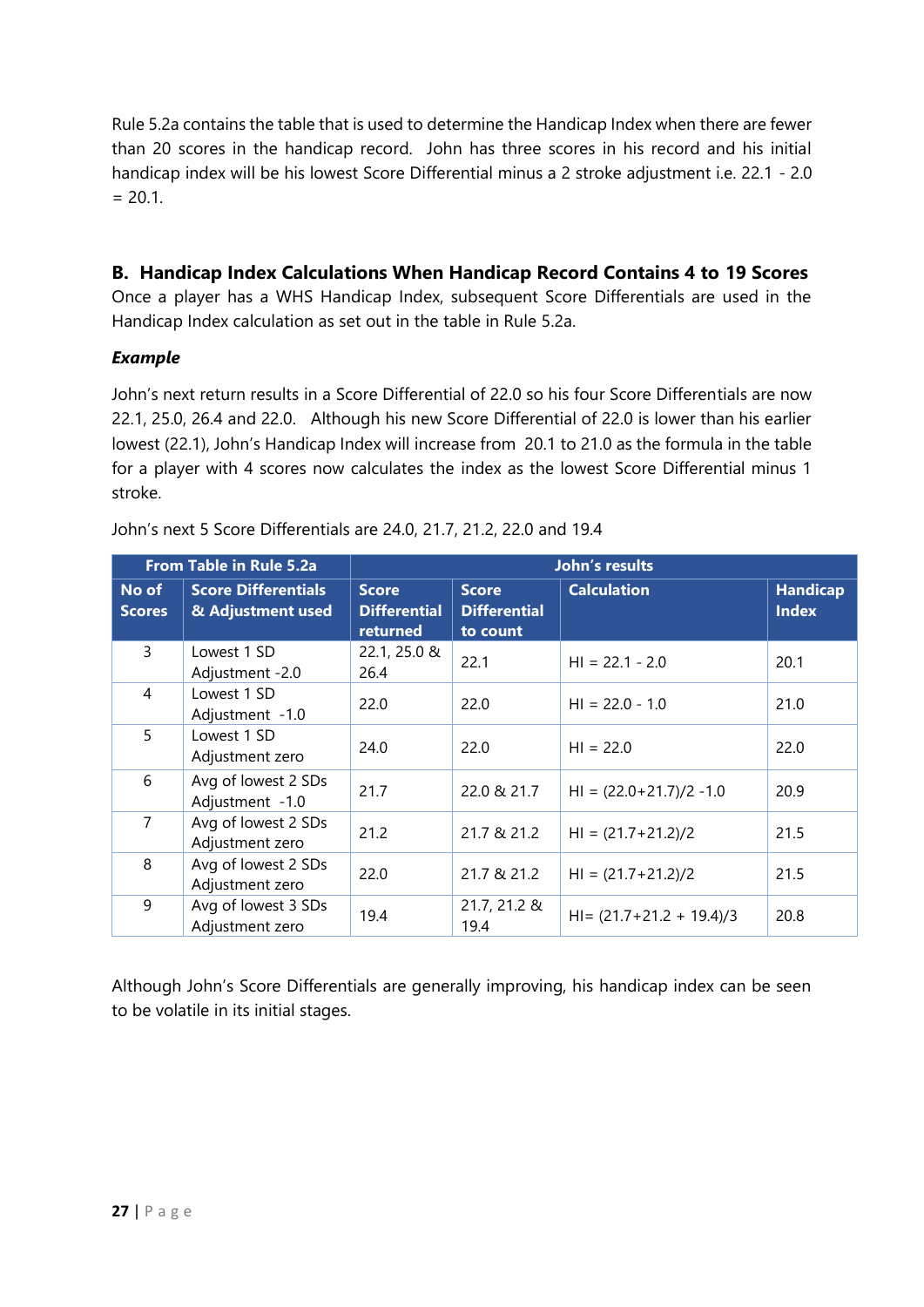| <b>Score</b><br><b>No</b> | <b>Date</b> | <b>Score</b><br><b>Differential</b> | <b>Used in HI</b><br>calculation | <b>Score</b><br><b>No</b> | <b>Score</b><br><b>Differential</b> | <b>Used in HI</b><br>calculation |
|---------------------------|-------------|-------------------------------------|----------------------------------|---------------------------|-------------------------------------|----------------------------------|
| 1                         | Most        | 18.5                                |                                  | $\mathbf{1}$              | 11.8                                | 11.8                             |
|                           | recent      |                                     |                                  |                           |                                     |                                  |
| $\overline{c}$            |             | 19.4                                |                                  | $\overline{2}$            | 18.5                                |                                  |
| 3                         |             | 25.8                                |                                  | 3                         | 19.4                                |                                  |
| 4                         |             | 16.7                                |                                  | $\overline{\mathcal{A}}$  | 25.8                                |                                  |
| 5                         |             | 18.4                                |                                  | 5                         | 16.7                                |                                  |
| 6                         |             | 12.8                                | 12.8                             | 6                         | 18.4                                |                                  |
| $\overline{7}$            |             | 24.0                                |                                  | $\overline{7}$            | 12.8                                | 12.8                             |
| 8                         |             | 15.8                                | 15.8                             | 8                         | 24.0                                |                                  |
| 9                         |             | 13.5                                | 13.5                             | 9                         | 15.8                                | 15.8                             |
| 10                        |             | 24.0                                |                                  | $10$                      | 13.5                                | 13.5                             |
| 11                        |             | 15.6                                | 15.6                             | 11                        | 24.0                                |                                  |
| 12                        |             | 11.0                                | 11.0                             | 12                        | 15.6                                | 15.6                             |
| 13                        |             | 10.4                                | 10.4                             | 13                        | 11.0                                | 11.0                             |
| 14                        |             | 21.2                                |                                  | 14                        | 10.4                                | 10.4                             |
| 15                        |             | 18.3                                |                                  | 15                        | 21.2                                |                                  |
| 16                        |             | 24.0                                |                                  | 16                        | 18.3                                |                                  |
| 17                        |             | 13.1                                | 13.1                             | 17                        | 24.0                                |                                  |
| 18                        |             | 20.3                                |                                  | 18                        | 13.1                                | 13.1                             |
| 19                        |             | 21.2                                |                                  | 19                        | 20.3                                |                                  |
| 20                        | Oldest      | 10.1                                | 10.1                             | 20                        | 21.2                                |                                  |
|                           |             |                                     | 21                               | 10.1                      |                                     |                                  |
|                           | Total       |                                     | 102.3                            |                           |                                     | 104.0                            |

#### **C. Handicap Index Calculation For a Full Scoring Record of 20 or More Scores**

The basic calculation for a full scoring record is the best 8 from the last 20 Score Differentials. The table above shows the calculation and the effect of the addition of a new score.

In the first set of Score Differentials, the best 8 scores total 102.3: the average of these is 102.3/ 8 which equates to a Handicap Index of **12.8**.

The second set of Score Differentials shows the effect of a new Score Differential of 11.8 in position 1. The 20th Score Differential of 10.1 is displaced from the set entirely, and as the new Score Differential is one of the best 8 it is included in the calculation. The total for the best 8 Score Differentials is now 104.0 which equates to a Handicap Index of **13.0**.

It can be seen that the new Handicap Index is not only potentially affected by the new score, but also by the oldest score being displaced. For this reason, the apparently good Score Differential (11.8) resulted in an increase in Handicap Index (from 12.8 to 13.0). This is something that players may find counter-intuitive.

The best 8 from 20 forms the core of the Handicap Index calculation. However, there are other factors that can play a part. These are set out in the Rules:

- The Low Handicap Index and its interaction with the Soft and Hard Caps (Rules 5.7 & 5.8)
- Exceptional Scores (Rule 5.9)
- Adjustments to the handicap record by the Handicap Committee (Rule 7.1).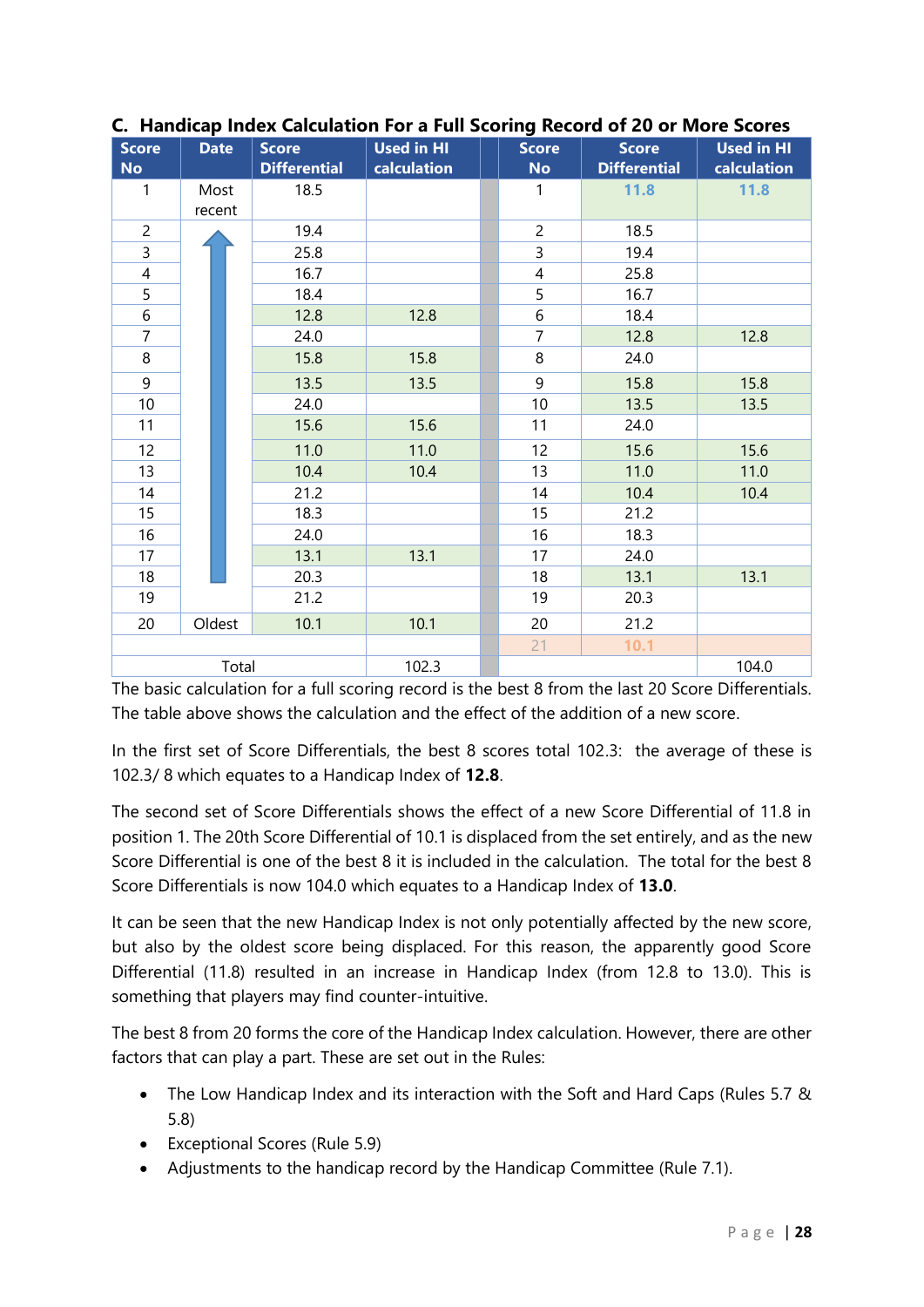#### <span id="page-29-0"></span>**II The Course Handicap and its Use in Calculating Score Differentials for Handicapping Purposes**

Scores can be posted from both General Play and Competition rounds. The processing of the scores for handicapping is the same as both use the Course Handicap and Adjusted Gross Score within the handicap calculation.

Note. For examples of the use of the Playing Handicap and actual competition scores, see **Section III.** 

#### **A. 18 Hole Rounds**

The following tees will be used in this section:

|              | CR     | <b>Slope</b> | <b>PAR</b> |
|--------------|--------|--------------|------------|
| Men          | ~-     | 11)          |            |
| <b>Women</b> | $\sim$ | סכו          |            |

#### **Calculation of the Course Handicap (CH)**

The basic Course Handicap (CH) = HI x (Slope  $\div$ 113) rounded to an integer. (Rule 6.1a) In general, to simplify calculations for the player, this rounding will take place prior to any further adjustments (e.g. 95% for individual competition rounds, course rating – par for 9-hole rounds etc.).

Norman and Norma both have a Handicap Index of 15.0.

Norman's CH =  $15.0 \times (113 \div 113)$  = 15 (for determining where gross scores may be adjusted in the Handicap Index calculation)

Norma's CH =  $15.0 \times (129 \div 113)$  = 17 (for determining where gross scores may be adjusted in the Handicap Index calculation)

The rounded integer Course Handicap is the handicap that must, under the Rules of Golf, be entered by the player on his/her scorecard both for General Play and for Competitions. CONGU® recommend that (whilst not mandatory) the scorecard should also have designated space for both the Handicap Index and Playing Handicap (strokes received).

#### **Adjusted Gross Score – Net Double Bogey**

For acceptable scores a Net Double Bogey (NDB) adjustment is applied to the gross score for each hole at which the player scores more than a Net Par+2 or does not complete the hole. (Rule 3.1b) The full, unrestricted Course Handicap and the Stroke Index of each hole determines where any adjustment might apply even if, for the purposes of the competition, the Committee have applied a handicap limit which reduces the Course Handicap and thus Playing Handicap.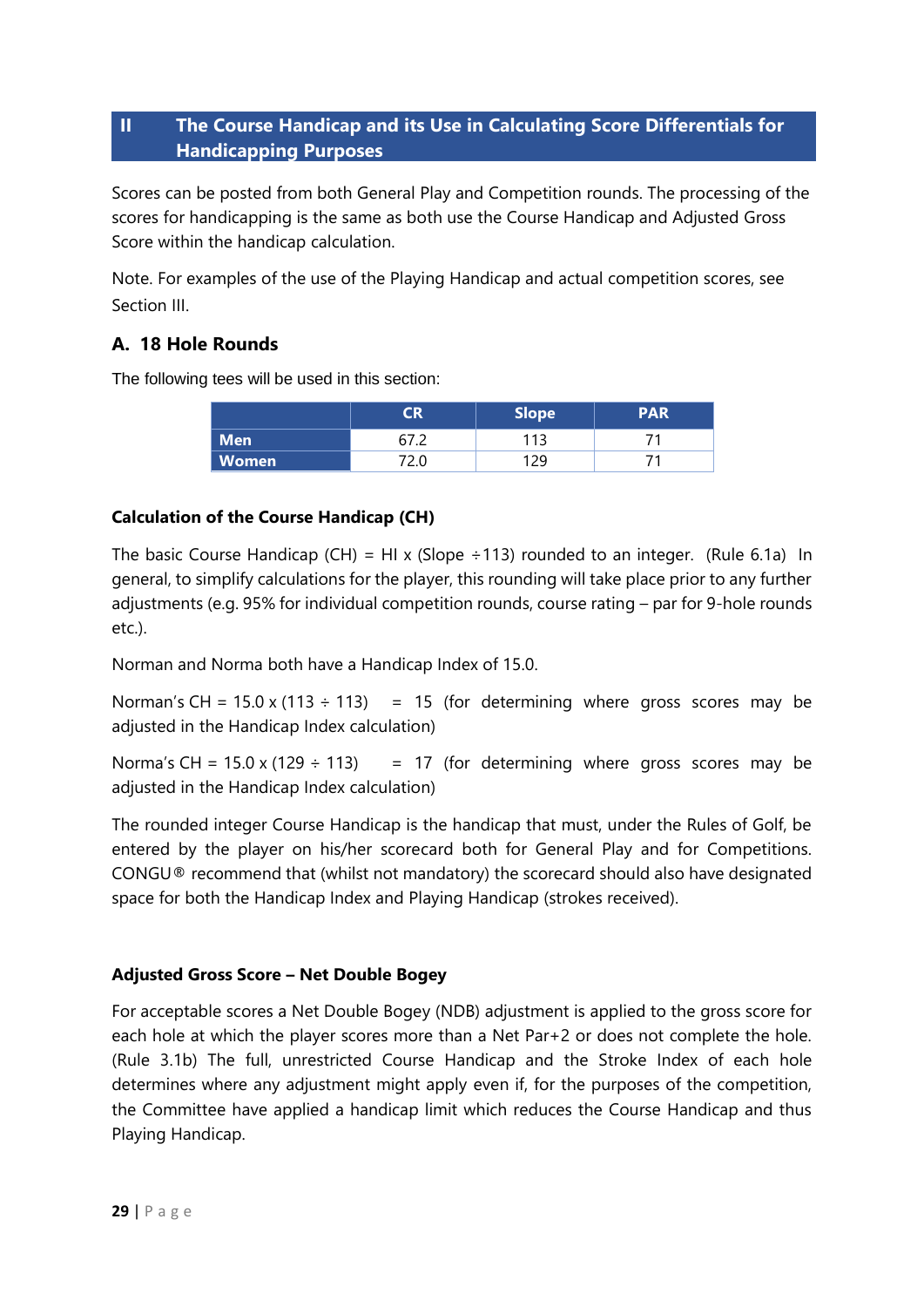#### *Example*

Both Norman and Norma take 89 strokes to complete their rounds.

Norma plays very steadily but is undone by a cavernous bunker on the Par 5, 17th hole, SI 16 which she completes in 9 strokes. Her NDB adjusted score for handicap purposes on this hole is:

5 strokes (Par for the hole) + 2 strokes + 1 (handicap stroke) = 8 strokes

Her Adjusted Gross Score for the round is 89 -1 = 88

Norman is not so steady. He puts two balls out of bounds on the Par 4, 10th hole, SI 6 where he records a 9. He follows this with another 9 on the Par 3, 11th hole, SI 12 where he has arguments with the ditch, a bunker and his putting. He also takes 9 on the Par 5, 17th hole, SI 16.

Norman's Adjusted Gross Score:

| Hole 10 | 4 (Par) + $2 + 1$ (handicap stroke) = 7 | 2 stroke adjustment  |
|---------|-----------------------------------------|----------------------|
| Hole 11 | $3$ (Par) + 2 +1 (handicap stroke) = 6  | 3 stroke adjustment  |
| Hole 17 | 5 (Par) + 2 + 0 (handicap stroke) = 7   | 2 strokes adjustment |

Unlike Norma, Norman does not receive a stroke on the 17th hole. His gross score of 89 is reduced by 7 strokes to an Adjusted Gross Score of 82.

#### **Calculation of the Score Differentials**

Score Differential =  $(113 \div \text{Slope})$  x (Adjusted Gross Score – CR – PCC) The daily PCC is calculated to be +1. Norma's Score Differential =  $(113 \div 129) \times (88 - 72.0 - 1)$  = 13.1 Norman's Score Differential =  $(113 \div 113)$  x  $(82 - 67.2 -1)$  = 13.8

#### **Adjusted Gross Score - Holes Not Played**

When a player fails to hole out on any hole, for handicapping purposes WHS will calculate the Adjusted Gross Score using the NDB adjustment as detailed above. There are times, however, when a player may omit to play a hole or holes completely. In such situations, if the reason for the omission of the hole(s) is deemed acceptable to the Committee, a gross score is recorded which is equivalent to a Net Par for the hole(s), calculated using the full, unrestricted Course Handicap and the Stroke Index of each hole.

When fewer than 14 holes are completed for an 18-hole round, the score for the first hole not played is recorded as a Net Par + 1 stroke. Omitted holes need not be consecutive and may occur at any point in the round.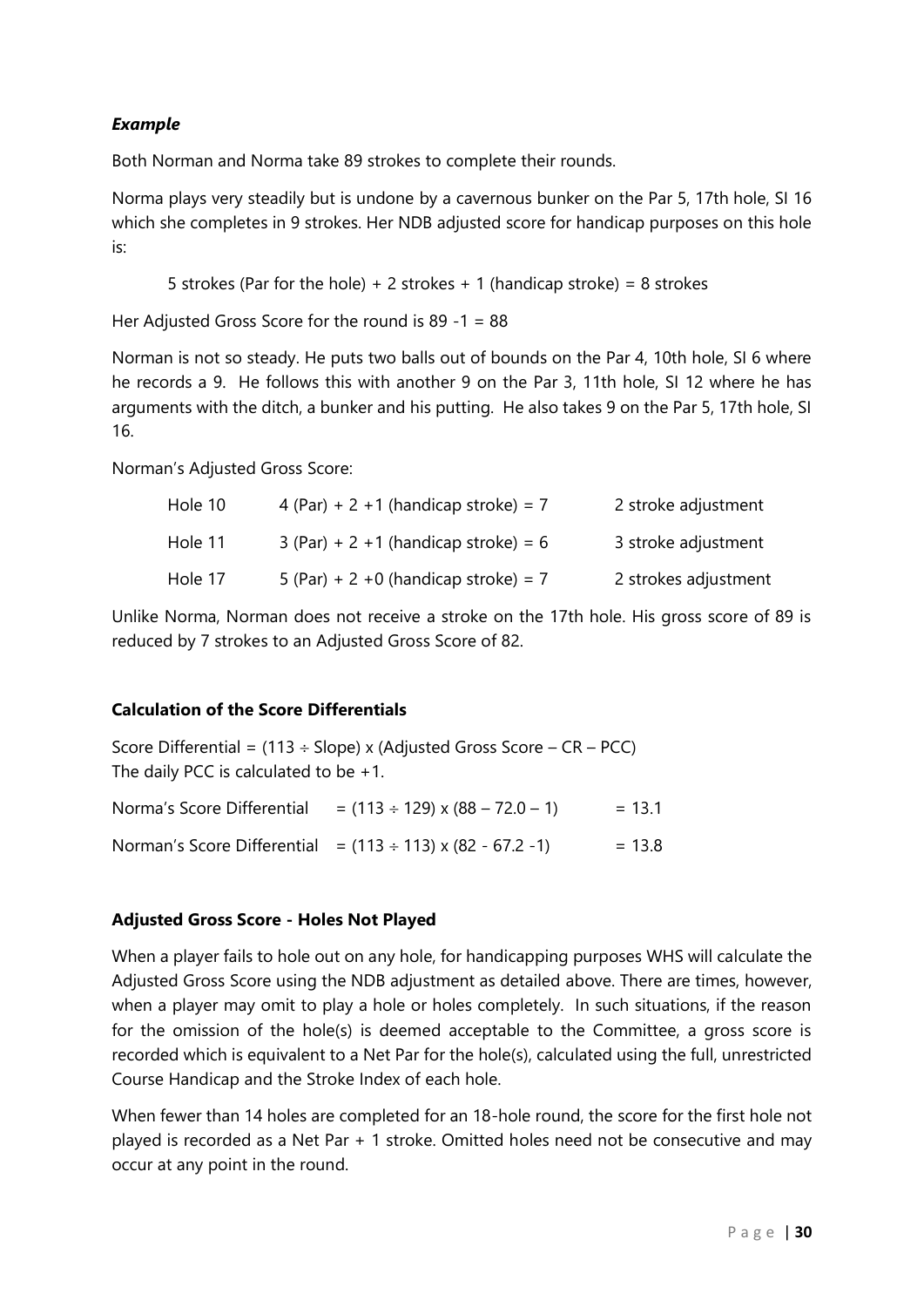Note: The Holes Not Played adjustment is only relevant for 18-hole rounds. For a 9-hole round to be acceptable for handicapping in GB&I all 9 holes must be played and a NDB adjustment would be applied to any holes started but not completed.

#### *Example:*

The Soggy Bottom Golf Club has an 18-hole course. Holes 8, 9, 10 and 11 are Par 4 holes located in low-lying ground at the far end of the course adjacent to a tidal river. They are prone to flooding after periods of heavy rain or when the tide is running very high and may be closed by the course manager at short notice. Mary has registered for a General Play score. When she gets to the 8th tee she discovers that holes 8 to 11 have been closed. She would normally receive a stroke on each of these holes with her Course Handicap of 17. She and her playing companion walk to the 12th tee and play the remaining 7 holes.

Mary's marker records a No Play on her scorecard for each of the four affected holes and Mary enters this in the manner prescribed by her club's software when posting her score. The software will calculate a 5 for each of these holes when it generates her Adjusted Gross Score.

#### **B. 9 Hole Rounds**

The following tees will be used in this section:

|              | <b>Front 9 holes</b> |              |            | <b>Back 9 holes</b> |              |            | <b>18 Holes</b> |              |            |
|--------------|----------------------|--------------|------------|---------------------|--------------|------------|-----------------|--------------|------------|
|              | <b>CR</b>            | <b>Slope</b> | <b>PAR</b> | <b>CR</b>           | <b>Slope</b> | <b>PAR</b> | <b>CR</b>       | <b>Slope</b> | <b>PAR</b> |
| <b>Men</b>   | 36.2                 | 144          | 36         | 36.9                | 138          | 36         | 73.1            | 141          |            |
| <b>Women</b> | 36.3                 | 136          | 37         | 38.0                | 142          | 36         | 74.3            | 139          |            |

#### **Calculation of the Course Handicap for the Front 9 holes**

CH = rounded((HI  $\div$  2) x (9-hole Slope  $\div$  113)) + (9-hole CR – 9-hole Par)

Colette (HI= 20.4) and Colin (HI = 22.0) are playing in a 9-hole singles event over the front 9 holes. The PCC for the day is -1.

| Colette's CH | = rounded( $(20.4 \div 2) \times (136 \div 113)$ ) + $(36.3 - 37)$<br>$= 12 - 0.7$<br>= 11.3 rounded to 11 (for determining Adjusted Gross Scores) |
|--------------|----------------------------------------------------------------------------------------------------------------------------------------------------|
| Colin's CH   | = rounded((22.0 $\div$ 2) x (144 $\div$ 113)) + (36.2 – 36)<br>$= 14 + 0.2$<br>= 14.2 rounded to 14 (for determining Adjusted Gross Scores)        |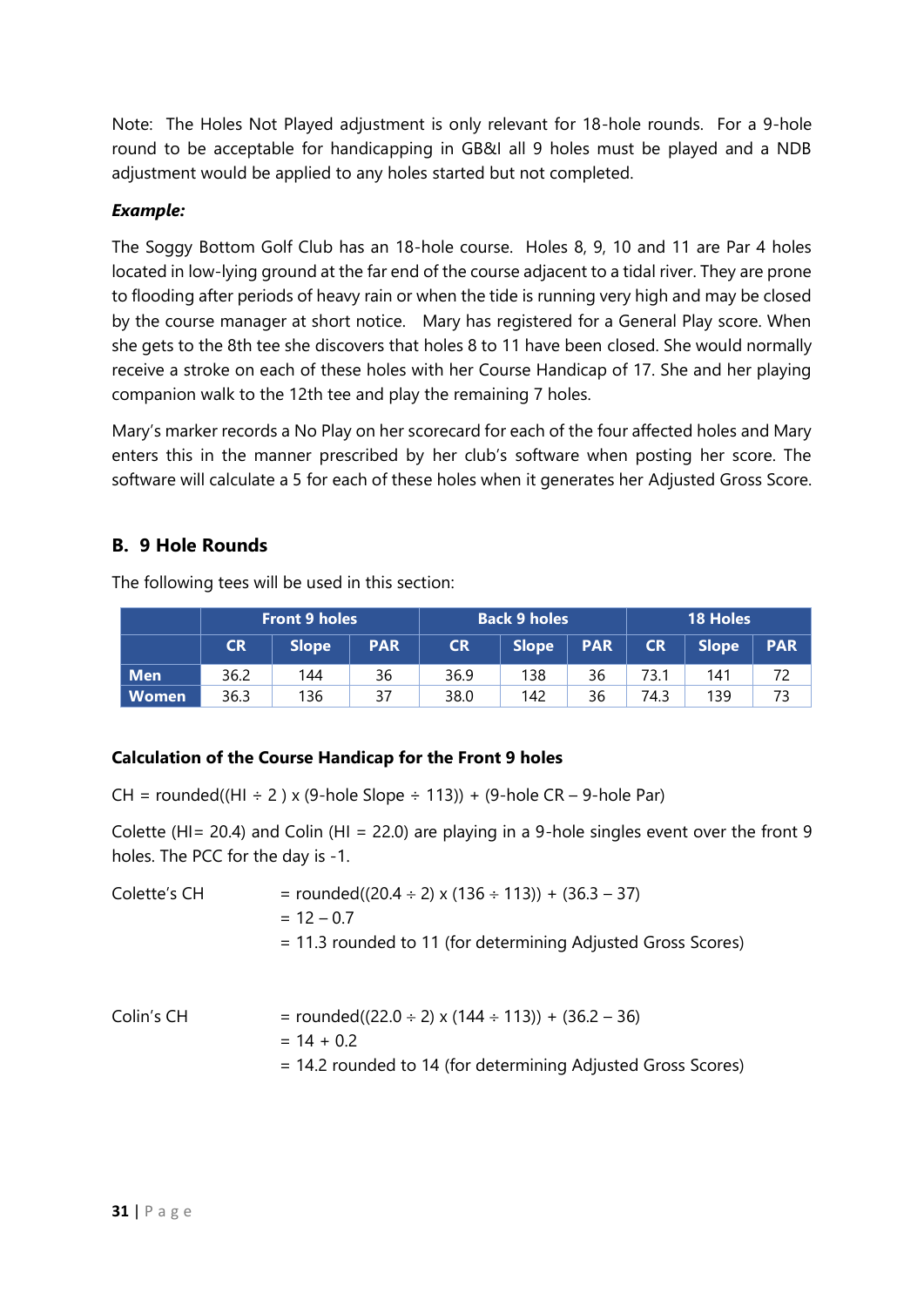#### **Adjusted Gross Score – Net Double Bogey**

Colette picked up (P in the chart below) on the Par 4, 1<sup>st</sup> hole, SI 3 and on the Par 5, 4<sup>th</sup> hole, SI 4; her adjusted scores for these holes being 7 & 8 strokes respectively. She holed out on the other holes giving her an Adjusted Gross Score of 52 strokes.

| Hole               |   |                        |    |   |    | b  |    | 8 | g  | <b>Total</b> |
|--------------------|---|------------------------|----|---|----|----|----|---|----|--------------|
| Par                | 4 |                        | 4  |   |    |    |    |   |    | 37           |
| SI (women)         | 5 |                        | 10 |   | 14 | 17 | 12 |   | 18 |              |
| SI rationalised    |   | $\mathsf{I}\mathsf{v}$ |    | 4 |    | 8  | 6  |   | a  |              |
| Gross score        |   | 6                      |    |   | ∞  |    |    |   |    |              |
| <b>Adjusted GS</b> |   | h                      |    | 8 |    |    |    |   |    | 52           |

✓ *Holes at which Collette gets 2 shots*

Colin starts very well but finishes badly, picking up on the last two holes. He could have tapped in on the last hole for a gross 6 but just knocked the putt away in disgust. His Adjusted Gross Scores for the last two holes are 8 and 7 respectively, giving him an Adjusted Gross Score of 52 strokes.

| Hole               |               |                |    |                |    | 6  |                |   | 9              | Total |
|--------------------|---------------|----------------|----|----------------|----|----|----------------|---|----------------|-------|
| Par                | 4             |                |    |                |    |    |                |   |                | 36    |
| SI (men)           | 6             |                | 13 |                | 15 | 17 |                |   | 9              |       |
| SI rationalised    | $3\checkmark$ | $\overline{2}$ |    | 1 <sub>v</sub> |    | q  | 4 <sub>1</sub> | n | 5 <sub>1</sub> |       |
| Gross score        | 6             | ທ              |    |                |    |    | r              |   |                |       |
| <b>Adjusted GS</b> | ь             | ь              |    |                |    |    |                |   |                |       |

✓ *Holes at which Colin gets 2 shots*

#### **Calculation of the Score Differentials**

Score Differential =  $(113 \div \text{Slope})$  x (Adjusted Gross Score – CR –  $(0.5 \times PCC)$ )

(The daily PCC -1)

Where:

- The Slope is the rating for the 9 holes played.
- The CR used is the CR for the nine holes played, doubled (it is not the CR for the 18 hole course even if one were available).
- The Adjusted Gross Score is calculated by scaling the 9-holes played using Net Pars for the second nine holes plus one additional stroke (Rule 5.1b and Diagram 5.1b/1). The 18-hole CH used for this part of the calculation is itself derived from scaling of the CH for the 9 holes played. It is not the CH that the player uses for an 18-hole round (Rule 6.1a). It is calculated as:

CH = rounded((HI x (9-hole Slope  $\div$  113))) + ((2 x 9-hole CR) – (2 x 9-hole Par))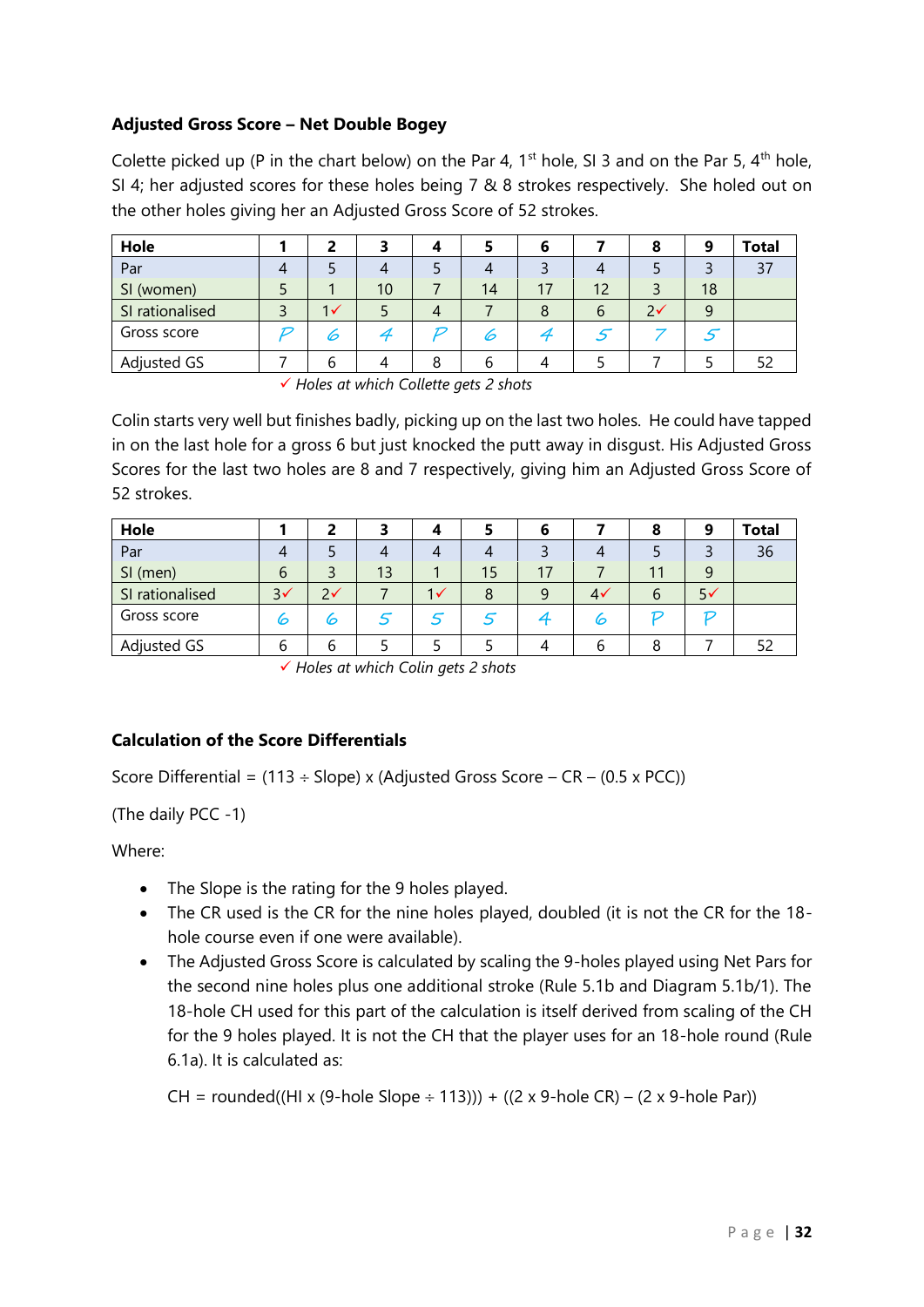For Colette:

- The Slope for the 9 holes played is 136.
- The CR for the nine holes played is 36.3 so CR used is  $36.3 \times 2 = 72.6$
- CH used to calculate the Adjusted Gross Score for the second nine is

Rounded(20.4 x 136  $\div$  113) + (72.6 – 74) = 23.6 rounded to 24. As Colette received 11 strokes on the 9 holes played she receives 13 strokes on the scaled-up second nine.

Her Adjusted Gross Score for the 2nd nine holes is therefore calculated (as set out in Diagram 5.1b/1):

| Hole               |               |    |             |    |   |   | o  | Total |
|--------------------|---------------|----|-------------|----|---|---|----|-------|
| Par                | 4             |    |             |    |   |   |    | 37    |
| SI (women)         | ⊃             | 10 |             | 14 |   |   | 18 |       |
| SI rationalised    | 3v            |    | $4\sqrt{ }$ |    | O | ے |    |       |
| <b>Adjusted GS</b> | $7\checkmark$ |    |             |    |   |   |    |       |

✓ *Holes at which Colette gets 2 shots.*

✓✓ *Hole at which the scaled up score is Net Par +1*

Colette's Score Differential (the PCC is -1):

Adjusted Gross Score is 103 (52 for the 9 holes played plus 51 for the second nine scaling).

Score Differential  $= (113 \div \text{Slope}) \times (\text{Adjusted Gross Score} - \text{CR} - (0.5 \times \text{PCC}))$ 

 $=$  (113  $\div$  136) x (103 - 72.6 - (-0.5))  $= 25.67$ = **25.7**

For Colin:

- The Slope for the 9 holes played is 144.
- The CR for the nine holes played is 36.2 so CR used is  $36.2 \times 2 = 72.4$
- CH used to calculate the Adjusted Gross Score for the second nine is

22 x (144  $\div$  113) + (72.4 – 72) = 28.43539 rounded to 28. As Colin received 14 strokes

on the 9 holes played he receives 14 strokes on the scaled-up second nine.

His Adjusted Gross Score for the 2nd nine holes is therefore calculated (as set out in Diagram 5.1b/1):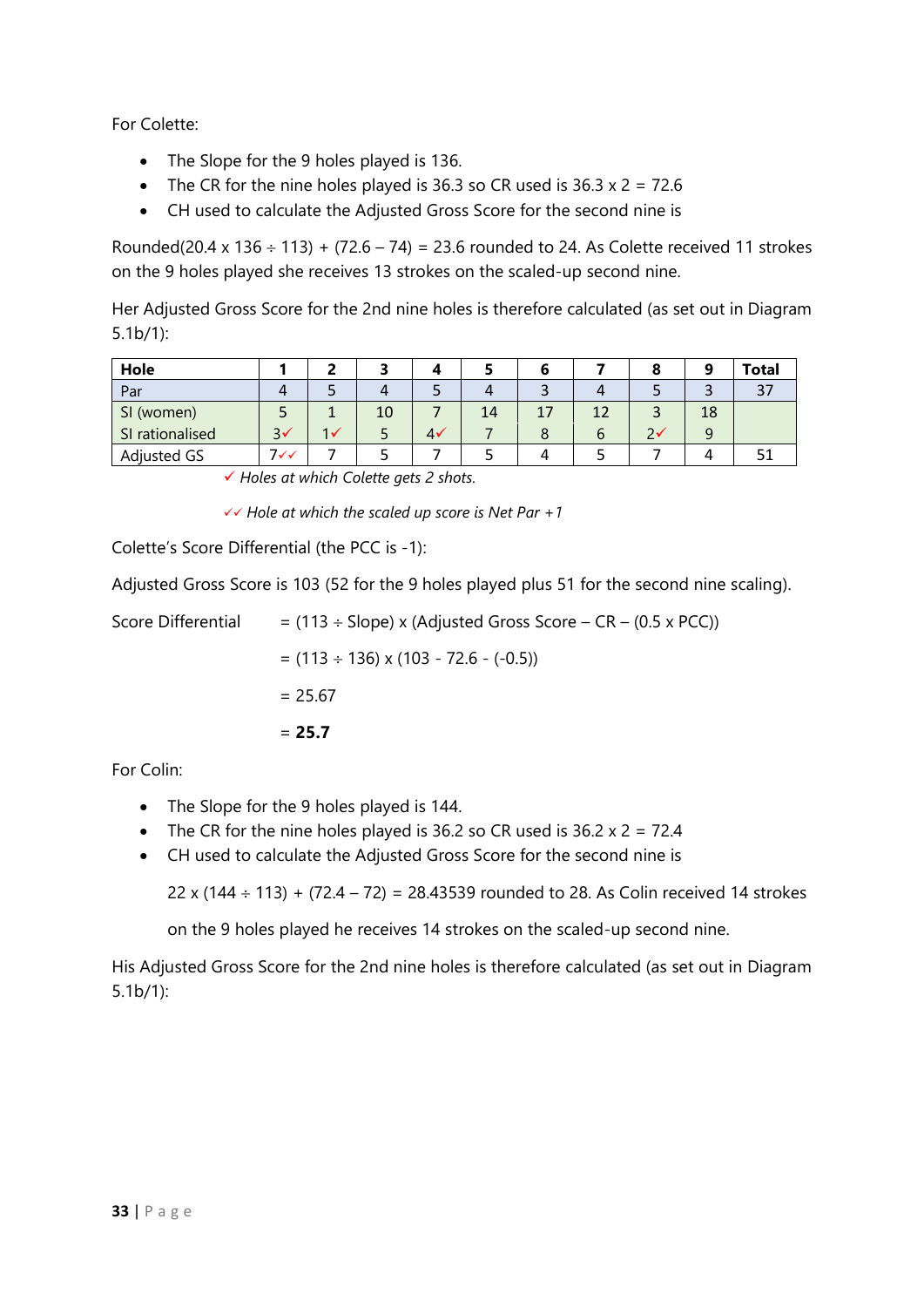| Hole               |             |    |     |             |    | Total |
|--------------------|-------------|----|-----|-------------|----|-------|
| Par                |             |    |     |             |    | 36    |
| SI (men)           | $\mathbf b$ | 13 | כ ו |             |    |       |
| SI rationalised    | 3v          |    |     | $4^{\circ}$ | יכ |       |
| <b>Adjusted GS</b> | 7√√         |    |     |             |    |       |

✓ *Holes at which Colin gets 2 shots*

✓✓ *Hole at which the scaled up score is Net Par +1*

Colin's Score Differential (the PCC is +1):

Adjusted Gross Score is 103 (52 for the 9 holes played plus 51 for the second nine scaling).

Score Differential  $= (113 \div \text{Slope}) \times (\text{Adjusted Gross Score} - \text{CR} - (0.5 \times \text{PCC}))$  $=$  (113  $\div$  144) x (103 - 72.4 - (-0.5))  $= 24.41$ = **24.4**

#### <span id="page-34-0"></span>**III The Playing Handicap and its use in Stroke Allowances for Competition Purposes – Individual Formats of Play**

The Playing Handicap only has relevance when determining who wins net score competitions or for calculating strokes received in match play. It plays no part in Handicap Index calculations. For individual formats of play over a single set of tees the calculation of the Playing Handicap is straightforward and is outlined in Appendix C. This section will focus on scenarios that involve more than one set of tees – be they mixed gender competitions and/or events where a single gender plays from different sets of tees (the term 'mixed/multi-tee' is used to encompass both scenarios).

Note: Appendix C/1 recommends that for individual stroke play formats where the field size consists of fewer than 30 players, the handicap allowance be increased to 100%. This recommendation is not applicable within GB&I.

#### **A. 18-hole Singles Competitions**

The following mixed/multi-tees will be used in this section:

|            | R | <b>Slope</b> | PAR |
|------------|---|--------------|-----|
| <b>Men</b> |   | 112          |     |
| Momen      |   | 1 J Q        |     |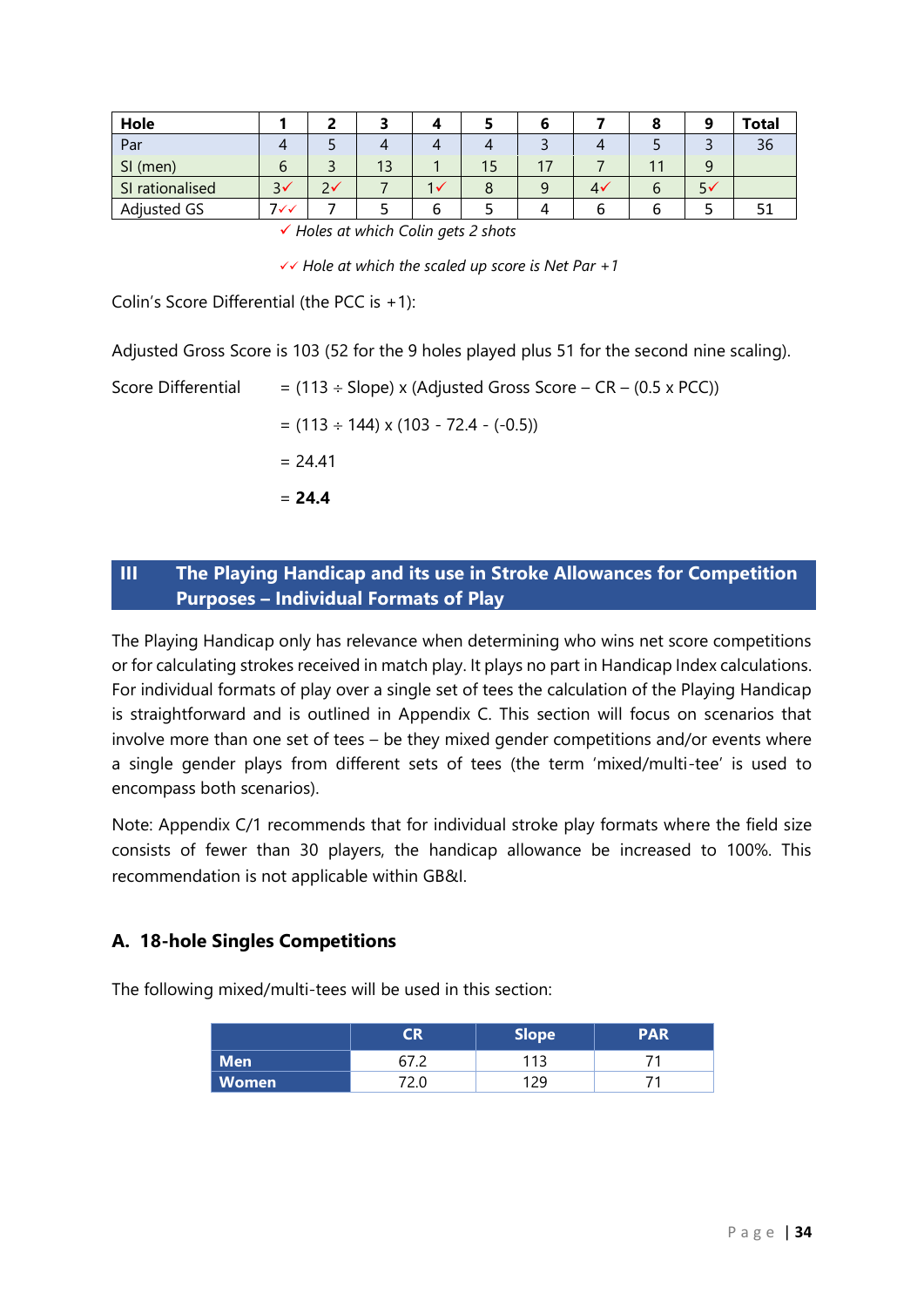Norman and Norma both have a Handicap Index of 15.0.

Their Course Handicaps are 15 and 17 respectively.

Note: Playing Handicap calculations may use either the rounded integer CH, or the full value of the CH at machine precision, in GB&I England, Wales and Ireland direct that the rounded Course Handicap be used, whilst Scotland direct that the full value of the Course Handicap be used. The examples that follow will use the rounded Course Handicap.

#### **Stroke Play Competitions: Medal; Gross Score (Scratch); Maximum Score;**

#### **Medal:**

For singles stroke play the stroke allowance is 95% of the Course Handicap. In addition, because the players are playing from tees with different Course Ratings, the competitor playing over the higher rated course receives the difference in the CR values added to the Course Handicap after the application of the stroke allowance.

(Note: as an alternative, if the majority of the field are playing from the tees with the highest CR then players competing from tees with a lower CR may be allocated less strokes for the round).

In this case Norma receives an upward adjustment of 4.8 strokes  $(72.0 - 67.2)$  after the stroke allowance is applied (Rule 6.2b (i)).

| Norman's Playing Handicap | = Course Handicap x Handicap Allowance               |  |  |  |  |  |
|---------------------------|------------------------------------------------------|--|--|--|--|--|
|                           | $= 15 \times 0.95$                                   |  |  |  |  |  |
|                           | $= 14.25$ rounded to 14                              |  |  |  |  |  |
|                           |                                                      |  |  |  |  |  |
| Norma's Playing Handicap  | $=$ (Course Handicap x Allowance) + Difference in CR |  |  |  |  |  |
|                           | $=$ (17 x 0.95) + 4.8                                |  |  |  |  |  |
|                           | $= 20.95$ rounded to 21                              |  |  |  |  |  |
|                           |                                                      |  |  |  |  |  |

Both players returned gross scores of 89 strokes.

For placing in the mixed/multi-tee Medal competition:

| Norman's net score is | $89 - 14 = 75$ |
|-----------------------|----------------|
| Norma's net score is  | $89 - 21 = 68$ |

#### **Gross Score (Scratch):**

It is often incorrectly assumed that handicap is irrelevant in a mixed/multi-tee scratch event. This is not the case and, instead, such an event can be considered as one in which the players' Course Handicaps are all 0.0 so that the Playing Handicap calculation becomes: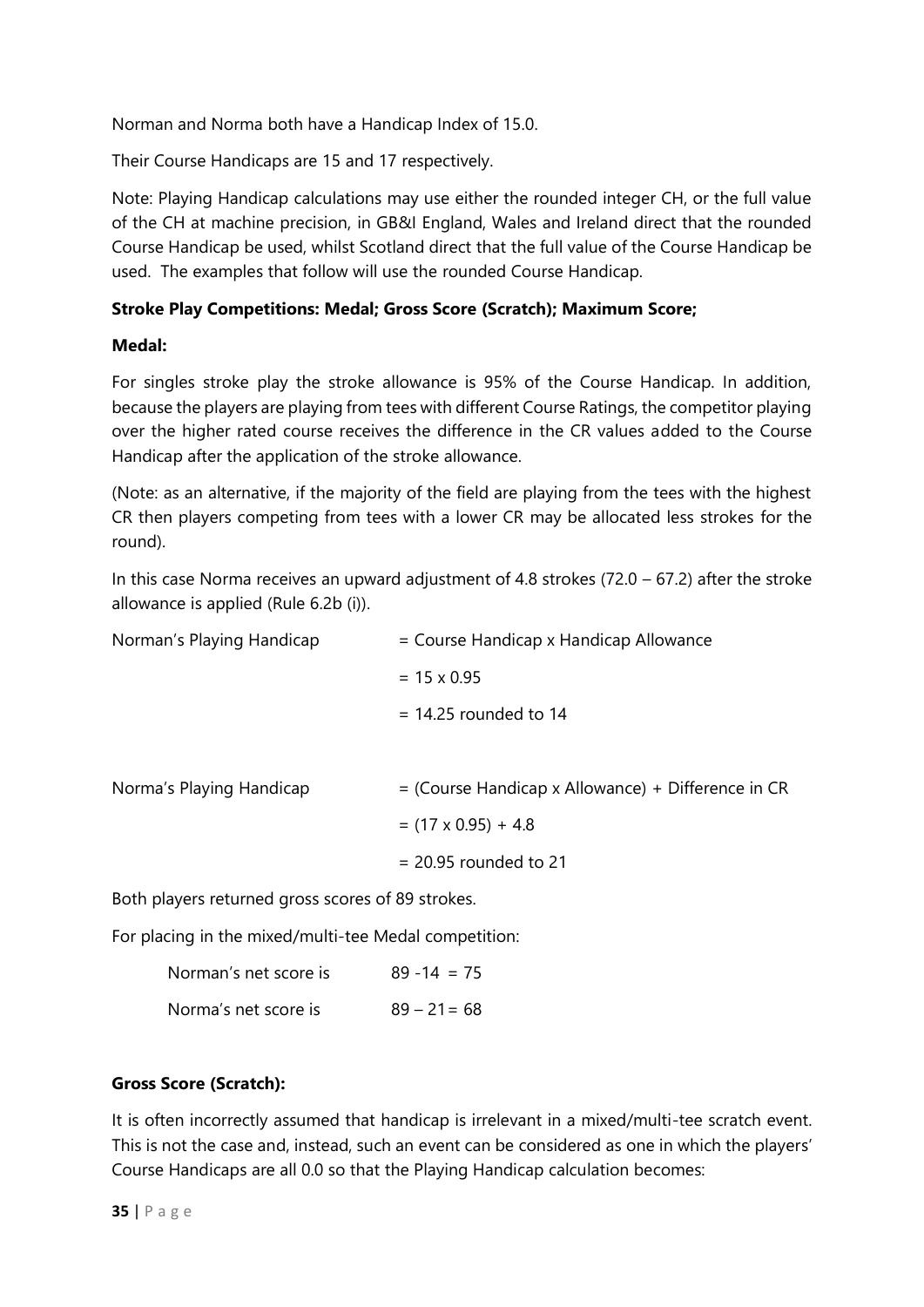Playing Handicap = Difference in Course Ratings

In the case of Norman and Norma above the CR for men was 67.2 and for women 72.0. For a scratch competition Norma would receive 5 strokes, reducing her gross score from 89 to 84.

#### **Maximum Score:**

Had the competition been a Maximum Score competition with the maximum set at 8 strokes per hole, then Norma's gross score would have been 88 (she had a 9 on the Par 5, 17th hole, SI 16) and Norman's would have been 86 (he scored 9 on the 10th, 11th and 17th holes).

Norman's net score would then be  $86 - 14 = 72$ Norma's net score would then be  $88 - 21 = 67$ 

In this example, because the maximum score was set at 8 strokes per hole, their Adjusted Gross Scores for handicap purposes would have been unchanged from a Medal format. This may not always be the case - Note 2 to Rule 3.3 explains that in a maximum score format there may be times when the player reaches the maximum gross score on a hole in the competition, but has not reached his/her NDB score as used for handicapping purposes. Consider the following example:

Nigel plays the same course in a maximum score format event with the maximum set at 8 strokes. He has a Course Handicap of 34 which results in a Playing Handicap of 32 strokes. He also struggles on the Par 5, 17th hole, SI 16 - he takes 7 strokes to reach the green and then picks up before attempting any putts, recording the maximum score of 8 strokes for the hole. However, as his NDB score for the hole would be 9 strokes (Par  $5 + 2 + 2$  handicap strokes) he should instead record 9 strokes on his card after not completing the hole (Rule 3.3 Note 2). In fact, if he had attempted a putt, he could have completed the hole in 8 strokes and thereby reduced his score for *handicap purposes* by 1 stroke.

**This example demonstrates that in such circumstances Nigel should not pick up until he has exhausted his strokes. Should he hole the putt for a gross 8 then this would be entered on the scorecard but should he miss he could then pick up and either enter 9 (his NDB score for the hole) or leave the hole blank (or enter a zero) to indicate he did not hole out, in which case the software would give him 9 for handicapping purposes and 8 for the competition.** 

This highlights an important consideration for Committees. Many players will not fully appreciate the importance of continuing beyond the maximum hole score to reach their NDB score on a given hole. It is recommended that when setting the maximum score it should be at least equal to the value of the highest NDB Adjusted Gross Score for the field.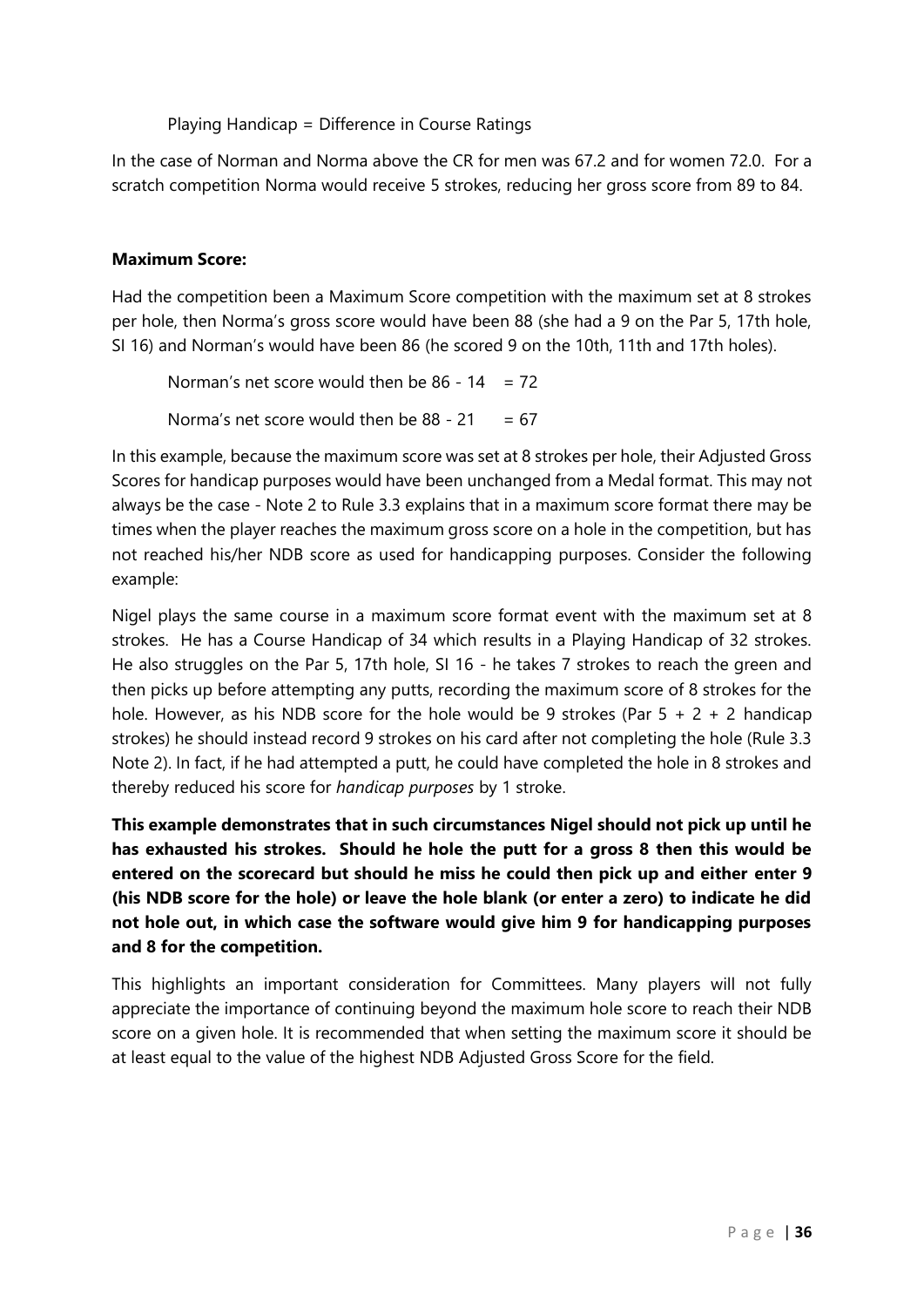#### **Stroke Play Competitions: Stableford & Par/Bogey**

As the format is singles stroke play, the stroke allowance is 95% of the Course Handicap. In addition, as both Stableford and Par/Bogey formats are scored against the Par of the course, rather than the Course Rating, the Playing Handicap calculation includes an adjustment to reflect the difference to 'play to handicap' between the mixed/multi-tee courses. (Rule 6.2b (ii)).

Number of points to 'play to handicap' for a given set of tees =  $36 - (CR - Par)$ :

| For Norman this is | $36 - (67.2 - 71)$ | $=$ 39.8 rounded to 40 |
|--------------------|--------------------|------------------------|
| For Norma this is  | $36 - (72.0 - 71)$ | $=$ 35.0 rounded to 35 |

The players playing to the lower points target receive the difference in the number of points. So Norma receives 5 additional strokes on her Playing Handicap, for competition purposes.

It is perhaps worth pointing out that with a 95% stroke allowance there may be players who receive fewer strokes for competition purposes (PH) than they do for handicap purposes (CH). This could range from a single stroke (integer Course Handicap of 11) to 3 or even 4 strokes fewer. As with Maximum Score, players should not pick up too soon in Stableford or Par/Bogey formats - they should play with reference to their **Course Handicaps** in such events and let the software deal with the competition outcome.

#### **Stroke Play Competitions: Where More Than Two Tees Are Used**

The previous examples are all based on two tees. Increasingly, clubs are running stroke play competitions that give players a choice over which set of tees they play from on any given day. The Course Rating or Par differences between all of the tees in play, depending on the format of play, will impact the calculation for the strokes received for a player that day. The following example highlights how strokes received can vary:

If the players were given the option of playing from the Yellow, White or Blue tees then the Playing Handicap adjustments would be calculated as follows:

| <b>Tee</b>    | <b>Slope</b> | <b>CR</b> | Par | <b>Medal, Scratch,</b><br><b>Maximum Score</b>   | <b>Stableford, Par/Bogey</b>                  |                                    |
|---------------|--------------|-----------|-----|--------------------------------------------------|-----------------------------------------------|------------------------------------|
|               |              |           |     | <b>Difference in CR</b><br><b>Adjustment (a)</b> | <b>Points to 'Play</b><br>to Handicap'<br>(b) | <b>Stroke</b><br><b>Adjustment</b> |
| <b>Yellow</b> | 118          | 69.4      | 69  | 0.0                                              | 36                                            |                                    |
| <b>White</b>  | 125          | 71.1      | 70  | 1.7                                              | 35                                            | $+1$                               |
| <b>Blue</b>   | 131          | 72.8      | 71  | 3.4                                              | 34                                            | $+2$                               |

*(a) for Medal, Scratch and Maximum Score competitions the adjustment is the difference in CR compared to the lowest rated set of tees (the Yellow tees)*

*(b) for Stableford and Par/Bogey events the points to 'Play to Handicap' = 36 – (CR - Par) rounded to an integer and players receive additional strokes relative to the player requiring the highest number of points*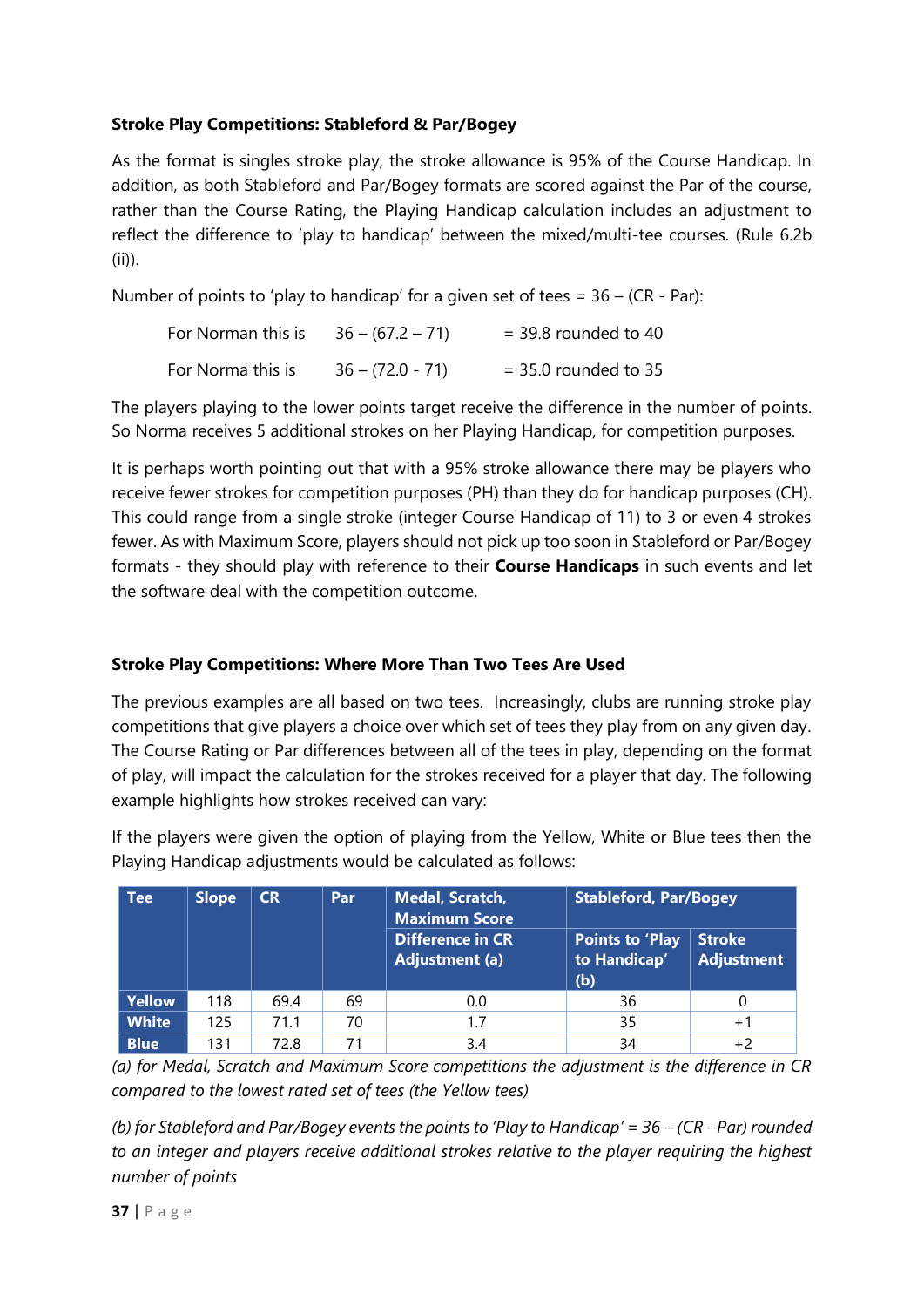The following week the Club adds the choice of playing from the Green tees, and as a consequence the Playing Handicap calculation for all players is affected:

| <b>Tee</b>   | <b>Slope</b> | <b>CR</b> | Par | <b>Medal, Scratch,</b><br><b>Maximum Score</b>   | <b>Stableford, Par/Bogey</b>                  |                                    |
|--------------|--------------|-----------|-----|--------------------------------------------------|-----------------------------------------------|------------------------------------|
|              |              |           |     | <b>Difference in CR</b><br><b>Adjustment (a)</b> | <b>Points to 'Play</b><br>to Handicap'<br>(b) | <b>Stroke</b><br><b>Adjustment</b> |
| Green        | 113          | 68.2      | 69  | 0.0                                              | 37                                            | 0                                  |
| Yellow       | 118          | 69.4      | 69  | 1.2                                              | 36                                            | $+1$                               |
| <b>White</b> | 125          | 71.1      | 70  | 2.9                                              | 35                                            | $+2$                               |
| <b>Blue</b>  | 131          | 72.8      | 71  | 4.6                                              | 34                                            | $+3$                               |

*(a) for Medal, Scratch and Maximum Score competitions the adjustment is the difference in CR compared to the lowest rated set of tees (the Green tees)*

*(b) for Stableford and Par/Bogey events the points to 'Play to Handicap' = 36 – (CR-Par) rounded to an integer and players receive additional strokes relative to the player requiring the highest number of points*

#### **B. 9-hole Singles Competitions**

The following tees will be used in this section:

|            | <b>Front 9 holes</b>                    |     |                           |      | <b>Back 9 holes</b> |           | <b>18 Holes</b> |            |  |
|------------|-----------------------------------------|-----|---------------------------|------|---------------------|-----------|-----------------|------------|--|
|            | <b>Slope</b><br><b>CR</b><br><b>PAR</b> |     | <b>Slope</b><br><b>CR</b> |      | <b>PAR</b>          | <b>CR</b> | <b>Slope</b>    | <b>PAR</b> |  |
| <b>Men</b> | 36.2                                    | 144 | 36                        | 36.9 | 138                 | 36        | 73.1            | 141        |  |
| Women      | 36.3                                    | 136 | 37                        | 38.0 | 142                 | 36        | 74.3            | 139        |  |

Colin has a Handicap Index of 22.0 and Colette has a Handicap Index of 20.4. Their 9-hole Course Handicaps for the Front 9 are 14 and 12 respectively.

Note: Playing Handicap calculations may use either the rounded integer CH, or the full value of the CH at machine precision, as determined by the appropriate National Association. The difference in Playing Handicap can be a stroke higher or lower. The examples that follow will use the rounded value of the Course Handicap.

#### **Stroke Play Competitions: Medal; Gross Score (Scratch); Maximum Score**

For a mixed/multi-tee competition an adjustment is made within the Playing Handicap calculation to account for any difference between the Pars of the tees being used (Rule 6.2b(i)). The adjustment is applied to the player playing from the set of tees with the higher Par:

Playing Handicap = (Course Handicap x handicap allowance) + Difference in Pars

| Colin's Playing Handicap | $=$ (9-Hole Course Handicap x handicap allowance) |
|--------------------------|---------------------------------------------------|
|                          | $= 14 \times 95\%$                                |
|                          | $=$ 13.3 rounded to 13 strokes                    |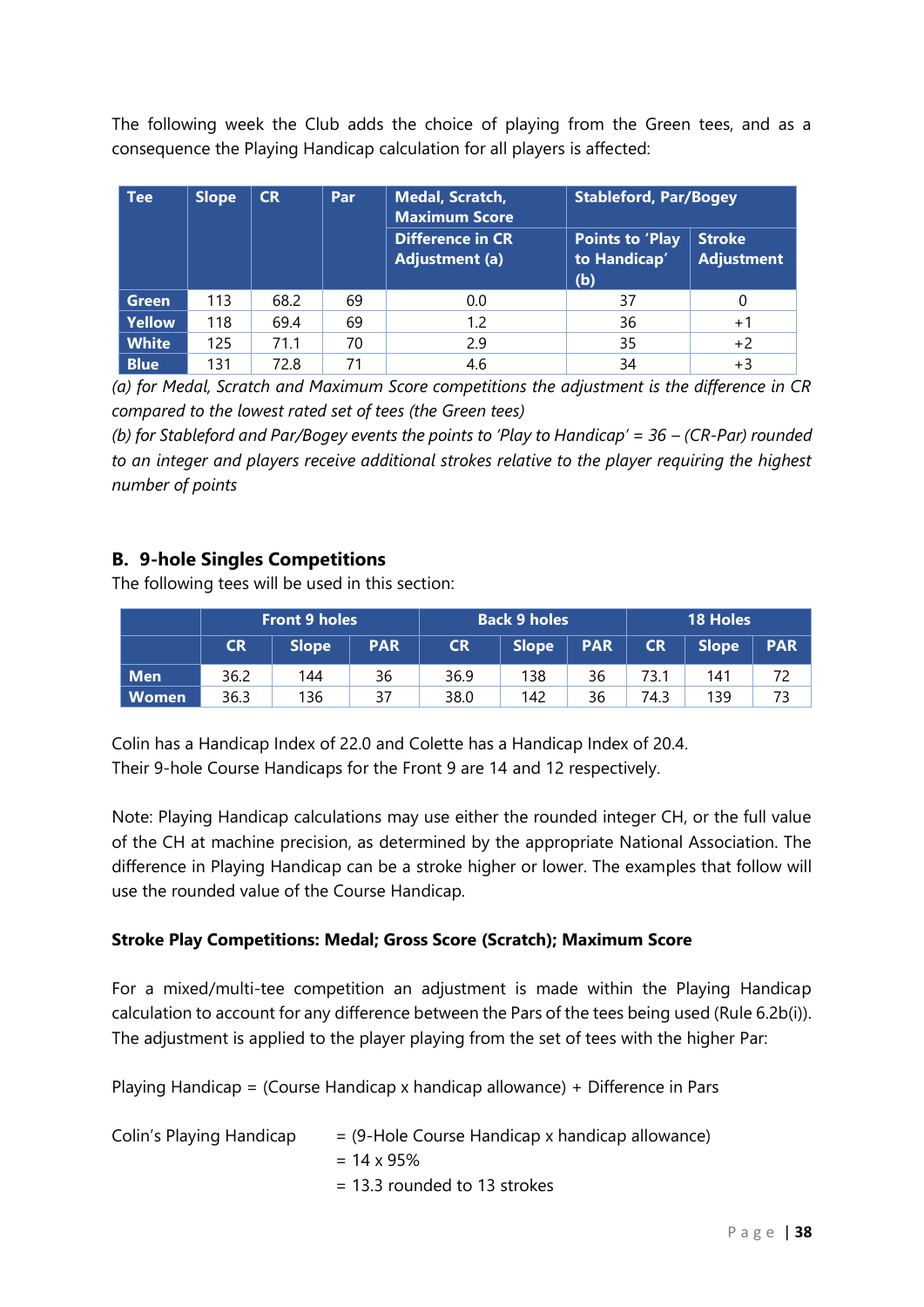| Colette's Playing Handicap = $(9$ -Hole Course Handicap x handicap allowance) + $(37 - 36)$ |
|---------------------------------------------------------------------------------------------|
| $= (12 \times 95\%) + 1$                                                                    |
| $= 12.4$ rounded to 12 strokes                                                              |

#### **Stroke Play Competitions: Stableford & Par/Bogey**

As the calculation for the 9-hole Course Handicap has already included an adjustment for CR-Par, the Stableford points or Par/Bogey result for each player is directly comparable against that of every other player, regardless of the tees used. So for competition purposes the standard Playing Handicap calculation in Rule 6.2a is applicable:

| Colin's Playing Handicap   | $= 9$ -Hole Course Handicap x handicap allowance |
|----------------------------|--------------------------------------------------|
|                            | $= 14 \times 95\%$                               |
|                            | $=$ 13.3 rounded to 13 strokes                   |
| Colette's Playing Handicap | $= 12 \times 95\%$                               |
|                            | $= 11.4$ rounded to 11 strokes                   |

#### **C. Singles Matchplay Competitions**

#### **18-Hole Matchplay**

|              | R | Slope | <b>PAR</b> |
|--------------|---|-------|------------|
| <b>Men</b>   |   | 112   |            |
| <b>Women</b> |   | 0 רו  |            |

Norman and Norma both have a Handicap Index of 15.0. Their Course Handicaps are 15 and 17 respectively.

For singles match play the stroke allowance is 100% of the Course Handicap. In addition, because the players are playing from tees with different Course Ratings, the competitor playing over the higher rated course receives the difference in the CR values added to the Course Handicap after the application of the stroke allowance.

In this case Norma receives an upward adjustment of 4.8 strokes (72.0 – 67.2) after the stroke allowance is applied (Rule 6.2b (i)).

Norman's Playing Handicap = Course Handicap  $= 15$ Norma's Playing Handicap = Course Handicap + Difference in CR  $= 17 + 4.8$  $= 21.8$  rounded to 22

Therefore Norma receives 7 strokes for the match.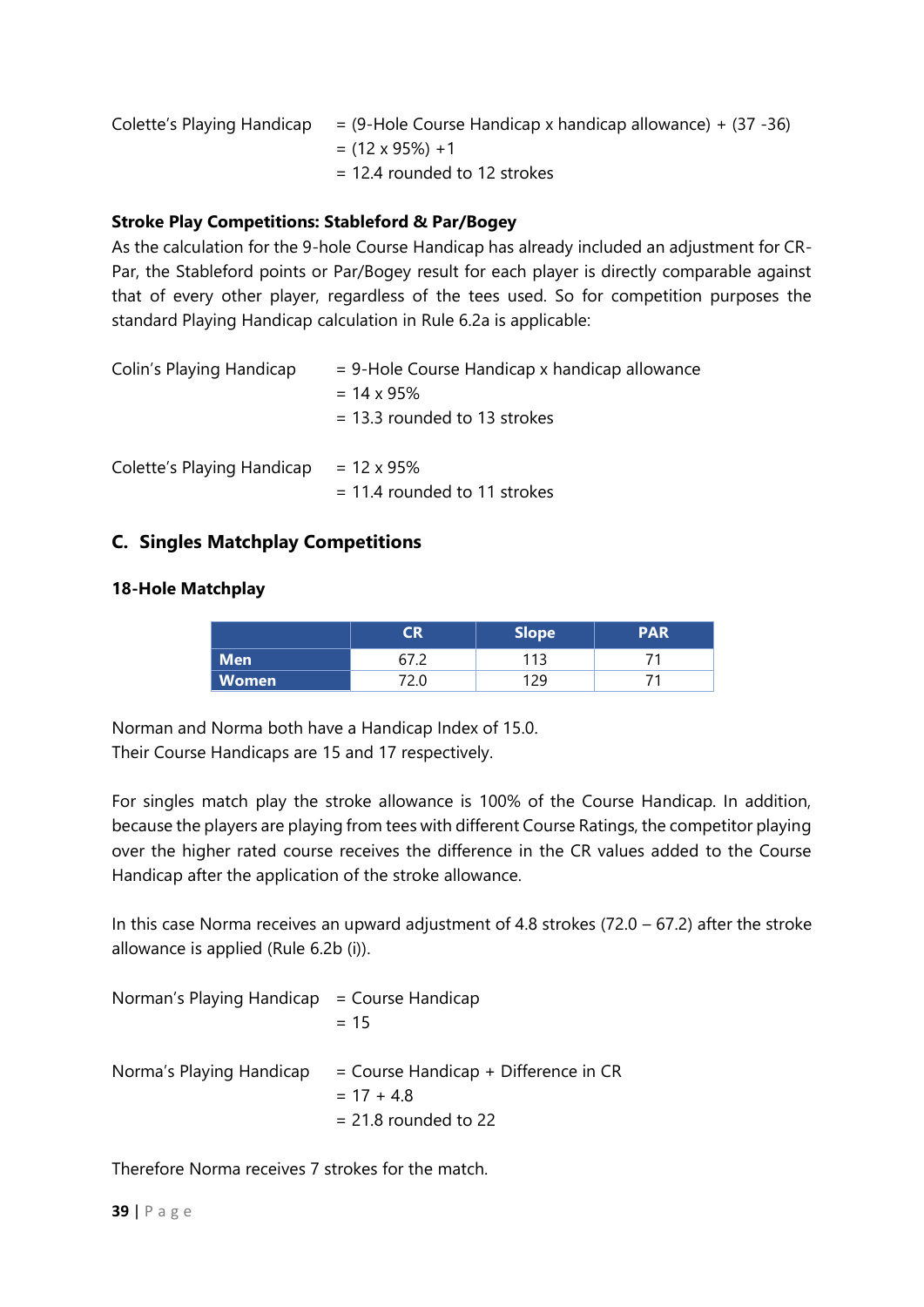#### **9-Hole Matchplay**

|              | <b>Front 9 holes</b>                    |     |                                         |      | <b>Back 9 holes</b> | <b>18 Holes</b> |              |            |  |
|--------------|-----------------------------------------|-----|-----------------------------------------|------|---------------------|-----------------|--------------|------------|--|
|              | <b>Slope</b><br><b>PAR</b><br><b>CR</b> |     | <b>Slope</b><br><b>PAR</b><br><b>CR</b> |      |                     | <b>CR</b>       | <b>Slope</b> | <b>PAR</b> |  |
| <b>Men</b>   | 36.2                                    | 144 | 36                                      | 36.9 | 138                 | 36              | 73.1         | 141        |  |
| <b>Women</b> | 36.3                                    | 136 | 37                                      | 38.0 | 142                 | 36              | 74.3         | 139        |  |

Colin has a Handicap Index of 22.0 and Colette has a Handicap Index of 20.4.

Their 9-hole Course Handicaps for the Front 9 are 14 and 12 respectively.

For singles match play the stroke allowance is 100% of the Course Handicap. In addition, there is an adjustment for any difference in Par between the different tees (Rule 6.2b (i)).

| Colin's Playing Handicap | $=$ Course Handicap                                                |
|--------------------------|--------------------------------------------------------------------|
|                          | $= 14$                                                             |
|                          | Colette's Playing Handicap $=$ Course Handicap + Difference in Par |
|                          | $= 12 + (37 - 36)$                                                 |
|                          | $= 13$                                                             |

Therefore Colin receives 1 stroke for the match.

#### <span id="page-40-0"></span>**IV The Playing Handicap and its use in Stroke Allowances for Competition Purposes – Team Formats of Play**

#### **Four Ball Better Ball**

The calculation of the Playing Handicap for each participant is as for individual stroke play, using the appropriate handicap allowance. Interpretation C/3 shows the stroke allowance calculation for single tee competitions. In mixed/multi-tee competitions an adjustment is required to allow for differences in CR or Par.

#### *Example:*

A Club is running a 4BBB competition which is open to all members; adult male members must play from the white tees, women and girls from the red tees and male juniors from the yellow tees. There is no restriction on the composition of each team. Liam (HI 9.3) partners his young son Luke (HI 25.6). They are drawn to play alongside Megan (HI -1.2) and Morag (HI 2.3). The respective Playing Handicaps of each member of the group are calculated below:

```
Playing Handicap = (Course Handicap x Handicap Allowance) + Adjustment
```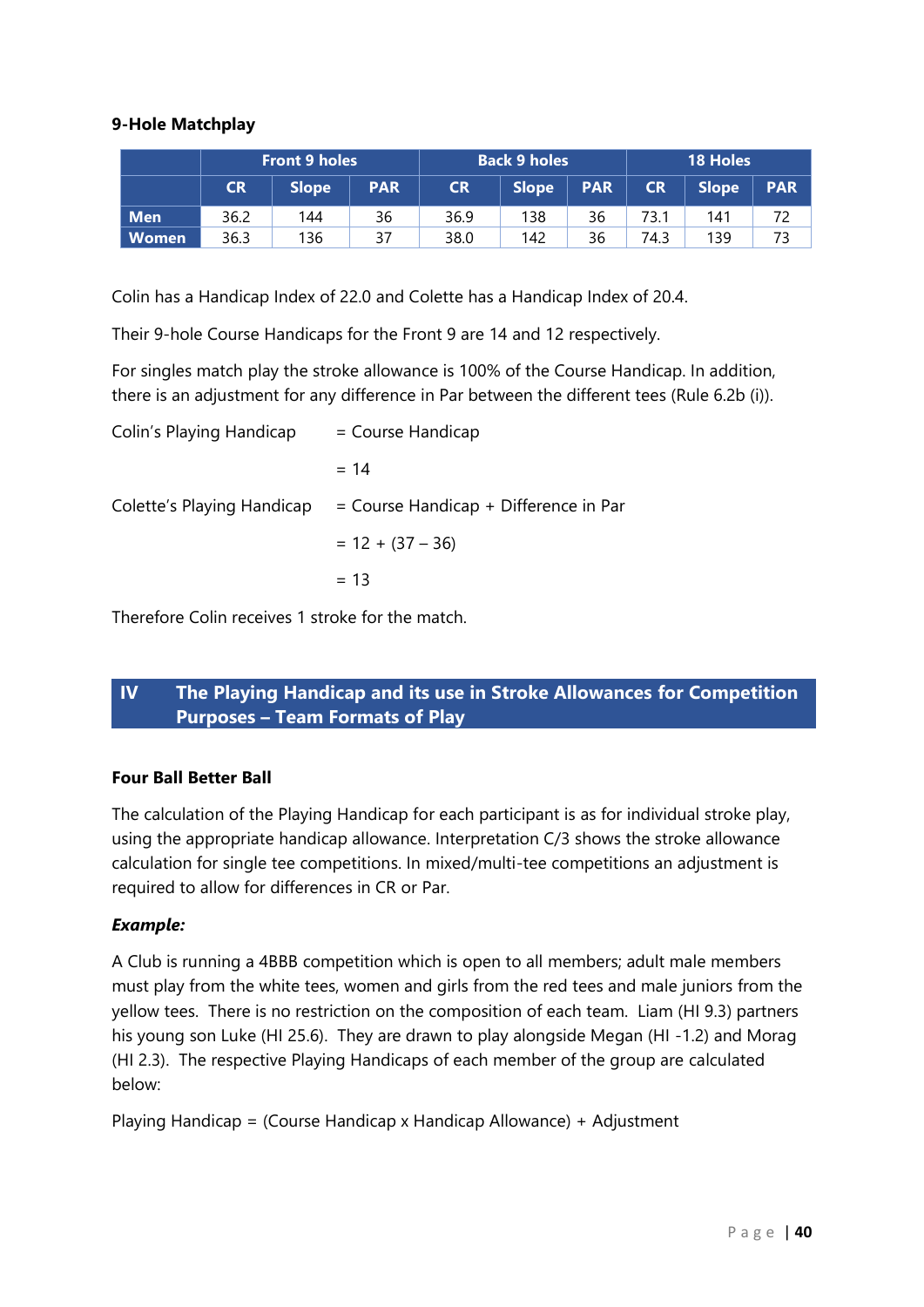Medal:

|              | нı     | <b>Slope</b> | <b>CR</b> | <b>PAR</b> | CH  | 85% CH  | <b>CR Adjust</b> | <b>PH</b> |
|--------------|--------|--------------|-----------|------------|-----|---------|------------------|-----------|
| <b>Liam</b>  | 9.3    | 125          | 71 1      | 70         | 10  | 8.5     |                  | 10        |
| <b>Luke</b>  | 25.8   | 118          | 69.4      | 69         | 27  | 22.95   | 0.0              | 23        |
| <b>Megan</b> | $-1.2$ | 129          | 72.0      |            | - 1 | $-0.85$ | 2.6              |           |
| <b>Morag</b> | 2.3    | 129          | 72.0      |            |     | 2.55    | 2.6              |           |

*Each player will then receive their full Playing Handicap for the competition*

Stableford:

|              | HI     | Slope | <b>CR</b> | <b>PAR</b> | 85% CH  | Points to 'play<br>to handicap' | <b>PAR</b><br><b>Adjust</b> | <b>PH</b> |
|--------------|--------|-------|-----------|------------|---------|---------------------------------|-----------------------------|-----------|
| <b>Liam</b>  | 9.3    | 125   | 71.1      | 70         | 8.5     | $36 - (71.1 - 70) = 35$         | $+1$                        | 10        |
| <b>Luke</b>  | 25.8   | 118   | 69.4      | 69         | 22.95   | $36 - (69.4 - 69) = 36$         | 0.0                         | 23        |
| <b>Megan</b> | $-1.2$ | 129   | 72.0      | 72         | $-0.85$ | $36 - (72.0 - 72) = 36$         | 0                           | $-1$      |
| <b>Morag</b> | 2.3    | 129   | 72 N      | 72         | 2.55    | $36 - (72.0 - 72) = 36$         | 0                           | 3         |

*Each player will then receive their full Playing Handicap for the competition*

For a Par/Bogey format the Playing Handicap is calculated as above, using a Handicap Allowance of 90%.

Match Play:

|              | HI     | <b>Slope</b> | <b>CR</b> | <b>PAR</b> | <b>CH</b> | 90% CH | <b>CR</b><br><b>Adjust</b> | <b>PH</b> |
|--------------|--------|--------------|-----------|------------|-----------|--------|----------------------------|-----------|
| <b>Liam</b>  | 9.3    | 125          | 71.1      | 70         | 10        | 9.0    | 17                         |           |
| <b>Luke</b>  | 25.8   | 118          | 69.4      | 69         | 27        | 24.3   | 0.0                        | 24        |
| <b>Megan</b> | $-1.2$ | 129          | 72.0      | 72         | -1        | $-0.9$ | 2.6                        |           |
| <b>Morag</b> | 2.3    | 129          | 72.0      | 72         |           | 2.7    | 2.6                        |           |

*Strokes are taken relative to the player with the lowest PH (Megan). Megan will play off zero strokes.* 

In 4BBB format players score using the card and SI appropriate for the tee they are playing from.

#### **Foursomes**

Playing Handicaps for each side in Foursomes are 50% of the combined Course Handicaps of the two players concerned. In traditional mixed Foursomes events, where each team comprises a man and a woman, there is no need to make any adjustments for a difference in CR or Par as the adjustment is equal for all sides. The Handicap Allowance is then simply half the combined Course Handicaps of each side.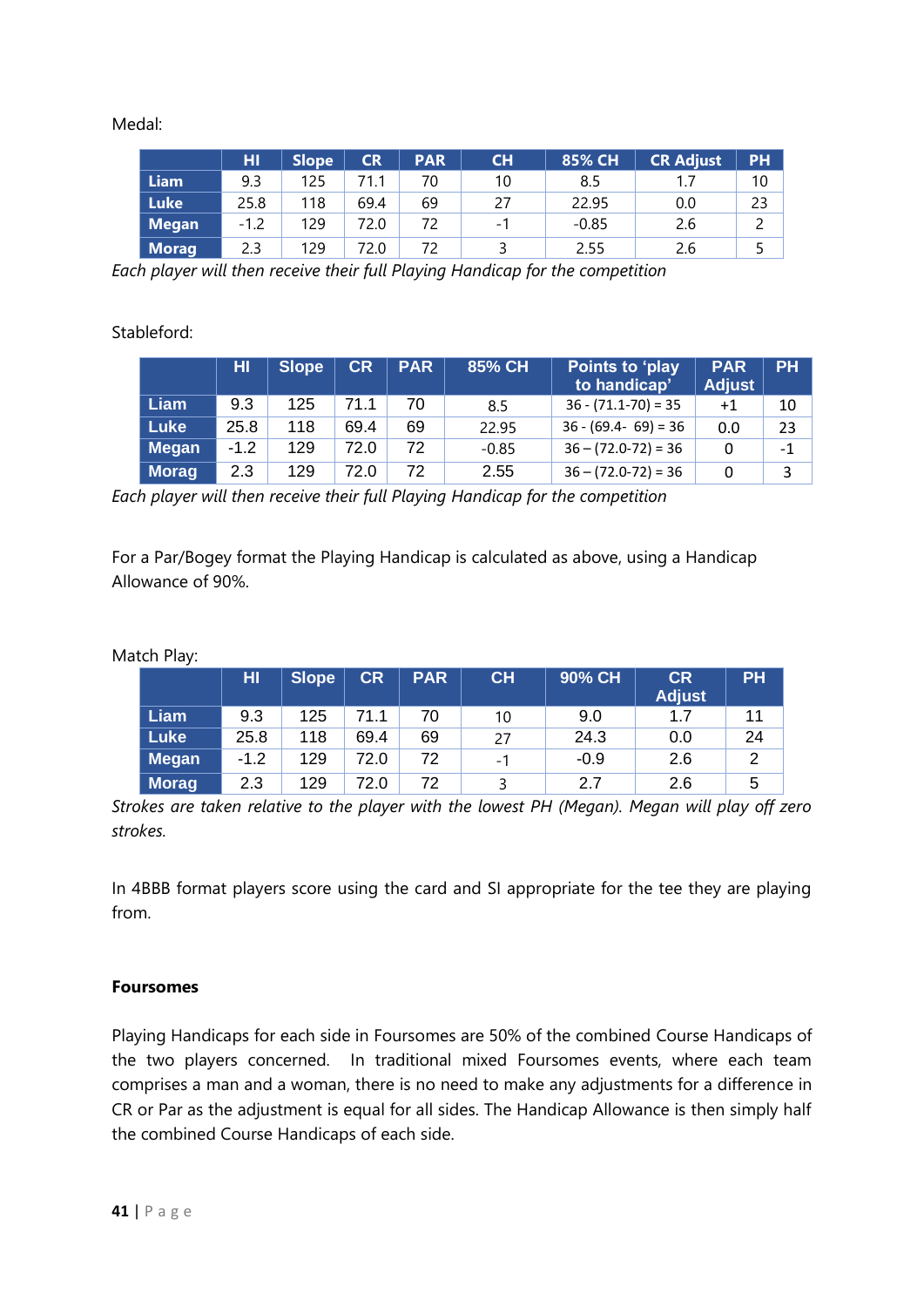If, however, the gender composition can consist of any combination of men and women, then an adjustment for any difference in the CR or Par is required.

The first step is to calculate the allowance as 50% of the combined Course Handicaps and then to apply any adjustments. To achieve equity any adjustment is half the combined adjustments for each side.

|              | HI     | <b>Slope</b> | <b>CR</b> | <b>PAR</b> | CH   | <b>50% CH</b><br><b>Combined</b> | <b>50% CR</b><br><b>Adjust</b> | <b>PH</b> |
|--------------|--------|--------------|-----------|------------|------|----------------------------------|--------------------------------|-----------|
| <b>Liam</b>  | 9.3    | 125          | 71.1      | 70         | 10   | 18.5                             | 0.85                           | 19        |
| <b>Luke</b>  | 25.8   | 118          | 69.4      | 69         | 27   |                                  |                                |           |
| <b>Megan</b> | $-1.2$ | 129          | 72.0      | 72         | $-1$ |                                  |                                |           |
| <b>Morag</b> | 2.3    | 129          | 72.0      | 72         |      |                                  | 2.6                            |           |

Example (Match Play, Medal):

Example (Stableford, Par/Bogey):

|              | HI     | <b>Slope</b> | <b>CR</b> | <b>PAR</b> | 50% CH<br><b>Combined</b> | Points to 'play to<br>handicap' | 50%<br><b>PAR</b><br><b>Adjust</b> | <b>PH</b> |
|--------------|--------|--------------|-----------|------------|---------------------------|---------------------------------|------------------------------------|-----------|
| <b>Liam</b>  | 9.3    | 125          | 71.1      | 70         |                           | $36 - (71.1 - 70) = 35$         |                                    | 19        |
| <b>Luke</b>  | 25.8   | 118          | 69.4      | 69         | 18.5                      | $36 - (69.4 - 69) = 36$         | 0.5                                |           |
| <b>Megan</b> | $-1.2$ | 129          | 72.0      | 72         |                           | $36 - (72.0 - 72) = 36$         |                                    |           |
| <b>Morag</b> | 2.3    | 129          | 72.0      | 72         | 2                         | $36 - (72.0 - 72) = 36$         | 0                                  |           |

For Foursomes competitions involving mixed/multi-tee pairings, the committee must specify in the Terms of Competition which single set of tees will determine the Pars and SI that are to be used.

#### **Greensomes**

Similar principles are used in determining the Playing Handicaps for Greensomes as for Foursomes, using 60% of the lower handicap plus 40% of the higher handicap in the team, rather than 50% combined. To achieve equity any CR/Par adjustment is half the combined adjustments for each side.

As an example, the Playing Handicap for Liam and Luke in a Greensomes Medal would be:

 $(0.6 \times 10) + (0.4 \times 27) + 0.85 = 16.8 + 0.85 = 17.65$  rounded to 18

whilst the Playing Handicap for Megan and Morag would be:

 $(0.6 x -1) + (0.4 x 3) + 2.6 = 1.6 + 2.6 = 3.2$  rounded to 3

For Greensomes competitions involving mixed/multi-tee pairings, the committee must specify in the Terms of Competition which single set of tees will determine the Pars and SI that are to be used.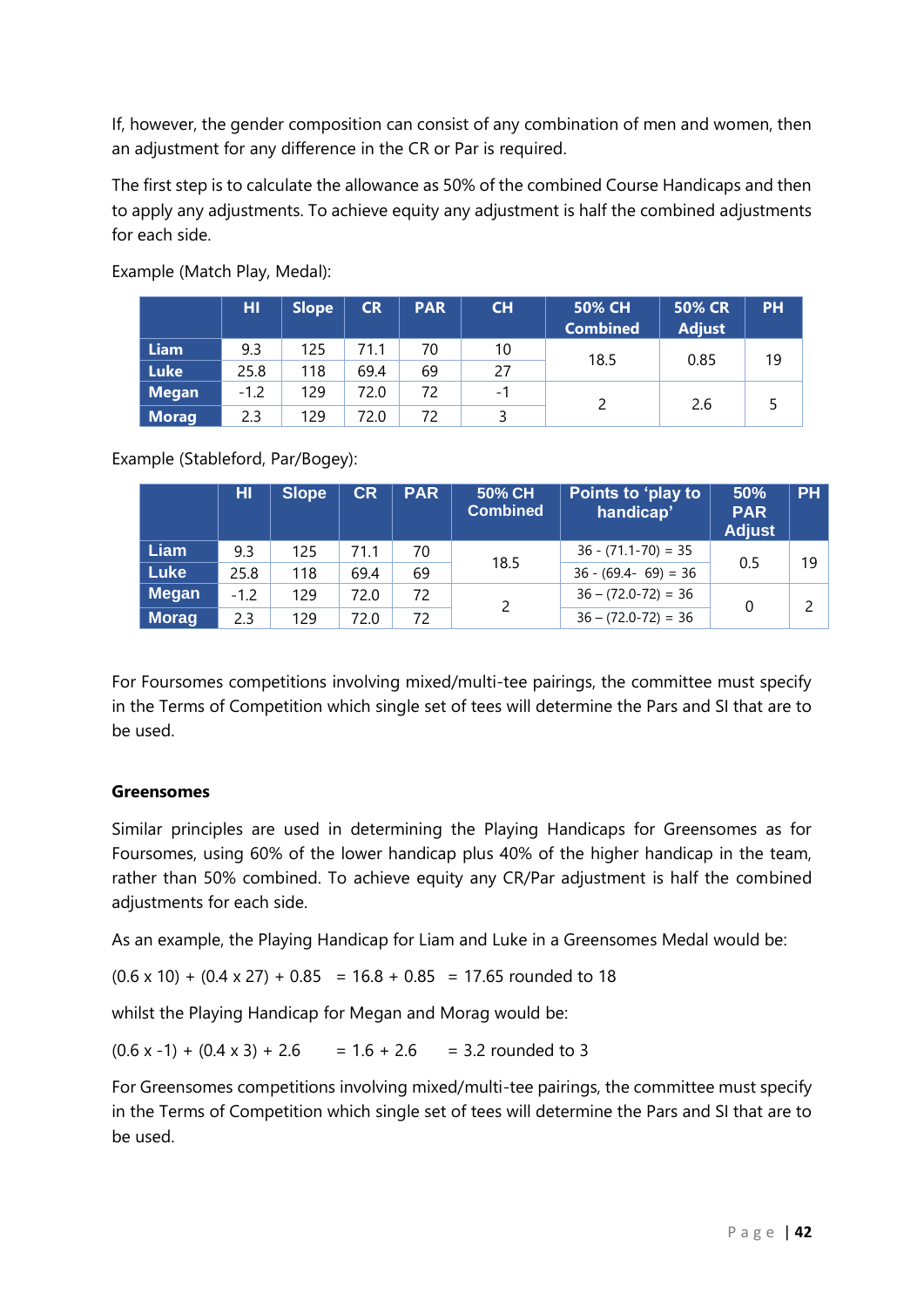#### **Texas Scramble**

The formula for a 4-player team scramble allowance is 25%/20%/15%/10% from lowest to highest Course Handicap. For a 2-player team it is 35%/15%. For a 3-player team CONGU recommends 30%/20%/10%.

For a single tee event:

| <b>Player</b>                 | <b>Course</b><br><b>Handicap</b> | %  | <b>Stroke</b><br>contribution |
|-------------------------------|----------------------------------|----|-------------------------------|
| Abdul                         | $-2$                             | 25 | $-0.5$                        |
| Alex                          | 12                               | 20 | 2.4                           |
| Antonio                       | 26                               | 15 | 3.9                           |
| Archie                        | 42                               | 10 | 4.2                           |
| <b>Total Playing Handicap</b> |                                  |    | 10.0                          |

If the competition is mixed/multi-tee then an adjustment for differences in CR is required. To achieve equity any adjustment is 25% of the combined CR adjustments for each side. For the team consisting Liam, Luke, Megan and Morag the Playing Handicap will be:

| <b>Player</b>                 | <b>Course</b><br><b>Handicap</b> | %age | <b>Stroke</b><br>allowance | 25%<br><b>Adjustment</b> | <b>Stroke</b><br>contribution |
|-------------------------------|----------------------------------|------|----------------------------|--------------------------|-------------------------------|
| Liam                          | 10                               | 15   | 1.5                        | 0.43                     | 1.93                          |
| Luke                          | 27                               | 10   | 2.7                        | 0.00                     | 2.7                           |
| Megan                         | -1                               | 25   | $-0.26$                    | 0.65                     | 0.39                          |
| Morag                         | 3                                | 20   | 0.6                        | 0.65                     | 1.25                          |
| <b>Total Playing Handicap</b> |                                  |      |                            | 6.3                      |                               |

#### **Team Formats of Play: Best of 3**

The WHS recommended stroke allowances does not cover advice on 'Best of' 3-ball teams.

The following stroke allowances should be used:

| Best 1 of 3 $\parallel$ Best 2 of 3 $\parallel$ All 3 of 3 |  |
|------------------------------------------------------------|--|
|                                                            |  |

If the competition is mixed/multi-tee then an adjustment for differences in CR or Par (depending on the format) is required within the Playing Handicap calculation. Each player will receive their full adjustment.

#### **Team Formats of Play: 9 Holes**

The same principles apply to team competitions played over 9 holes. Remember that, as for stroke allowance calculations in 9-hole singles competitions, the Playing Handicap Adjustment is based on either differences in Par (for Medal and Match Play formats) or will have already been accounted for in the Playing Handicap calculation (for Stableford).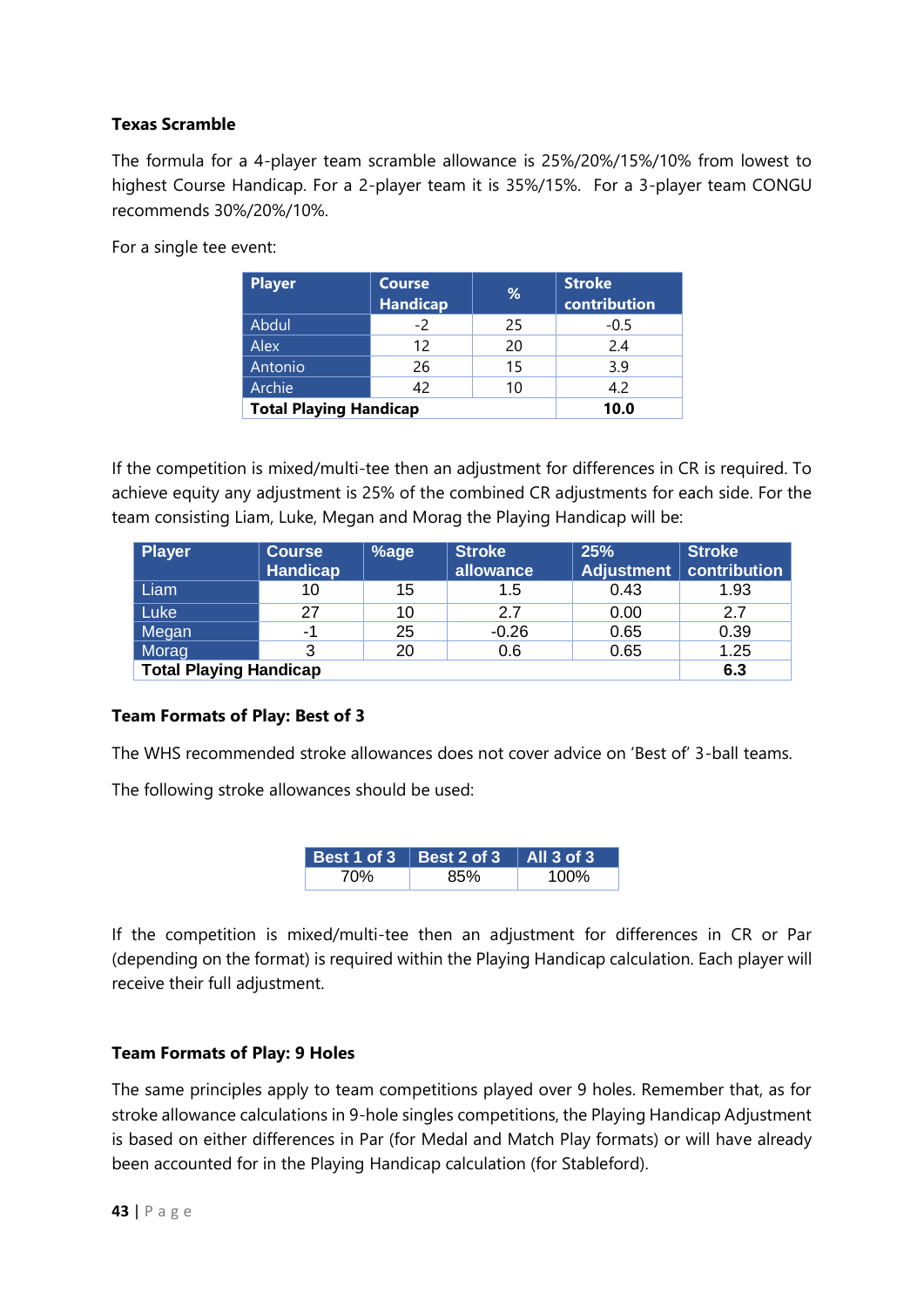## <span id="page-44-0"></span>**APPENDIX J** Disqualified Scores for Handicapping

Appendix B note 10 of rules of handicapping provides that a players scoring record must include any end of process adjustments by the handicap committee including disqualified scores which, when corrected , may be acceptable for handicap purposes.

Disqualified scores must be verified as a correct score according to rule 2.1b of the Rules of Handicapping.

When a Disqualified Score has been so accepted as an Acceptable Score before the last card has been returned to the Committee, the corrected score must be posted before the end of the day in order that is included for the PCC calculation.

The following are examples where scores shall be corrected for handicap purposes following disqualification from a competition by the Committee in charge:

| <b>Rule No.</b> | <b>Nature of Breach</b>                                                                                        | <b>Action for Handicap Purposes</b>                                   | <b>Note</b>    |
|-----------------|----------------------------------------------------------------------------------------------------------------|-----------------------------------------------------------------------|----------------|
| 3.3(b)          | Course Handicap on card too<br>high                                                                            | Adjust handicap to provide an Acceptable Score                        |                |
| 3.3(b)          | No handicap included on card                                                                                   | Score acceptable                                                      |                |
| 3.3(b)          | Card not signed by player or<br>marker                                                                         | Score acceptable unless marker had a valid<br>reason not to sign card | $\overline{2}$ |
| 3.3(b)          | Undue delay in returning<br>scorecard                                                                          | Score acceptable                                                      |                |
| 3.3(b)          | Score entered on card on a<br>hole is lower than actual score                                                  | Accept adjusted score unless breach<br>premeditated                   | $\overline{2}$ |
| 3.3(c)          | Failure to hole out in stroke<br>play                                                                          | Adjust using NDB to produce an acceptable<br>score                    | 1              |
| 6.1             | Play from outside of teeing<br>area not corrected (not Max<br>Score, Stableford or<br>Par/Bogey)               | Adjust using NDB to produce an acceptable<br>score                    | 1              |
| 6.3             | Play of wrong ball not<br>corrected                                                                            | Adjust using NDB to produce an acceptable<br>score                    | 1              |
| 14.7            | Serious breach of ball played<br>from wrong place not<br>corrected (Not Max Score,<br>Stableford or Par/Bogey) | Adjust using NDB to produce an acceptable<br>score                    | 1              |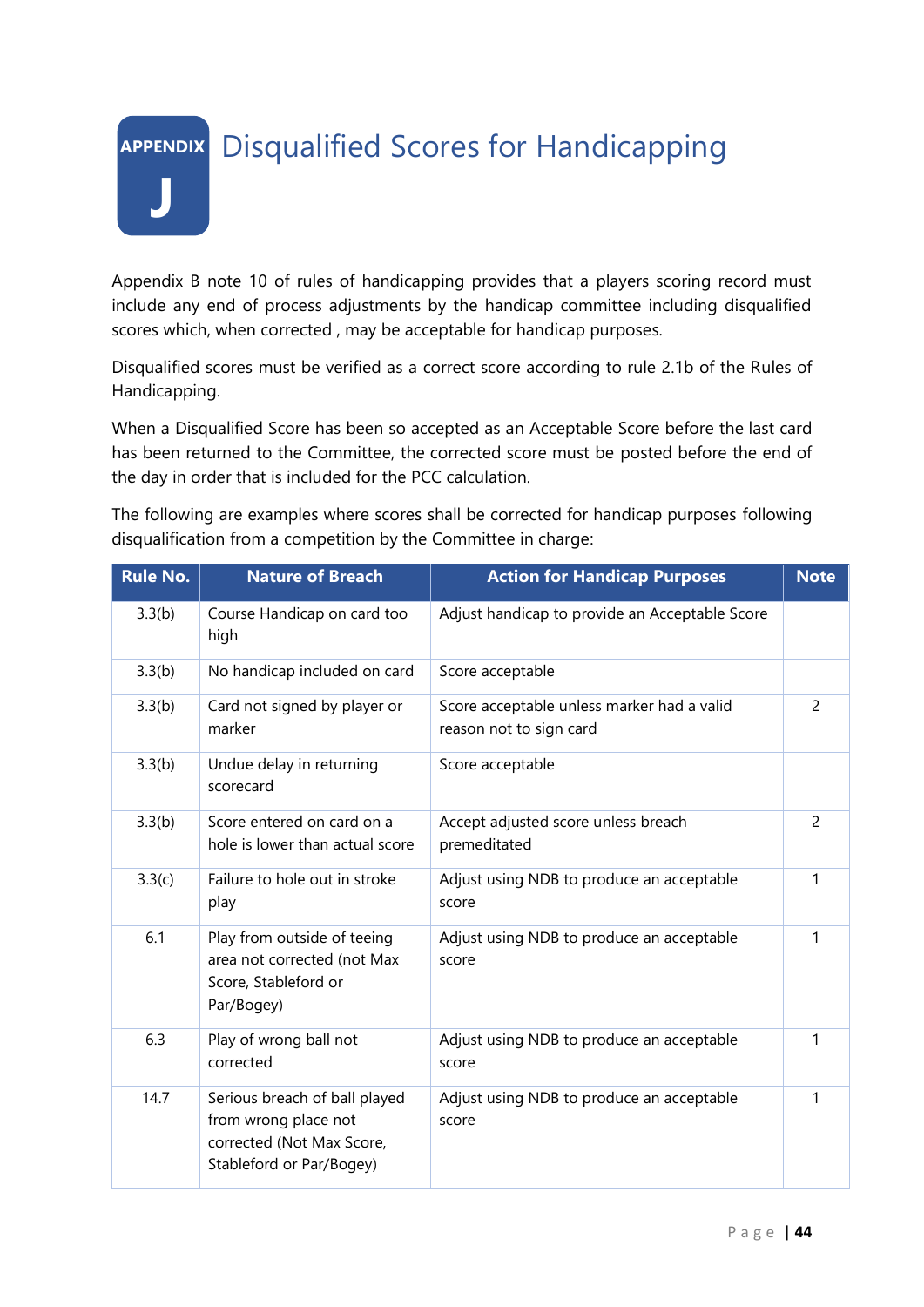| 20.1(c) | Doubt as to procedure - failure<br>to inform Committee of<br>procedure adopted | If correct score can be ascertained – Adjust using<br>NDB to produce an acceptable score                                                |  |
|---------|--------------------------------------------------------------------------------|-----------------------------------------------------------------------------------------------------------------------------------------|--|
| 20.1(c) | Play of second ball not<br>reported to the Committee                           | If correct score can be ascertained – accept for<br>handicap purposes, failing which adjust using<br>NDB to produce an acceptable score |  |

- **Note 1** As a general principle, if a score would have been acceptable under Stableford or Maximum Score conditions it should, whenever possible, be acceptable for handicap purposes in Stroke Play following adjustment for any hole where the player has either failed to hole out, or failed to produce a score that satisfied the *Rules of Golf*.
- **Note 2** If the offence has any possible premeditated element or, could have adversely affected the play of a fellow competitor, the score should normally be regarded as a 'No Return'. (2.1b (3) of Rules Of Handicapping)

The following are situations where the player has been disqualified under the Rules of Golf or where a score has not been regarded as an acceptable score under 2.2a and 2.2b of the Rules of Handicapping:

| <b>Rule No.</b>  | <b>Nature of Breach</b>                                                                                                                  | <b>Action for Handicap Purposes</b> |
|------------------|------------------------------------------------------------------------------------------------------------------------------------------|-------------------------------------|
| 1.3 <sub>b</sub> | Players deliberately agree to ignore a<br>Rule or penalty they know applies.                                                             | Not acceptable                      |
| 4.1              | Making a stroke with a non-conforming<br>club (excludes those clubs which have<br>become non-conforming by damage,<br>however inflicted) | Not acceptable                      |
| 4.1(c)           | Excess club not declared out of play                                                                                                     | Not acceptable                      |
| 4.2              | Golf ball not on conforming list (when<br>required in the Terms of competition)                                                          | Not acceptable                      |
| 4.2              | Playing characteristics of ball changed                                                                                                  | Not acceptable                      |
| 4.3              | Use of artificial device, unusual<br>equipment or unusual use of equipment.                                                              | Not acceptable. (See Note 3 below)  |
| 5.3              | Player failing to start within 5 minutes of<br>the correct starting time and returning a<br>score                                        | Not acceptable                      |